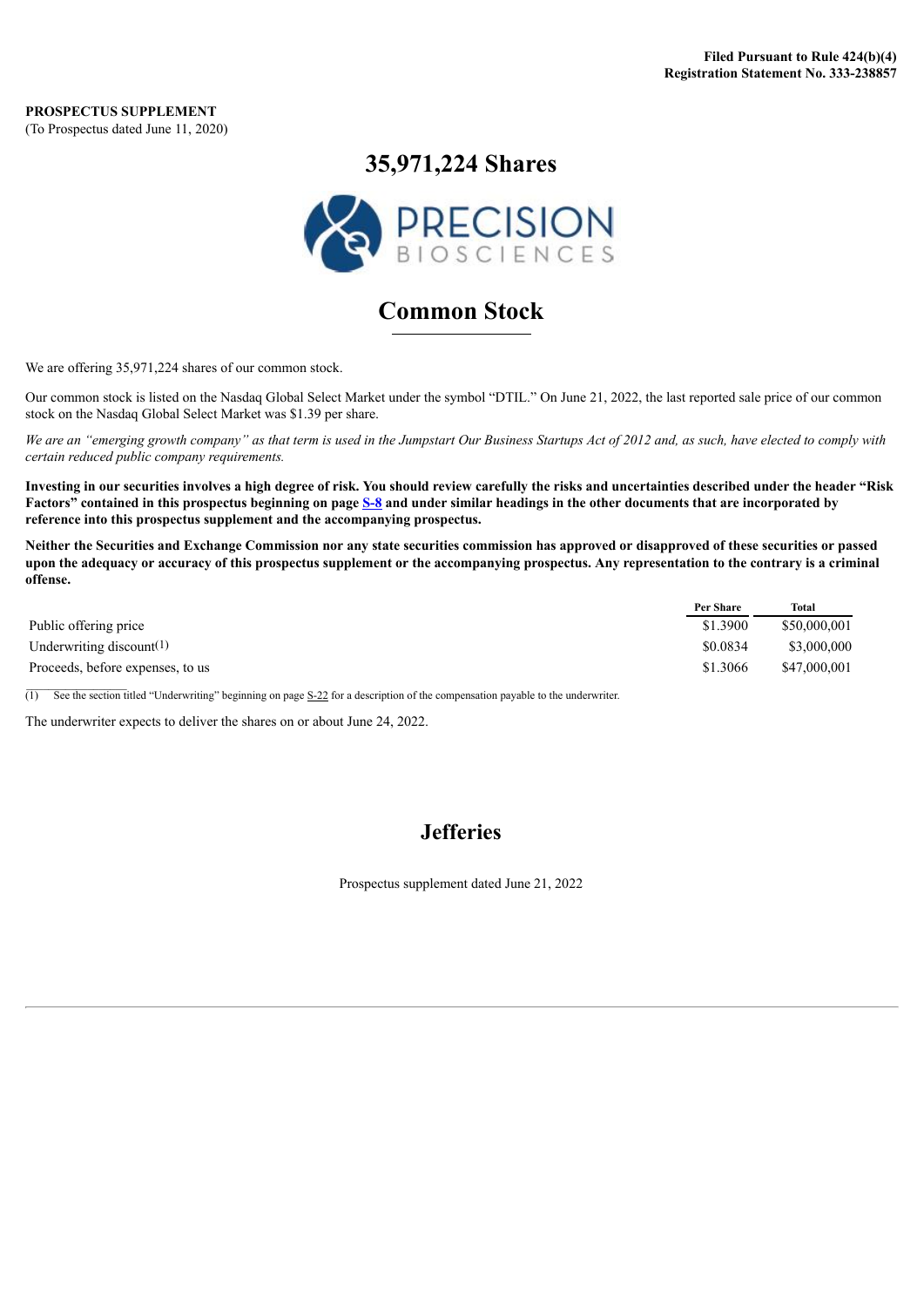## **TABLE OF CONTENTS**

## **Prospectus Supplement**

| <b>ABOUT THIS PROSPECTUS SUPPLEMENT</b>       | $S-2$  |
|-----------------------------------------------|--------|
| PROSPECTUS SUPPLEMENT SUMMARY                 | $S-4$  |
| <b>THE OFFERING</b>                           | $S-6$  |
| <b>RISK FACTORS</b>                           | $S-8$  |
| <b>USE OF PROCEEDS</b>                        | $S-13$ |
| <b>DIVIDEND POLICY</b>                        | $S-14$ |
| <b>DILUTION</b>                               | $S-15$ |
| MATERIAL U.S. FEDERAL INCOME TAX CONSEQUENCES | $S-17$ |
| <b>UNDERWRITING</b>                           | $S-22$ |
| <b>LEGAL MATTERS</b>                          | $S-31$ |
| <b>EXPERTS</b>                                | $S-31$ |
| WHERE YOU CAN FIND MORE INFORMATION           | $S-31$ |
| <b>INCORPORATION BY REFERENCE</b>             | $S-32$ |
|                                               |        |

## **Prospectus**

| <b>ABOUT THIS PROSPECTUS</b>                                    | 2  |
|-----------------------------------------------------------------|----|
| WHERE YOU CAN FIND MORE INFORMATION; INCORPORATION BY REFERENCE | 3  |
| THE COMPANY                                                     | 5  |
| <b>RISK FACTORS</b>                                             | 6  |
| <b>USE OF PROCEEDS</b>                                          | 7  |
| DESCRIPTION OF CAPITAL STOCK                                    | 7  |
| DESCRIPTION OF DEBT SECURITIES                                  | 11 |
| <b>DESCRIPTION OF WARRANTS</b>                                  | 21 |
| <b>DESCRIPTION OF UNITS</b>                                     | 23 |
| <b>GLOBAL SECURITIES.</b>                                       | 24 |
| <b>PLAN OF DISTRIBUTION</b>                                     | 28 |
| <b>LEGAL MATTERS</b>                                            | 29 |
| <b>EXPERTS</b>                                                  | 30 |
|                                                                 |    |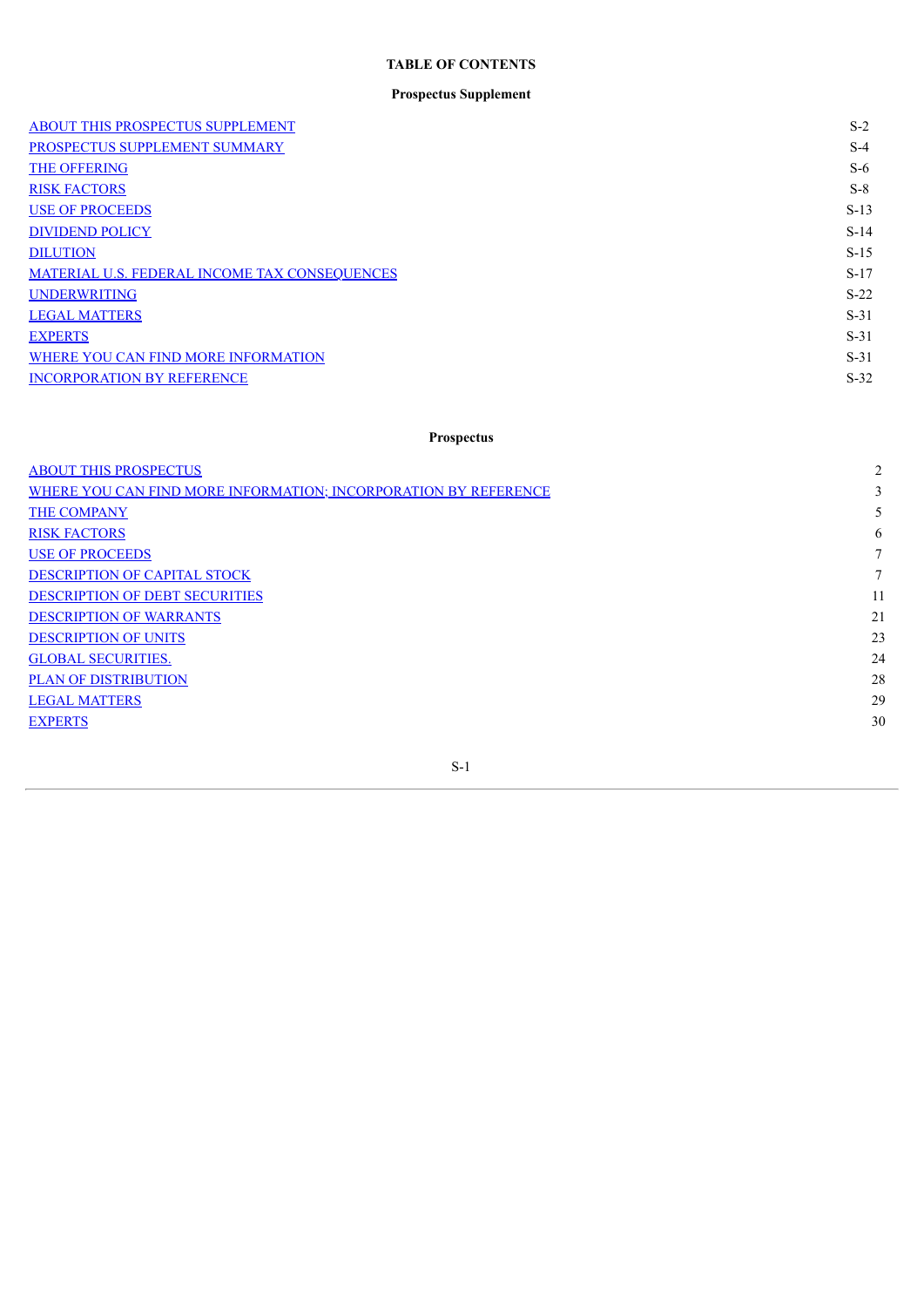#### **ABOUT THIS PROSPECTUS SUPPLEMENT**

<span id="page-2-0"></span>This document contains two parts. The first part is this prospectus supplement, which describes the specific details regarding this offering and also supplements and updates information contained in or incorporated by reference in the accompanying base prospectus. The second part is the accompanying base prospectus, which provides general information, some of which may not apply to this offering. Generally, when we refer to this "prospectus supplement," we are referring to both documents combined. If information in this prospectus supplement is inconsistent with the accompanying base prospectus, you should rely on this prospectus supplement. To the extent there is a conflict between the information contained in this prospectus supplement, on the one hand, and the information contained in any document incorporated by reference in this prospectus supplement, on the other hand, you should rely on the information in this prospectus supplement. If any statement in one of these documents is inconsistent with a statement in another document having a later date—for example, a document incorporated by reference in this prospectus supplement—the statement in the document having the later date modifies or supersedes the earlier statement.

Before buying any of the common stock that we are offering, we urge you to carefully read this prospectus supplement, the accompanying base prospectus and all of the information incorporated by reference herein and therein, as well as the additional information described under the heading "Where You Can Find More Information." These documents contain important information that you should consider when making your investment decision.

Neither we nor the underwriter has authorized anyone to provide any information or make any representations other than those contained or incorporated by reference in this prospectus supplement, the accompanying prospectus or any free writing prospectus that we have authorized for use in connection with this offering. We take no responsibility for, and can provide no assurance as to the reliability of, any other information that others may give you. Neither we nor the underwriter is making an offer to sell these securities in any jurisdiction where the offer or sale is not permitted or in which the person making that offer or solicitation is not qualified to do so or to anyone to whom it is unlawful to make an offer or solicitation. You should assume that the information appearing in this prospectus supplement, the accompanying base prospectus, the documents incorporated by reference herein and therein and any free writing prospectus that we have authorized for use in connection with this offering, is accurate only as of the date of those respective documents. Our business, financial condition, results of operations and prospects may have changed since those dates. You should read this prospectus supplement, the accompanying base prospectus, the documents incorporated by reference herein and therein and any free writing prospectus that we have authorized for use in connection with this offering, in their entirety before making an investment decision.

We are offering to sell, and seeking offers to buy, shares of common stock only in jurisdictions where offers and sales are permitted. The distribution of this prospectus supplement and the offering of the common stock in certain jurisdictions may be restricted by law. Persons outside the United States who come into possession of this prospectus supplement must inform themselves about, and observe any restrictions relating to, the offering of the common stock and the distribution of this prospectus supplement outside the United States. This prospectus supplement does not constitute, and may not be used in connection with, an offer to sell, or a solicitation of an offer to buy, any securities offered by this prospectus supplement by any person in any jurisdiction in which it is unlawful for such person to make such an offer or solicitation.

When we refer to "Precision," "we," "our" and "us" in this prospectus supplement, we mean Precision BioSciences, Inc. and its consolidated subsidiaries, or any one or more of them as the context may require, unless otherwise specified. When we refer to "you," we mean the holders of the applicable series of securities.

We have proprietary rights to trademarks, trade names and service marks appearing in this prospectus that are important to our business. This prospectus supplement also includes trademarks, tradenames and service marks that

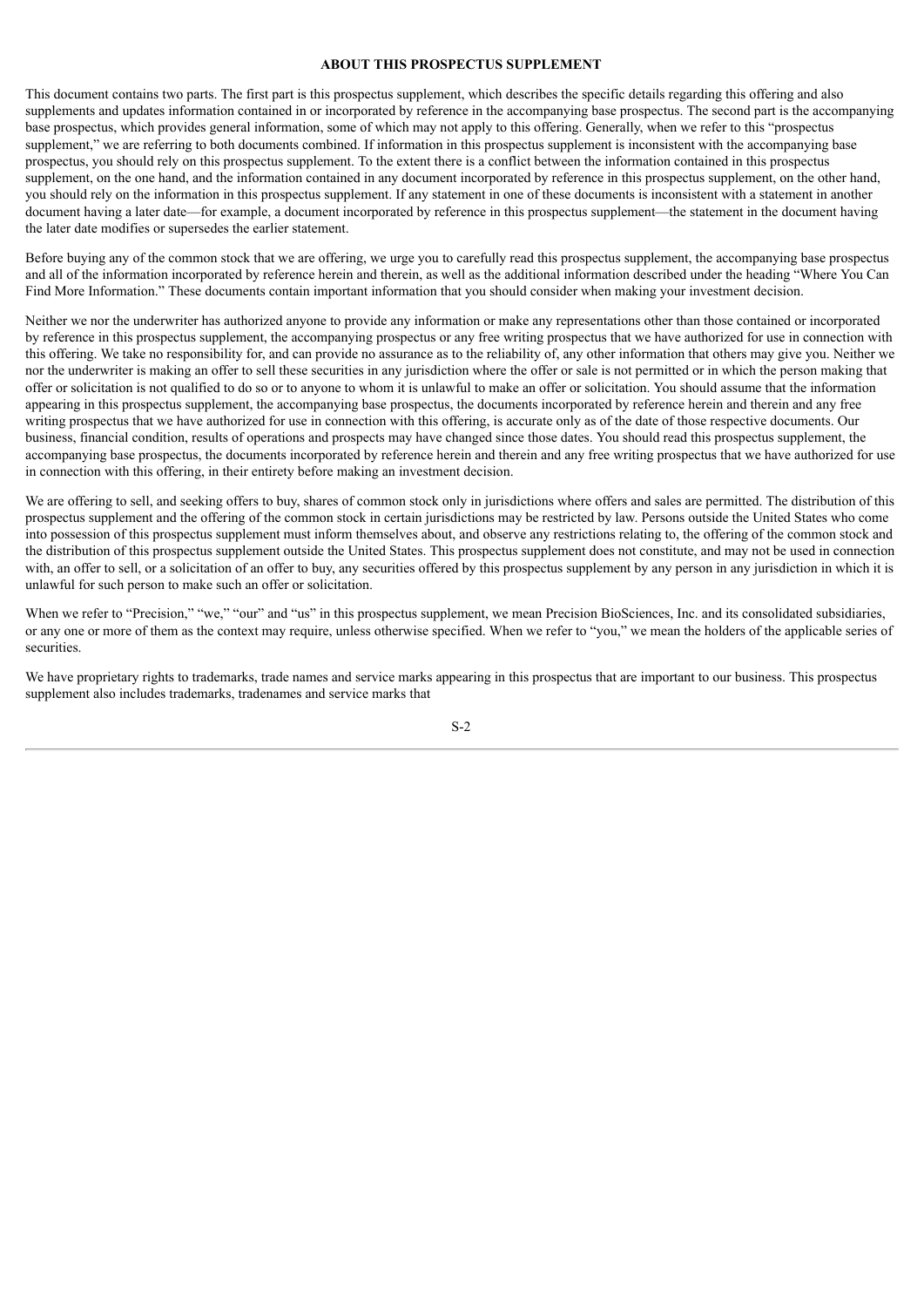are the property of other organizations. Solely for convenience, trademarks and tradenames referred to in this prospectus supplement appear without the ® and ™ symbols, but those references are not intended to indicate, in any way, that we will not assert, to the fullest extent under applicable law, our rights or that the applicable owner will not assert its rights, to these trademarks and tradenames.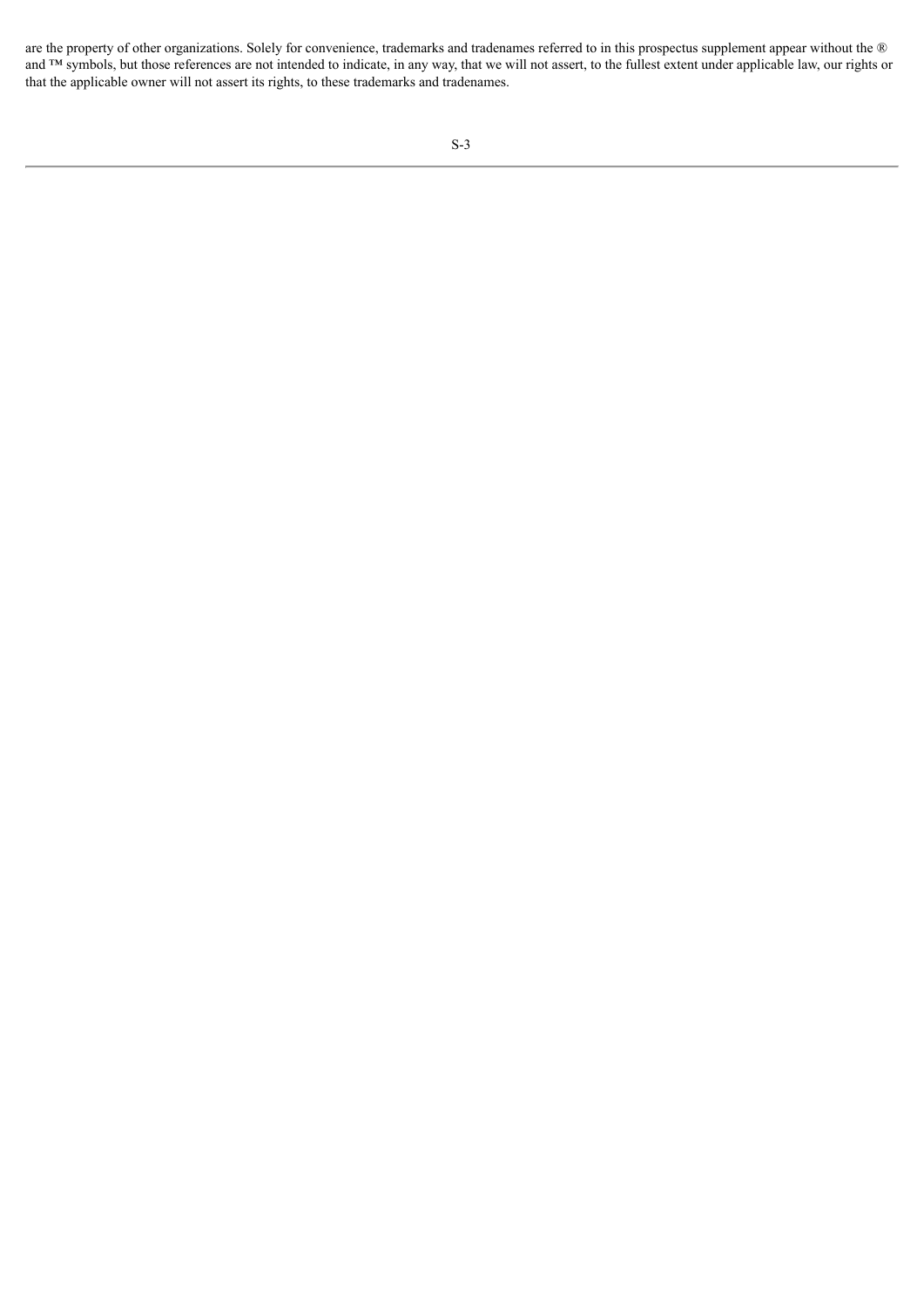#### **PROSPECTUS SUPPLEMENT SUMMARY**

<span id="page-4-0"></span>This summary provides a general overview of selected information and does not contain all of the information you should consider before buying our common stock. Therefore, you should read this entire prospectus supplement, the accompanying base prospectus and any free writing prospectus that we have authorized for use in connection with this offering carefully, including the information incorporated by reference, before deciding to invest in our common stock. Investors should carefully consider the information set forth under "Risk Factors" beginning on page [S-8](#page-8-0) of this prospectus supplement, and the risk factors, financial statements and related notes incorporated by reference in this prospectus supplement.

#### **Overview**

We are a clinical stage gene editing company dedicated to improving life by developing *ex vivo* allogeneic chimeric antigen receptor ("CAR") T immunotherapies and *in vivo* therapies for genetic and infectious diseases with the application of our wholly owned proprietary ARCUS genome editing platform. The foundation of ARCUS is a natural homing endonuclease which allows us to replicate precise gene editing as it evolved in nature. ARCUS is designed to be precise in its specificity and versatile in its design for gene removal (knock-out) as well as complex edits with gene insertion (knock-in) and gene repair. ARCUS is also unique in its relatively small size which potentially allows delivery to a wider range of cells and tissues using viral and nonviral gene delivery methods.

We believe our CAR T cells are the only allogeneic CAR T cells in human clinical trials made with a single gene editing step designed to specifically avoid the potentially deleterious effects of making multiple edits to T cells. We are simultaneously conducting a Phase 1/2a clinical trial evaluating PBCAR0191 as a potential first-in-class and a Phase 1 clinical trial evaluating PBCAR19B as, if approved, a potential best-in-class CD19-targeting CAR T cell therapy in adult patients with relapsed or refractory ("R/R"), B-cell malignancies.

Made from donor-derived T cells modified using our ARCUS genome editing technology, PBCAR0191 recognizes the well characterized tumor cell surface protein CD19, an important and validated target in several B-cell cancers. PBCAR0191 is designed to avoid graft-versus-host disease ("GvHD"), a significant complication associated with donor-derived, cell-based therapies. In June 2022, we presented interim data from our PBCAR0191 Phase 1/2a clinical study in June 2022, in which a 100% overall response rate (11/11 evaluable patients) and a 73% complete response rate (8/11 evaluable patients) was observed among patients who relapsed after prior CAR T therapy. We prioritized enrollment of this high unmet need patient population as a potential path for PBCAR0191. We expect to provide an update on the PBCAR0191 program around year end 2022.

PBCAR19B is a novel immune-evading stealth cell candidate employing a single-gene edit in an effort to knock-down beta-2 microglobulin ("β2m") designed for evading T cell rejection, while also inserting a human leukocyte antigen E ("HLA-E") transgene to further evade rejection from natural killer cells. We initiated a clinical trial of PBCAR19B in patients with R/R non-Hodgkin lymphoma ("NHL") in mid-2021 and completed dosing at Dose Level ("DL") 1. Prior to commencing DL2, the Company opted to expedite the next round of manufacturing process optimization for PBCAR19B. This manufacturing optimization was implemented in the first quarter of 2022. New clinical trial material is expected to be released and dosing at DL2 is expected to commence in the third quarter of 2022. We expect to provide an update on the PBCAR19B program around year end 2022.

PBCAR269A is an investigational allogeneic CAR T cell candidate targeting B-cell maturation antigen for R/R multiple myeloma. We are evaluating PBCAR269A in a Phase 1/2a study in combination with nirogacestat, a gamma secretase inhibitor ("GSI") developed by SpringWorks Therapeutics. The first patient was dosed in the combination arm in June 2021. We expect to commence DL3 in combination with GSI in June 2022 and to provide an update on PBCAR269A around year end 2022.

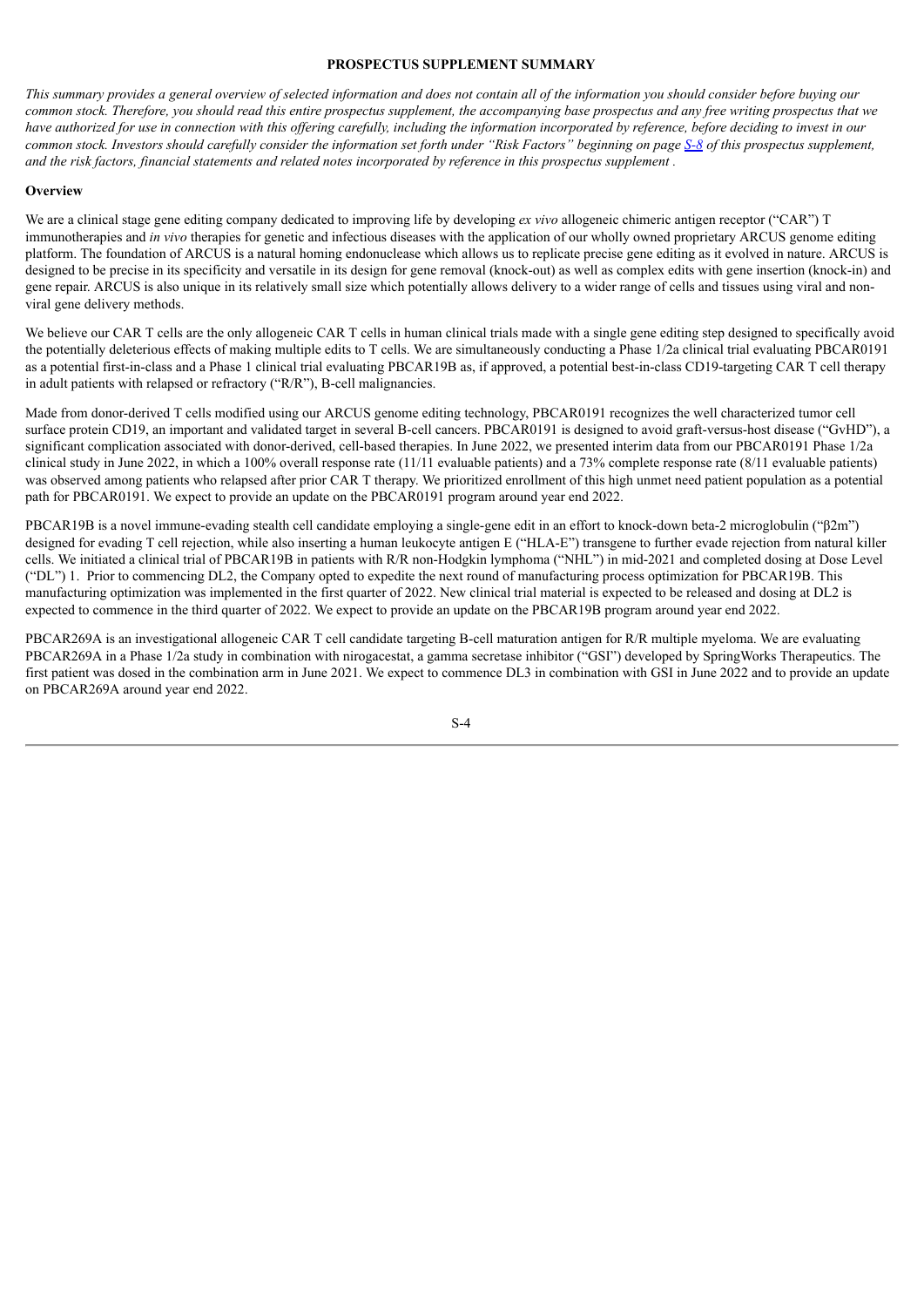## **Recent Developments**

#### *Collaboration with Novartis*

On June 14, 2022, we entered into a collaboration and license agreement (the "Collaboration Agreement") with Novartis Pharma AG ("Novartis"), which became effective on June 15, 2022, to collaborate to discover and develop *in vivo* gene editing products incorporating our custom ARCUS nucleases for the purpose of seeking to research and develop potential treatments for certain diseases. Under the terms of the Collaboration Agreement, we will develop an ARCUS nuclease and conduct *in vitro* characterization, with Novartis then assuming responsibility for all subsequent research, development, manufacturing and commercialization activities. Novartis will receive an exclusive license to the custom ARCUS nuclease developed by us for Novartis to further develop as a potential *in vivo* treatment option for sickle cell disease and beta thalassemia. We will receive an upfront cash payment of \$50.0 million within 30 days following the execution of the Collaboration Agreement. We will also be eligible to receive milestone payments of up to an aggregate of approximately \$1.4 billion as well as certain research funding and tiered royalties ranging from the mid-single digits to low-double digits on product sales, should Novartis successfully commercialize any therapy from the collaboration.

On June 14, 2022, we entered into a stock purchase agreement (the "Purchase Agreement") with Novartis, pursuant to which we sold 12,407,440 shares of our common stock to Novartis at a price of \$2.01 per share, for gross proceeds of \$25.0 million.

The entry into the Collaboration Agreement and the Purchase Agreement, and the transactions contemplated thereby, are collectively referred to herein as the "Novartis Transactions."

## **Corporate Information**

We were incorporated in Delaware in January 2006. Our principal executive offices are located at 302 East Pettigrew St., Suite A-100, Durham, North Carolina 27701, and our telephone number is (919) 314-5512. Our website address is www.precisionbiosciences.com. The information contained on or that can be accessed through our website is not incorporated by reference into this prospectus, and you should not consider information on our website to be part of this prospectus or in deciding to purchase our common stock.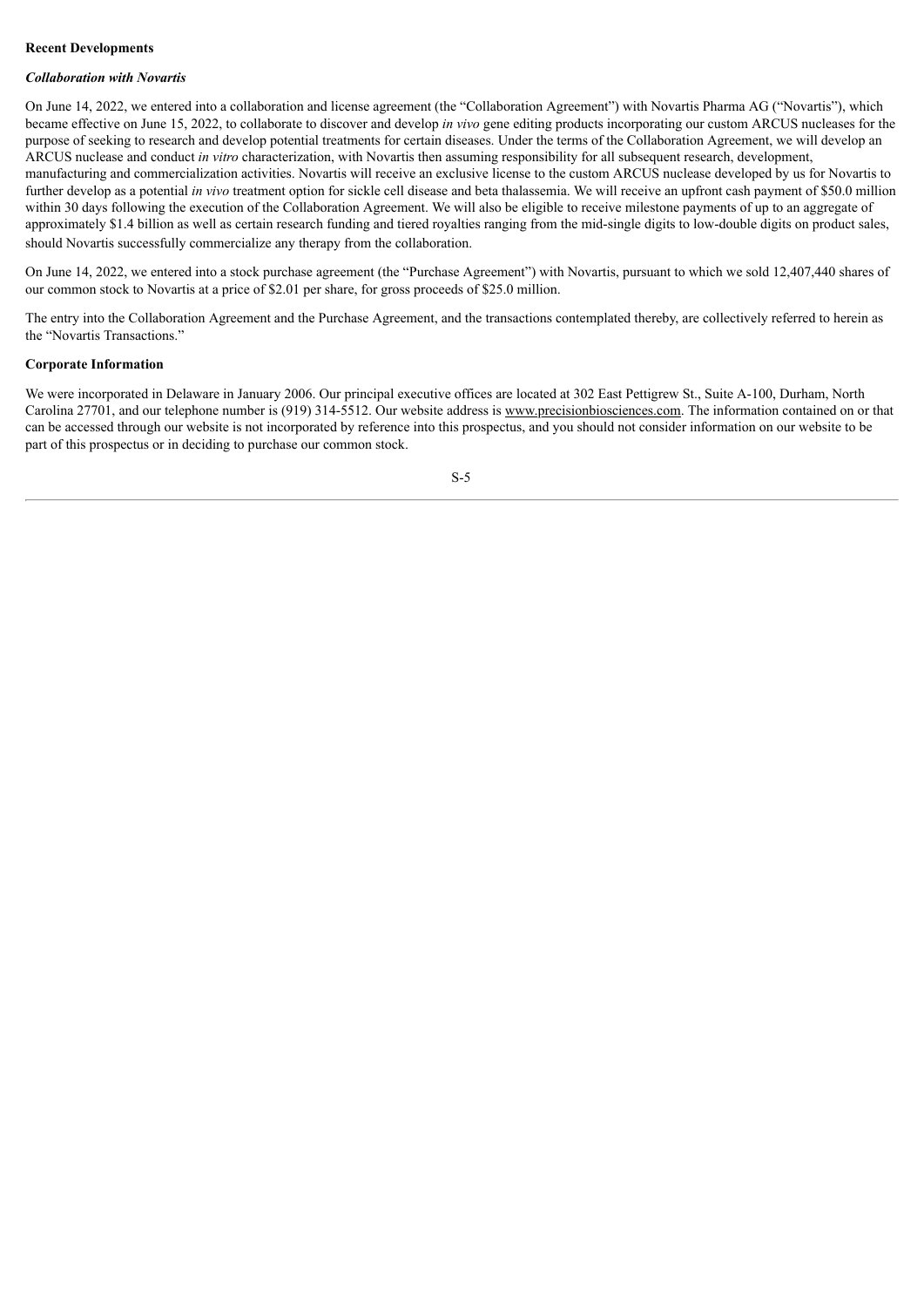## **THE OFFERING**

<span id="page-6-0"></span>

| Common stock offered by us                         | 35,971,224 shares                                                                                                                                                                                                                                                                                                                                 |
|----------------------------------------------------|---------------------------------------------------------------------------------------------------------------------------------------------------------------------------------------------------------------------------------------------------------------------------------------------------------------------------------------------------|
| Common stock to be outstanding after this offering |                                                                                                                                                                                                                                                                                                                                                   |
|                                                    | 97,745,795 shares                                                                                                                                                                                                                                                                                                                                 |
| Use of Proceeds                                    | We intend to use the net proceeds of this offering to fund ongoing and planned research and<br>development, and for working capital and other general corporate purposes. See the section<br>entitled "Use of Proceeds" on page $S-13$ of this prospectus supplement.                                                                             |
| <b>Risk Factors</b>                                | See "Risk Factors" beginning on page $S-8$ of this prospectus supplement and the other<br>information included in, or incorporated by reference into, this prospectus supplement and the<br>accompanying prospectus for a discussion of certain factors you should carefully consider<br>before deciding to invest in shares of our common stock. |
| Nasdaq Global Select Market Symbol                 | "DTIL"                                                                                                                                                                                                                                                                                                                                            |

The number of our shares of our common stock to be outstanding after this offering is based on 61,774,571 shares of our common stock outstanding as of March 31, 2022, and excludes:

- 2,466,385 shares of common stock issuable upon exercise of stock options outstanding at a weighted average exercise price of \$9.20 per share under our 2006 Stock Incentive Plan, referred to as our 2006 Plan, and our 2015 Stock Incentive Plan, referred to as our 2015 Plan, in each case as of March 31, 2022;
- 8,569,187 shares of our common stock issuable upon exercise of stock options outstanding at a weighted average exercise price of \$7.58 per share, and 2,320,362 shares of our common stock issuable upon vesting of restricted stock units ("RSUs") outstanding at a weighted grant date fair value price of \$6.15 per share under our 2019 Incentive Award Plan, referred to as our 2019 Plan, as of March 31, 2022;
- 850,000 shares of our common stock issuable upon exercise of stock options outstanding at a weighted average exercise price of \$9.79 per share, and 24,208 shares of our common stock issuable upon vesting of RSUs outstanding at a weighted grant date fair value price of \$9.79 per share under our 2021 Employment Inducement Incentive Award Plan, referred to as our Inducement Award Plan, as of March 31, 2022;
- 1,841,324 shares of our common stock reserved for future issuance under our 2019 Employee Stock Purchase Plan, referred to as our 2019 ESPP, as of March 31, 2022;
- 1,435,206 shares of our common stock reserved for future issuance under our 2019 Plan, as of March 31, 2022; and
- 2,125,792 shares of our common stock reserved for future issuance under our Inducement Award Plan, as of March 31, 2022.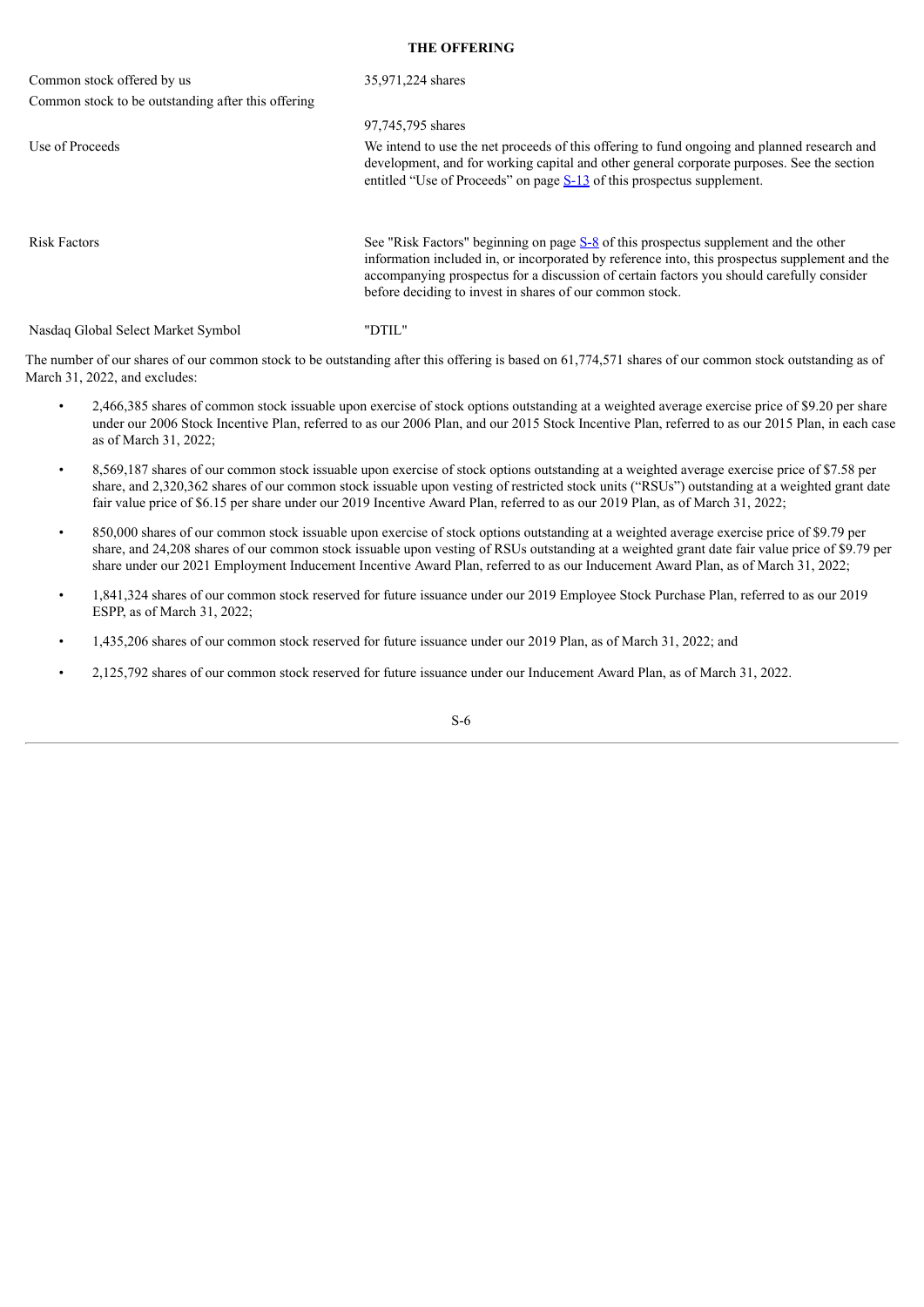Unless otherwise stated, all information contained in this prospectus supplement (i) assumes no exercise of the outstanding options or settlement of the outstanding RSUs referred to above after March 31, 2022 and (ii) excludes the 12,407,440 shares of our common stock issued and sold to Novartis in connection with the Novartis Transactions.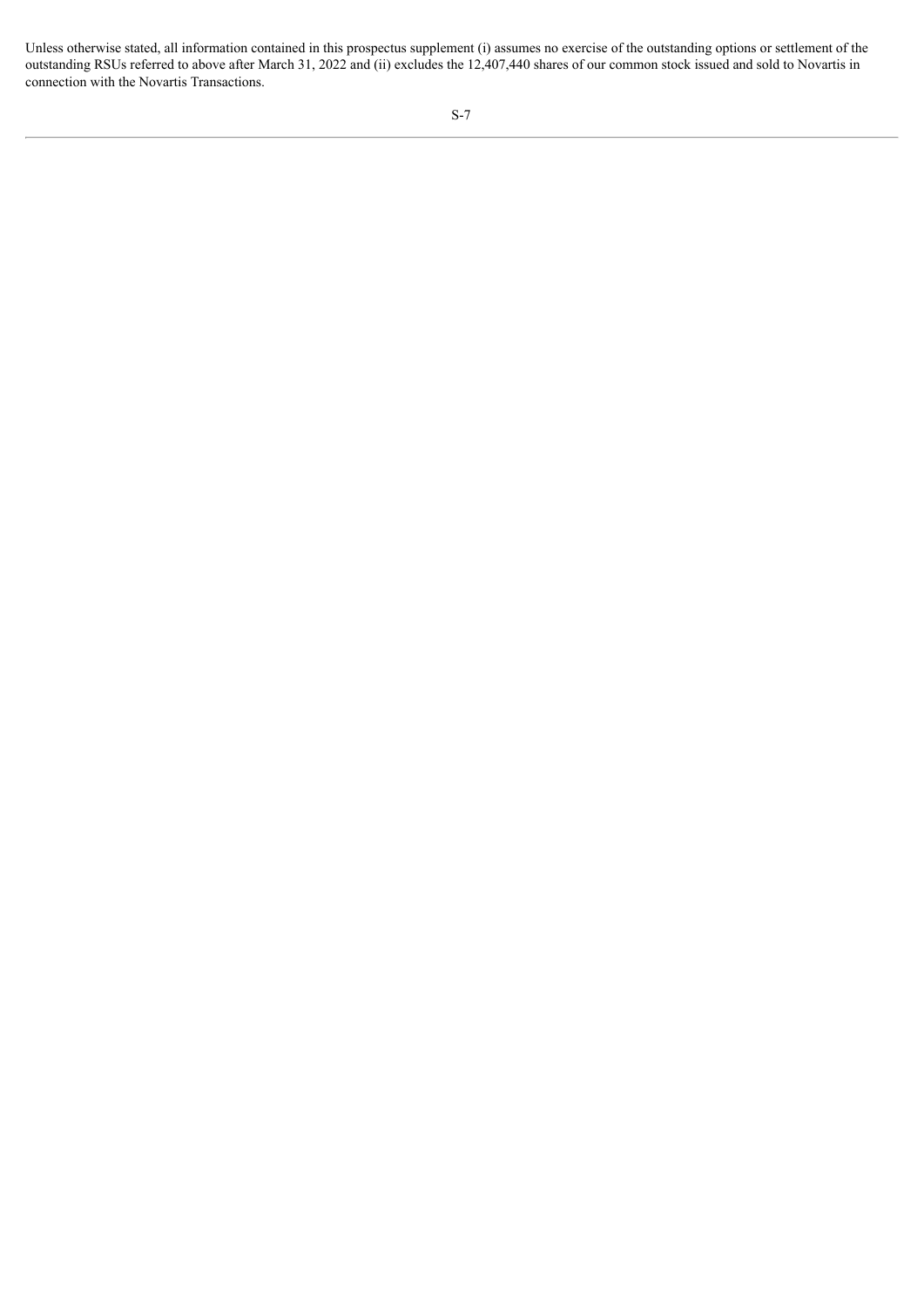#### **RISK FACTORS**

<span id="page-8-0"></span>Investment in any securities offered pursuant to this prospectus supplement and the accompanying base prospectus involves risks. You should carefully consider the risk factors described below and in our Annual Report on Form 10-K for the year ended December 31, 2021 and in our Quarterly Report on Form 10-Q for the quarter ended March 31, 2022 incorporated by reference in this prospectus supplement, any amendment or update thereto reflected in subsequent filings with the SEC, including in our Annual Reports on Form 10-K and Quarterly Reports on Form 10-Q, and all other information contained or incorporated by reference in this prospectus supplement, as updated by our subsequent filings under the Securities Exchange Act of 1934, as amended (the "Exchange Act"). The risks and uncertainties we have described are not the only ones we face. Additional risks and uncertainties not presently known to us or that we currently deem immaterial may also affect our operations. The occurrence of any of these risks might cause you to lose all or part of your *investment in the of ered securities.*

### **Risks Relating to this Offering**

### You will experience immediate and substantial dilution in the net tangible book value of shares you purchase. In addition, we may issue additional *equity or convertible debt securities in the future, which may result in additional dilution to you.*

Given that the offering price of our securities in this offering is substantially greater than the net tangible book value per share of our common stock prior to this offering, you will experience immediate and substantial dilution in the net tangible book value of the common stock you purchase in this offering. For a more detailed discussion of the foregoing, see the section entitled "Dilution" below. To the extent outstanding stock options are exercised, there will be further dilution to new investors. In addition, to the extent we need to raise additional capital in the future and we issue additional shares of common stock or securities convertible or exchangeable for our common stock, our then existing stockholders may experience dilution and the new securities may have rights senior to those of our common stock offered in this offering.

#### We have broad discretion in the use of the net proceeds from this offering and may not use them effectively.

Our management will have broad discretion in the application of the net proceeds from this offering, including for any of the purposes described in the section entitled "Use of Proceeds," and you will not have the opportunity as part of your investment decision to assess whether the net proceeds are being used appropriately. Because of the number and variability of factors that will determine our use of the net proceeds from this offering, their ultimate use may vary substantially from their currently intended use. Our management might not apply our net proceeds in ways to fund ongoing and planned research and development, and for working capital and other general corporate purposes. The failure by our management to apply these funds effectively could harm our business. Pending their use, we plan to invest the net proceeds from this offering in short- and intermediate-term, interest-bearing obligations, investment-grade instruments, certificates of deposit or direct or guaranteed obligations of the U.S. government. These investments may not yield a favorable return to our stockholders. If we do not invest or apply the net proceeds from this offering in ways that enhance stockholder value, we may fail to achieve expected financial results, which could cause our stock price to decline.

## Future sales or issuances of our common stock in the public markets, or the perception of such sales, could depress the trading price of our common *stock.*

The sale of a substantial number of shares of our common stock or other equity-related securities in the public markets, or the perception that such sales could occur, could depress the market price of our common stock and impair our ability to raise capital through the sale of additional equity securities. We may sell large quantities of our

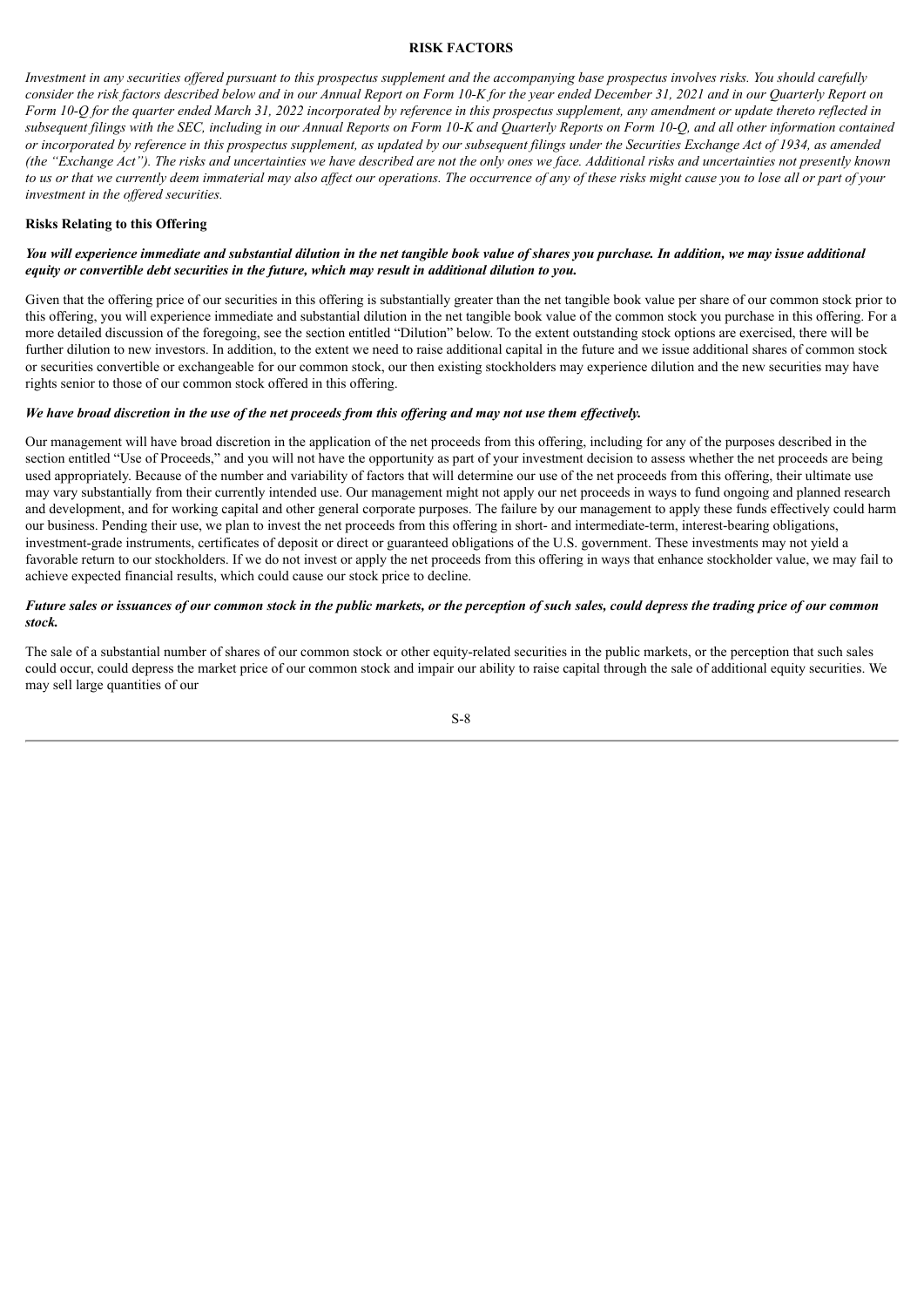common stock at any time pursuant to this prospectus supplement or in one or more separate offerings. We cannot predict the effect that future sales of common stock or other equity-related securities would have on the market price of our common stock.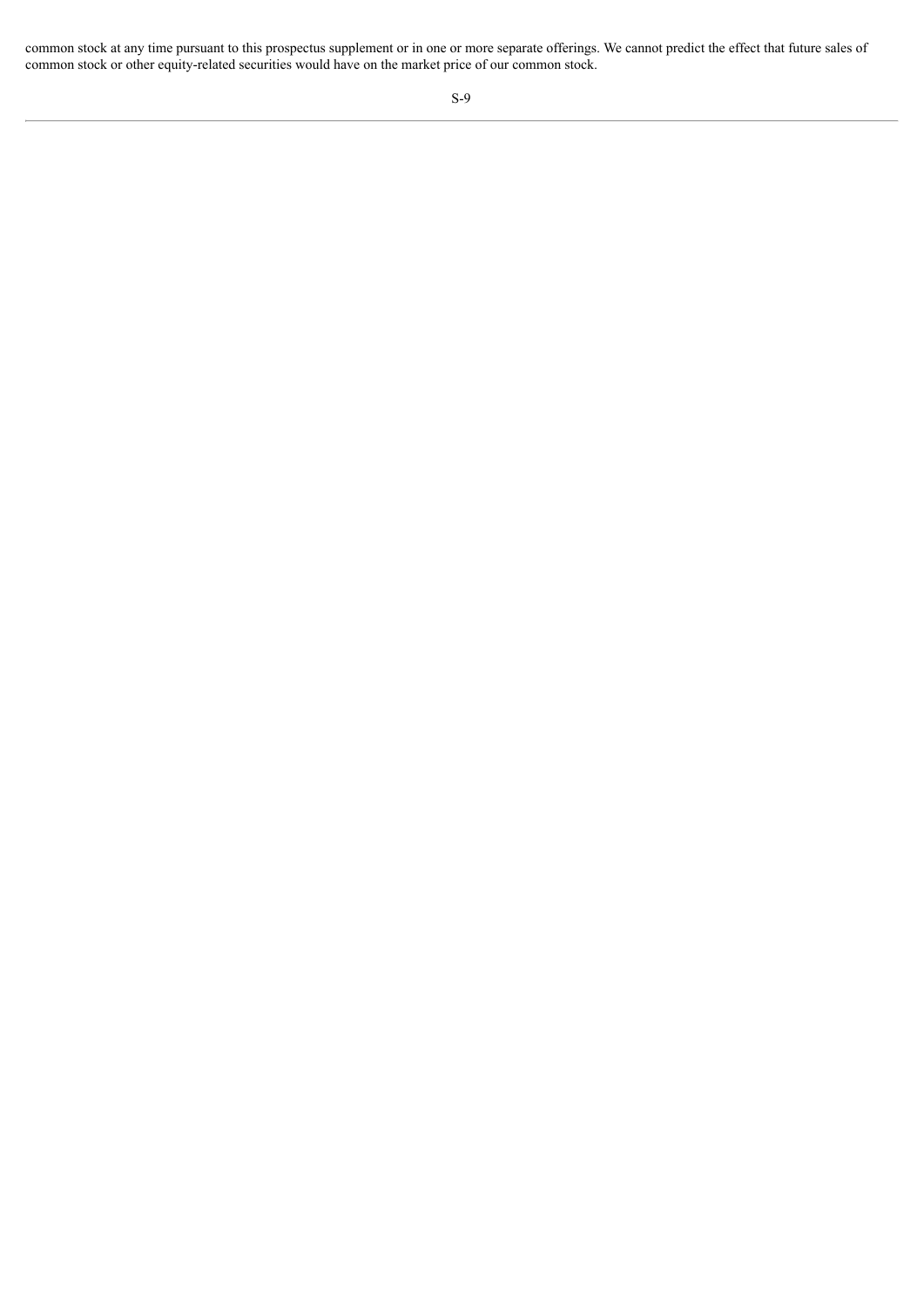## **CAUTIONARY NOTE REGARDING FORWARD-LOOKING STATEMENTS**

This prospectus supplement, the accompanying base prospectus and the documents incorporated by reference herein and therein and any free writing prospectus that we have authorized for use in connection with this offering contains forward-looking statements within the meaning of the Private Securities Litigation Reform Act of 1995. We intend such forward-looking statements to be covered by the safe harbor provisions for forward-looking statements contained in Section 27A of the Securities Act of 1933, as amended (the "Securities Act") and Section 21E of the Exchange Act. All statements other than statements of present and historical facts contained in this prospectus supplement, the accompanying base prospectus and the documents incorporated by reference herein and therein and any free writing prospectus that we have authorized for use in connection with this offering, including without limitation, statements regarding our future results of operations and financial position, business strategy and approach, including related results, prospective products, planned preclinical studies and clinical trials, or discontinuance thereof, the status and results of our preclinical and clinical studies, including, the potential of our product candidates, if approved, to become best-in-class or first-in-class, expected release of interim data, expectations regarding our allogeneic CAR T cell immunotherapy product candidates, expectations regarding the use and effects of ARCUS, including in connection with *in vivo* genome editing, potential new partnerships or alternative opportunities for our product candidates, capabilities of our manufacturing facility, potential new application filings and regulatory approvals, research and development costs, timing, expected results and likelihood of success, plans and objectives of management for future operations, as well as the impact of the COVID-19 pandemic and variants thereof may be forward-looking statements. Without limiting the foregoing, in some cases, you can identify forward-looking statements by terms such as "aim," "may," "will," "should," "expect," "exploring," "plan," "anticipate," "could," "intend," "target," "project," "contemplate," "believe," "estimate," "predict," "potential," "seeks," or "continue" or the negative of these terms or other similar expressions, although not all forward-looking statements contain these words. No forward-looking statement is a guarantee of future results, performance, or achievements, and one should avoid placing undue reliance on such statements.

Forward-looking statements are based on our management's beliefs and assumptions and on information currently available to us. Such beliefs and assumptions may or may not prove to be correct. Additionally, such forward-looking statements are subject to a number of known and unknown risks, uncertainties and assumptions, and actual results may differ materially from those expressed or implied in the forward-looking statements due to various factors, including, but not limited to, those identified under "Risk Factors" and under "Management's Discussion and Analysis of Financial Condition and Results of Operations" as incorporated by reference in our most recent Annual Report on Form 10-K and Quarterly Report on Form 10-Q and any subsequent Quarterly Reports on Form 10-Q or Current Reports on Form 8-K. These risks and uncertainties include, but are not limited to:

- our ability to become profitable:
- our ability to procure sufficient funding and requirements under our current debt instruments and effects of restrictions thereunder;
- risks associated with raising additional capital;
- our operating expenses and our ability to predict what those expenses will be;
- our limited operating history;
- the success of our programs and product candidates in which we expend our resources;
- our dependence on our ARCUS technology;

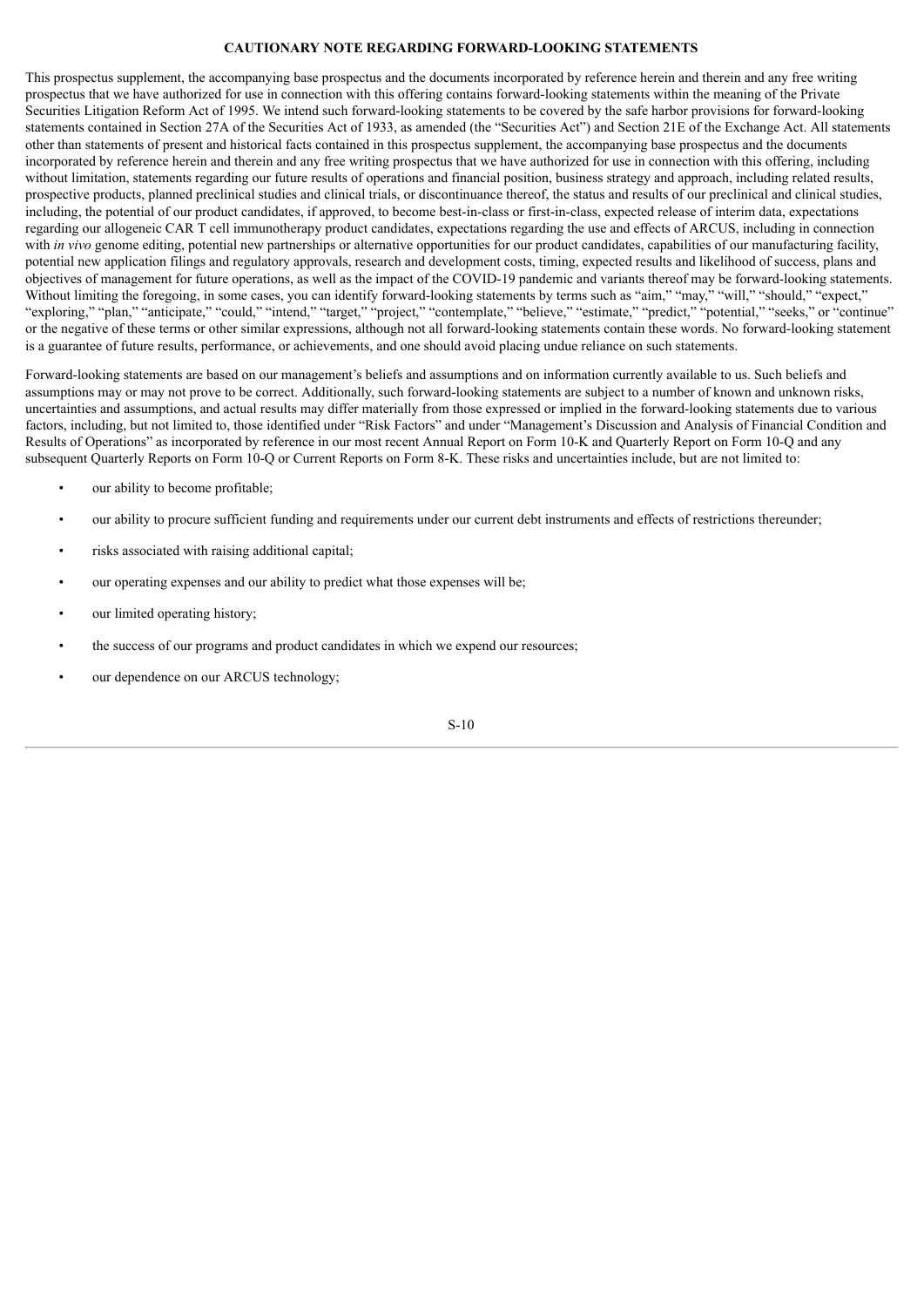- the risk that other genome-editing technologies may provide significant advantages over our ARCUS technology;
- the initiation, cost, timing, progress, achievement of milestones and results of research and development activities and preclinical and clinical studies;
- public perception about genome editing technology and its applications;
- competition in the genome editing, biopharmaceutical, and biotechnology fields;
- our or our collaborators' ability to identify, develop and commercialize product candidates;
- pending and potential liability lawsuits and penalties against us or our collaborators related to our technology and our product candidates;
- the U.S. and foreign regulatory landscape applicable to our and our collaborators' development of product candidates;
- our or our collaborators' ability to obtain and maintain regulatory approval of our product candidates, and any related restrictions, limitations and/or warnings in the label of an approved product candidate;
- our or our collaborators' ability to advance product candidates into, and successfully design, implement and complete, clinical trials;
- potential manufacturing problems associated with the development or commercialization of any of our product candidates;
- our ability to obtain an adequate supply of T cells from qualified donors;
- our ability to achieve our anticipated operating efficiencies at our manufacturing facility;
- delays or difficulties in our and our collaborators' ability to enroll patients;
- changes in interim "top-line" data that we announce or publish;
- if our product candidates do not work as intended or cause undesirable side effects;
- risks associated with applicable healthcare, data privacy and security regulations and our compliance therewith;
- the rate and degree of market acceptance of any of our product candidates;
- the success of our existing collaboration agreements, including our Collaboration Agreement with Novartis and our ability to receive future milestone or royalty payments from Novartis;
- our ability to enter into new collaboration arrangements;
- our current and future relationships with third parties including suppliers and manufacturers;
- our ability to obtain and maintain intellectual property protection for our technology and any of our product candidates;
- potential litigation relating to infringement or misappropriation of intellectual property rights;
- our ability to effectively manage the growth of our operations;
- our ability to attract, retain, and motivate key scientific and management personnel;
- market and economic conditions;

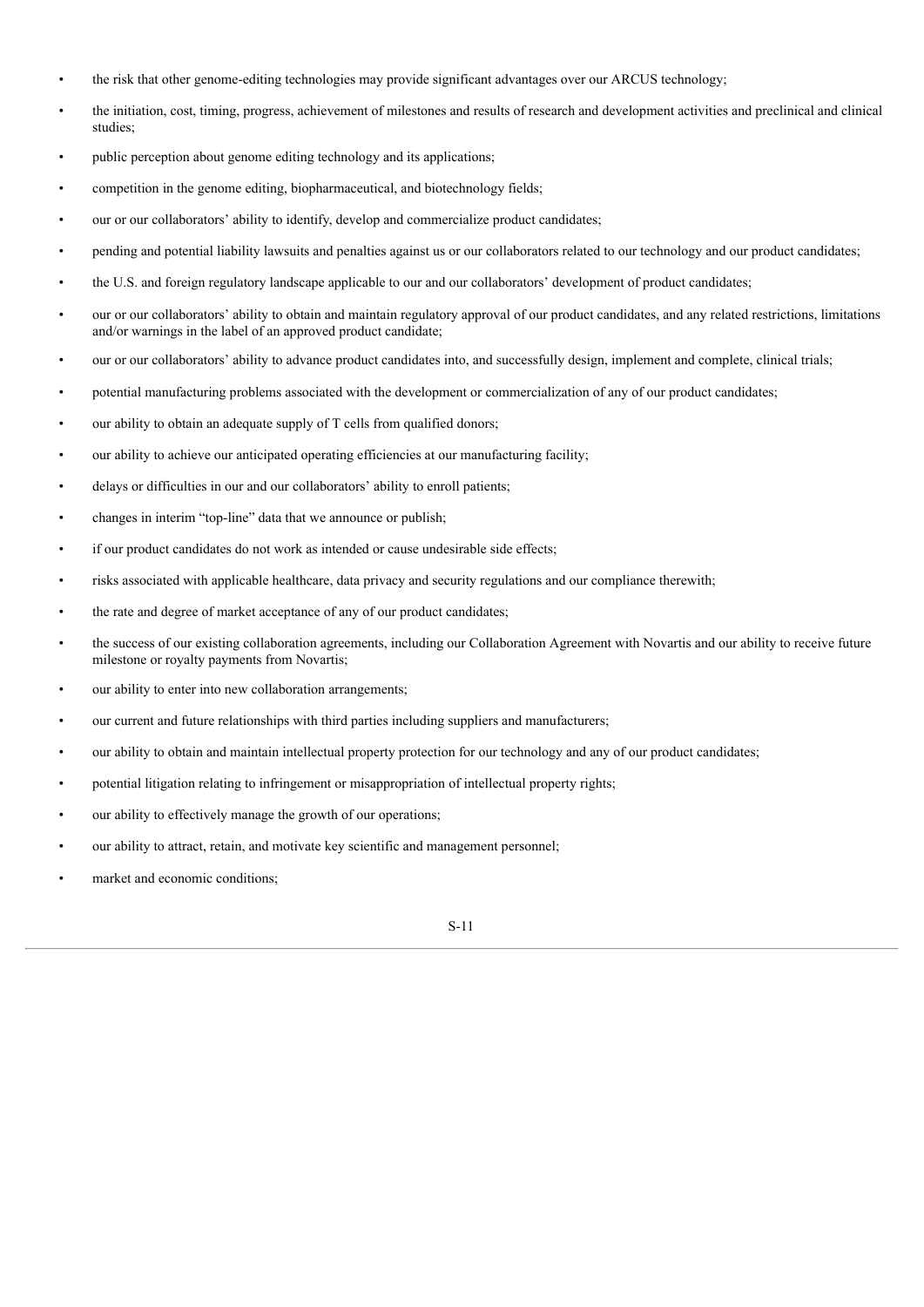- effects of system failures and security breaches:
- effects of natural and manmade disasters, public health emergencies and other natural catastrophic events;
- effects of the COVID-19 pandemic and variants thereof, or any pandemic, epidemic, or outbreak of an infectious disease;
- insurance expenses and exposure to uninsured liabilities;
- effects of tax rules:
- our expectations regarding the use of proceeds from this offering; and
- risks related to ownership of our common stock, including fluctuations in our stock price.

Moreover, we operate in an evolving environment. New risk factors and uncertainties may emerge from time to time, and it is not possible for management to predict all risk factors and uncertainties. You should read this prospectus supplement, the accompanying base prospectus and the documents incorporated by reference herein and therein and any free writing prospectus that we have authorized for use in connection with this offering completely and with the understanding that our actual future results may be materially different from what we expect. We qualify all of our forward-looking statements by these cautionary statements. All forward-looking statements contained herein speak only as of the date of this prospectus supplement. Except as required by applicable law, we do not plan to publicly update or revise any forward-looking statements contained herein, whether as a result of any new information, future events, changed circumstances or otherwise.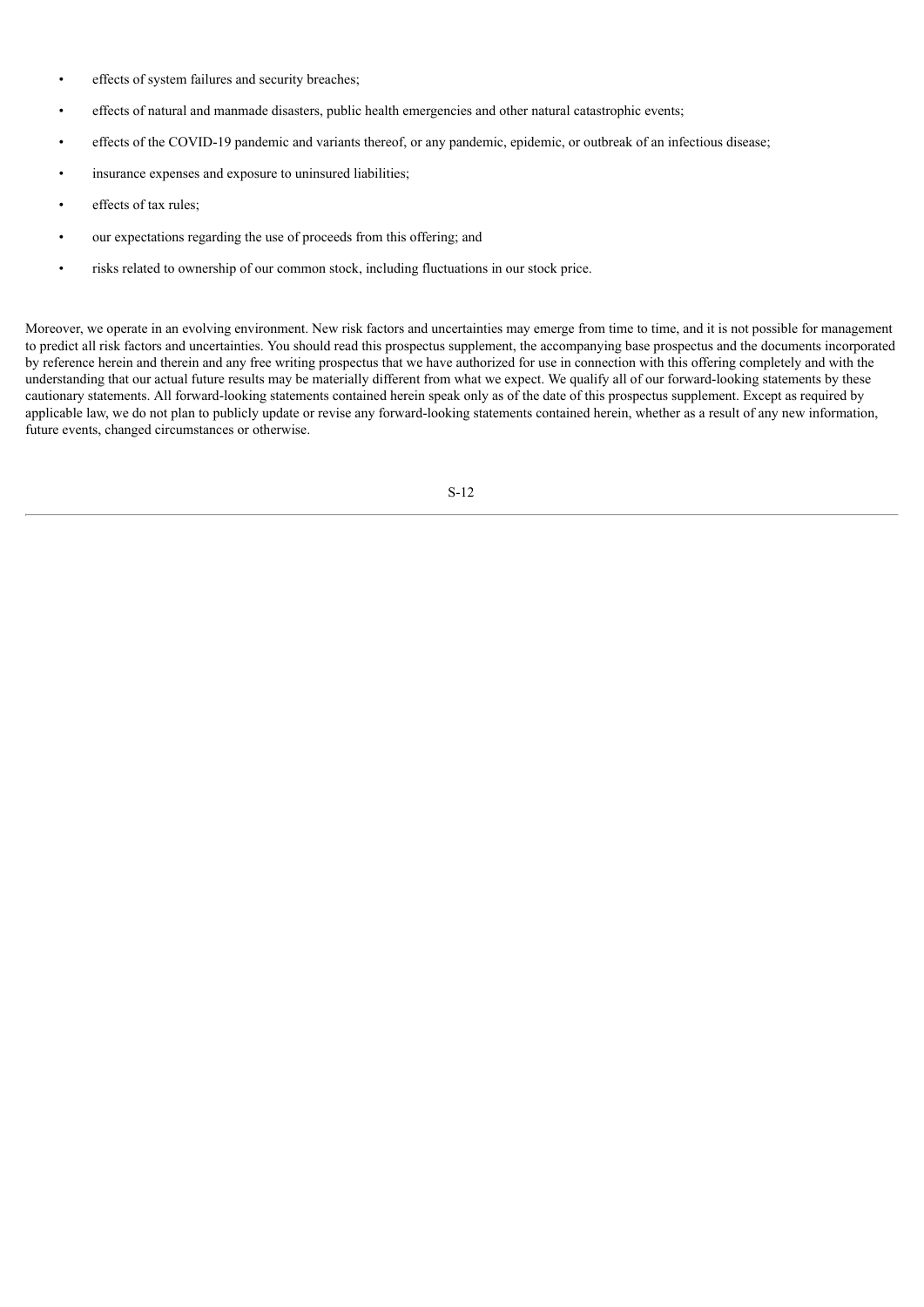#### **USE OF PROCEEDS**

<span id="page-13-0"></span>We estimate that the net proceeds to us from this offering will be approximately \$46.7 million, after deducting underwriting discounts and commissions and estimated offering expenses payable by us.

We intend to use the net proceeds of this offering to fund ongoing and planned research and development, and for working capital and other general corporate purposes.

The amounts and timing of our actual expenditures will depend on numerous factors, including the progress of our clinical trials and other development efforts and other factors described under "Risk Factors" in this prospectus supplement, the accompanying base prospectus and the documents incorporated by reference herein and therein, as well as the amount of cash used in our operations. We may find it necessary or advisable to use the net proceeds for other purposes, and we will have broad discretion in the application of the net proceeds.

Pending the use of the net proceeds described above, we plan to invest the net proceeds from this offering in a variety of capital preservation investments, including short- and intermediate-term, interest-bearing obligations, investment-grade instruments, certificates of deposit or direct or guaranteed obligations of the U.S. government.

Based on the planned use of proceeds described above, we believe that the net proceeds from this offering, together with our existing cash and cash equivalents, the upfront cash payment of \$50.0 million we will receive in connection with our Collaboration Agreement with Novartis, and our expected operational receipts and available credit, will be sufficient to enable us to fund our operating expenses and capital expenditure requirements to year end 2024. We have based this estimate on assumptions that may prove to be incorrect, and we could use our available capital resources sooner than we currently expect. We may satisfy our future cash needs through the sale of equity securities, debt financings, working capital lines of credit, corporate collaborations or license agreements, grant funding, interest income earned on invested cash balances or a combination of one or more of these sources.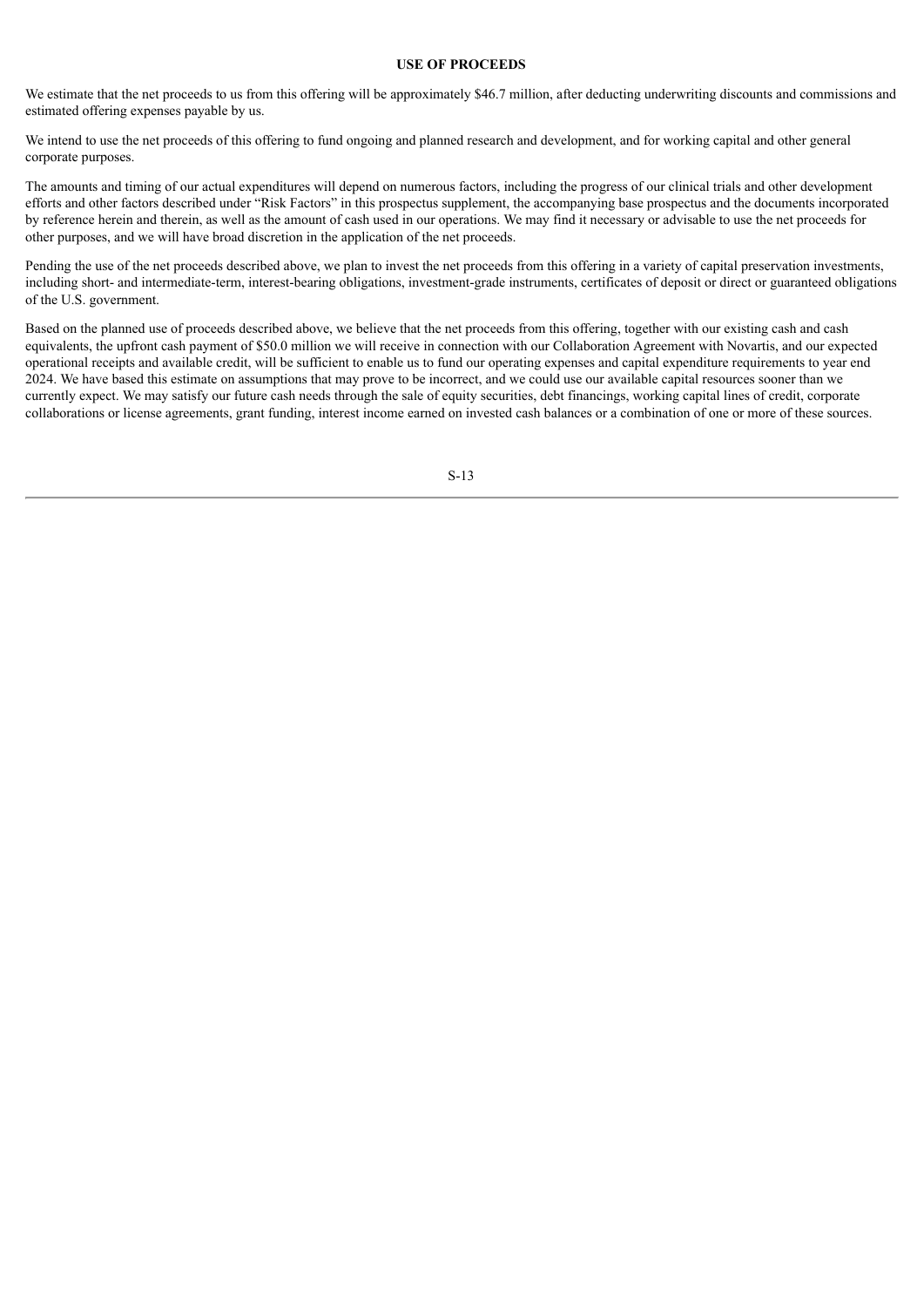## **DIVIDEND POLICY**

<span id="page-14-0"></span>We have never declared or paid any cash dividends on our capital stock. We intend to retain future earnings, if any, to finance the operation and expansion of our business and do not anticipate paying any cash dividends in the foreseeable future. Any future determination related to our dividend policy will be made at the discretion of our board of directors after considering our financial condition, results of operations, capital requirements, business prospects and other factors the board of directors deems relevant, and subject to the restrictions contained in any future financing instruments.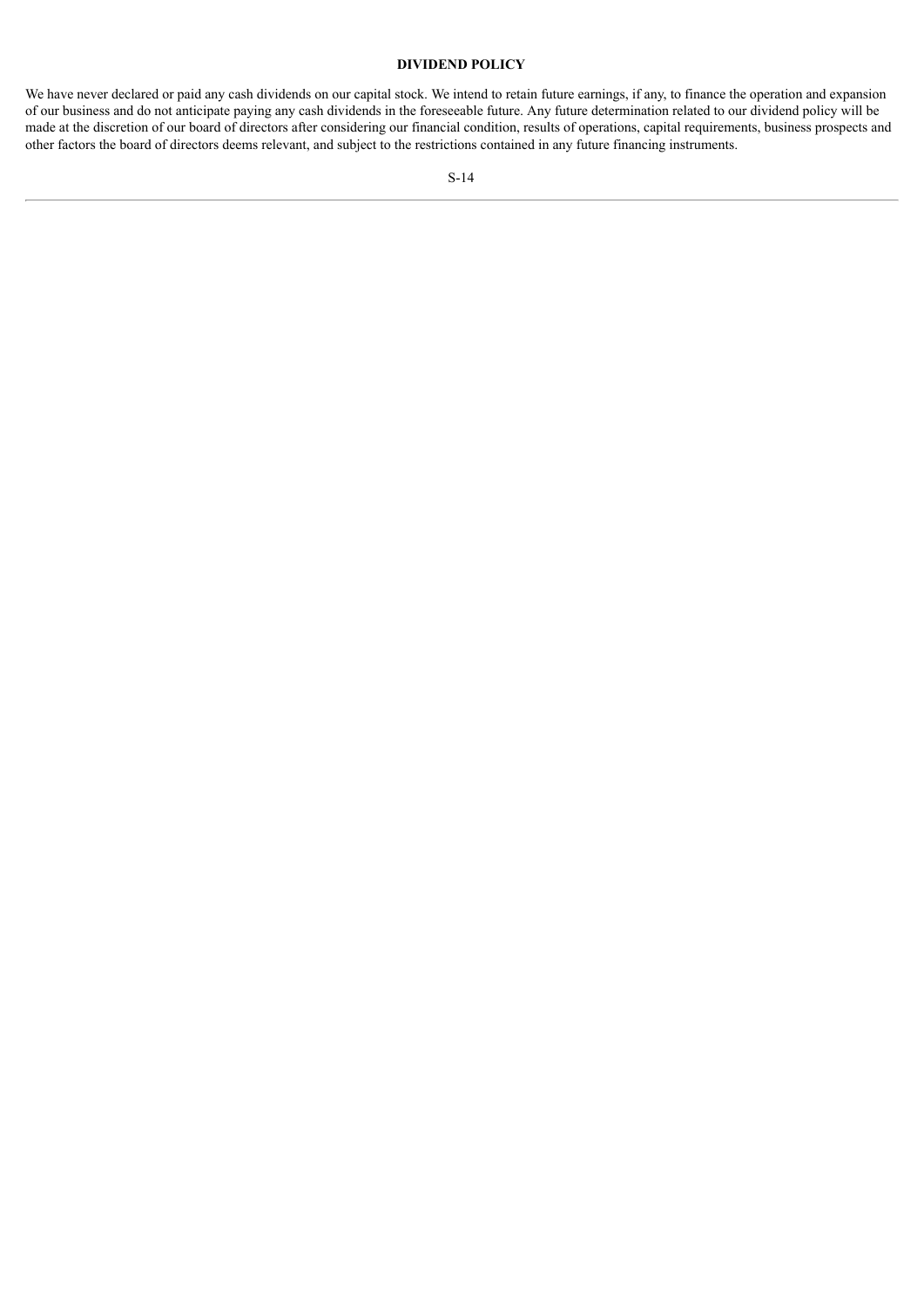#### **DILUTION**

<span id="page-15-0"></span>If you invest in our common stock in this offering, your ownership interest will be diluted to the extent of the difference between the price per share you pay in this offering and the pro forma as adjusted net tangible book value per share of our common stock immediately after this offering. Our net tangible book value of our common stock as of March 31, 2022 was approximately \$67.6 million, or approximately \$1.09 per share of common stock based upon 61,774,571 shares outstanding. Net tangible book value per share is equal to our total tangible assets, less our total liabilities, divided by the total number of shares outstanding as of March 31, 2022.

Our pro forma net tangible book value of our common stock as of March 31, 2022 was approximately \$92.6 million, or approximately \$1.25 per share of common stock. Pro forma net tangible book value per share is equal to our total tangible assets, less our total liabilities, divided by the total number of shares outstanding as of March 31, 2022, after giving effect to the issuance of 12,407,440 shares of our common stock to Novartis for an aggregate purchase price of \$25.0 million on June 14, 2022.

After giving effect to the sale of 35,971,224 shares of our common stock in this offering at the offering price of \$1.39 per share, and after deducting the underwriting discounts and commissions and estimated offering expenses payable by us, our pro forma as adjusted net tangible book value as of March 31, 2022 would have been \$139.3 million, or \$1.26 per share of common stock. This represents an immediate increase in pro forma as adjusted net tangible book value of \$0.01 per share to our existing stockholders and an immediate dilution in net tangible book value of \$0.13 per share to new investors in this offering.

The following table illustrates this calculation on a per share basis.

| Offering price per share                                                                                         |        | \$1.39 |
|------------------------------------------------------------------------------------------------------------------|--------|--------|
| Net tangible book value per share as of March 31, 2022                                                           | \$1.09 |        |
| Pro forma increase in net tangible book value per share attributable to the issuance of 12,407,440 shares of our |        |        |
| common stock to Novartis                                                                                         | \$0.16 |        |
| Pro forma net tangible book value per share as of March 31, 2022                                                 | \$1.25 |        |
| Increase in pro forma net tangible book value per share after giving effect to the offering                      | \$0.01 |        |
| Pro forma as adjusted net tangible book value per share as of March 31, 2022                                     |        | \$1.26 |
| Dilution per share to new investors participating in the offering                                                |        | \$0.13 |

The above discussion and tables are based on 61,774,571 shares of our common stock outstanding as of March 31, 2022, and excludes:

- 2,466,385 shares of common stock issuable upon exercise of stock options outstanding at a weighted average exercise price of \$9.20 per share under our 2006 Stock Incentive Plan, referred to as our 2006 Plan, and our 2015 Stock Incentive Plan, referred to as our 2015 Plan, in each case as of March 31, 2022;
- 8,569,187 shares of our common stock issuable upon exercise of stock options outstanding at a weighted average exercise price of \$7.58 per share, and 2,320,362 shares of our common stock issuable upon vesting of RSUs outstanding at a weighted grant date fair value price of \$6.15 per share under our 2019 Incentive Award Plan, referred to as our 2019 Plan, as of March 31, 2022;
- 850,000 shares of our common stock issuable upon exercise of stock options outstanding at a weighted average exercise price of \$9.79 per share, and 24,208 shares of our common stock issuable upon vesting of RSUs outstanding at a weighted grant date fair value price of \$9.79 per share under our 2021 Employment Inducement Incentive Award Plan, referred to as our Inducement Award Plan, as of March 31, 2022;

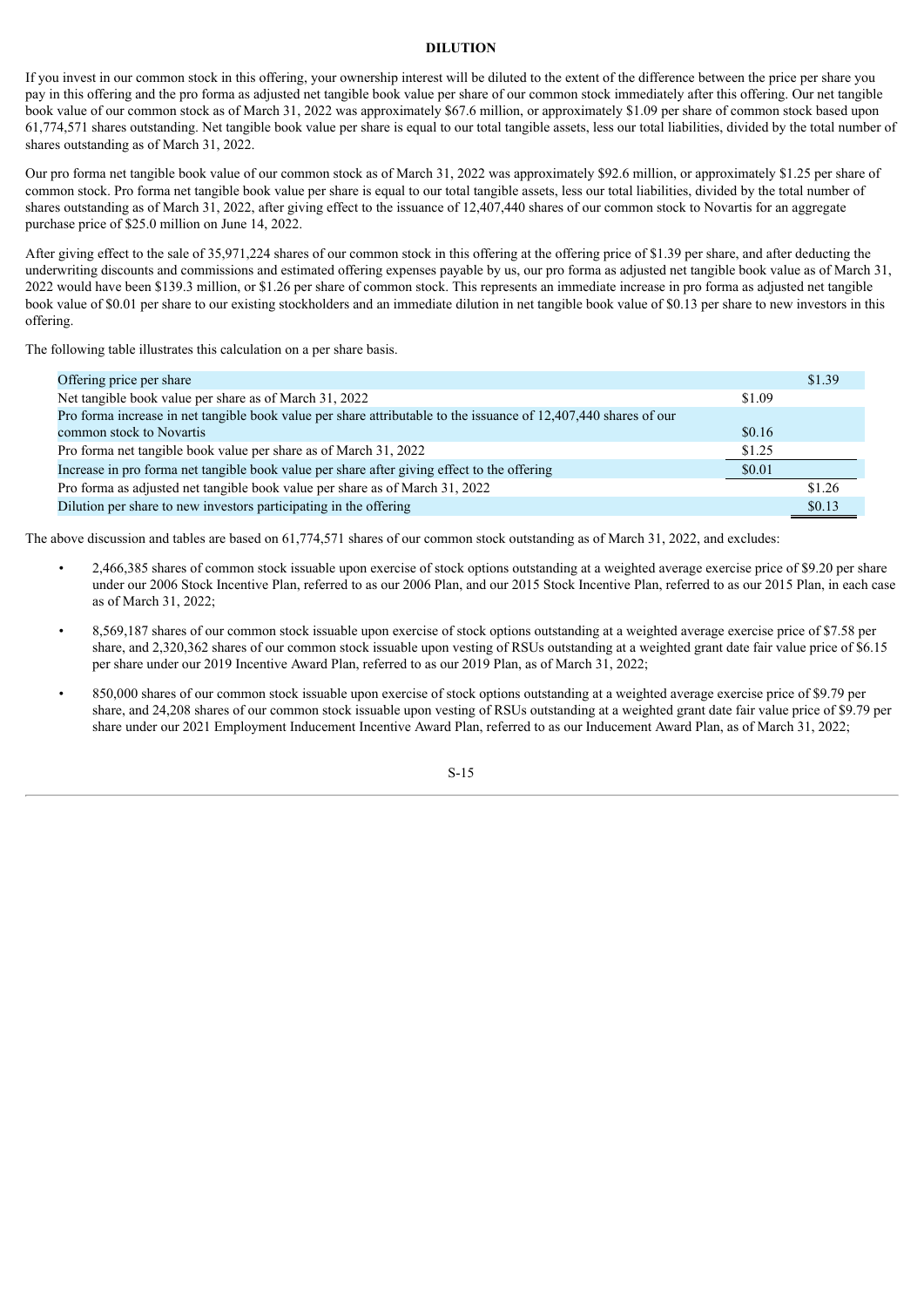- 1,841,324 shares of our common stock reserved for future issuance under our 2019 Employee Stock Purchase Plan, referred to as our 2019 ESPP, as of March 31, 2022;
- 1,435,206 shares of our common stock reserved for future issuance under our 2019 Plan, as of March 31, 2022; and
- 2,125,792 shares of our common stock reserved for future issuance under our Inducement Award Plan, as of March 31, 2022.

Unless otherwise stated, all information contained in this prospectus supplement (i) assumes no exercise of the outstanding options or settlement of the outstanding RSUs referred to above after March 31, 2022 and (ii) excludes the 12,407,440 shares of our common stock issued and sold to Novartis in connection with the Novartis Transactions.

To the extent that outstanding stock options are exercised, outstanding RSUs are vested, new stock options or RSUs are issued or we issue additional shares of common stock in the future, there will be further dilution to new investors. In addition, we may choose to raise additional capital because of market conditions or strategic considerations, even if we believe that we have sufficient funds for our current or future operating plans. If we raise additional capital through the sale of equity or convertible debt securities, the issuance of these securities could result in further dilution to our stockholders.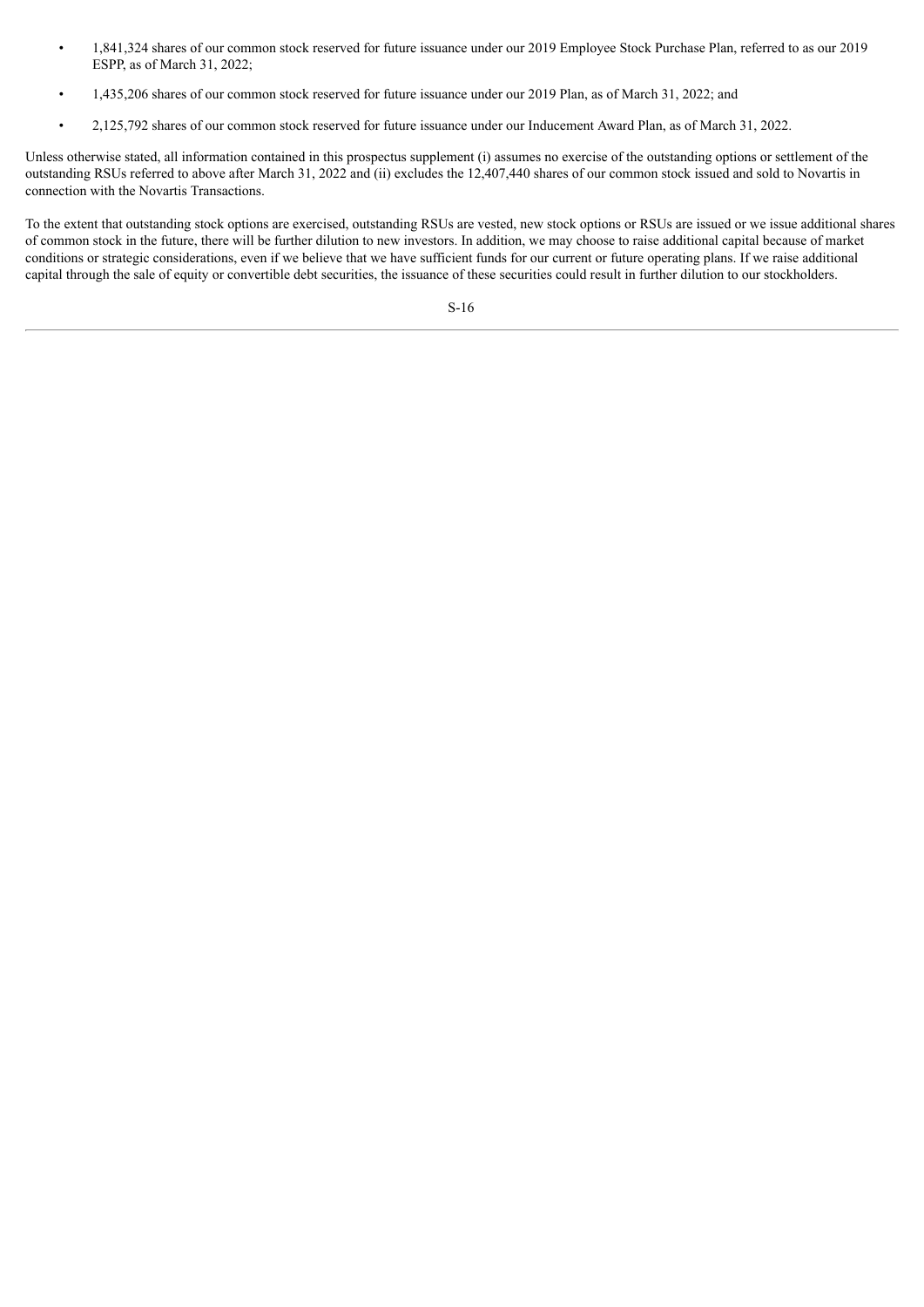## **MATERIAL U.S. FEDERAL INCOME TAX CONSEQUENCES TO NON-U.S. HOLDERS**

<span id="page-17-0"></span>The following discussion is a summary of the material U.S. federal income tax consequences to Non-U.S. Holders (as defined below) of the purchase, ownership, and disposition of our common stock issued pursuant to this offering, but does not purport to be a complete analysis of all potential tax effects. The effects of other U.S. federal tax laws, such as estate and gift tax laws, and any applicable state, local, or non-U.S. tax laws are not discussed. This discussion is based on the U.S. Internal Revenue Code of 1986, as amended (the "Code"), Treasury Regulations promulgated thereunder, judicial decisions, and published rulings and administrative pronouncements of the U.S. Internal Revenue Service (the "IRS"), in each case in effect as of the date hereof. These authorities may change or be subject to differing interpretations. Any such change or differing interpretation may be applied retroactively in a manner that could adversely affect a Non-U.S. Holder. We have not sought and will not seek any rulings from the IRS regarding the matters discussed below. There can be no assurance the IRS or a court will not take a contrary position to that discussed below regarding the tax consequences of the purchase, ownership, and disposition of our common stock.

This discussion is limited to Non-U.S. Holders that hold our common stock as a "capital asset" within the meaning of Section 1221 of the Code (generally, property held for investment). This discussion does not address all U.S. federal income tax consequences relevant to a Non-U.S. Holder's particular circumstances, including the impact of the Medicare contribution tax on net investment income and the alternative minimum tax. In addition, it does not address consequences relevant to Non-U.S. Holders subject to special rules, including, without limitation:

- U.S. expatriates and former citizens or long-term residents of the United States;
- persons holding our common stock as part of a hedge, straddle, or other risk reduction strategy or as part of a conversion transaction or other integrated investment;
- banks, insurance companies, and other financial institutions;
- brokers, dealers, or traders in securities;
- "controlled foreign corporations," "passive foreign investment companies," and corporations that accumulate earnings to avoid U.S. federal income tax;
- partnerships or other entities or arrangements treated as partnerships for U.S. federal income tax purposes (and investors therein);
- tax-exempt organizations or governmental organizations;
- persons deemed to sell our common stock under the constructive sale provisions of the Code;
- persons who hold or receive our common stock pursuant to the exercise of any employee stock option or otherwise as compensation;
- tax-qualified retirement plans; and
- "qualified foreign pension funds" as defined in Section  $897(1)(2)$  of the Code and entities all of the interests of which are held by qualified foreign pension funds.

If a partnership or an entity treated as a partnership for U.S. federal income tax purposes holds our common stock, the tax treatment of a partner in the partnership will depend on the status of the partner, the activities of the partnership, and certain determinations made at the partner level. Accordingly, partnerships holding our common

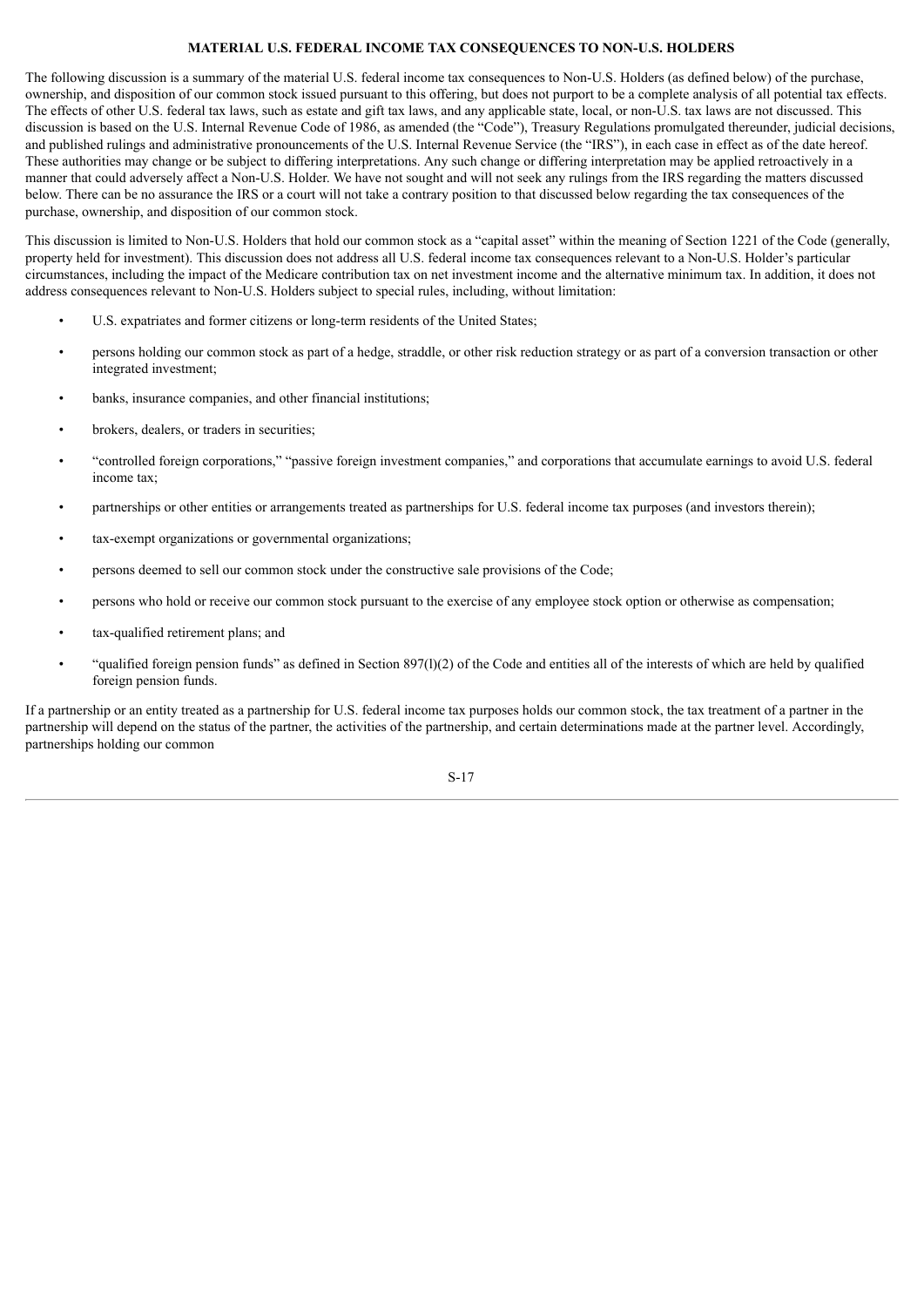stock and the partners in such partnerships should consult their tax advisors regarding the U.S. federal income tax consequences to them.

**THIS DISCUSSION IS FOR INFORMATIONAL PURPOSES ONLY AND IS NOT TAX ADVICE. INVESTORS SHOULD CONSULT THEIR TAX ADVISORS WITH RESPECT TO THE APPLICATION OF THE U.S. FEDERAL INCOME TAX LAWS TO THEIR PARTICULAR SITUATIONS AS WELL AS ANY TAX CONSEQUENCES OF THE PURCHASE, OWNERSHIP, AND DISPOSITION OF OUR COMMON** STOCK ARISING UNDER THE U.S. FEDERAL ESTATE OR GIFT TAX LAWS OR UNDER THE LAWS OF ANY STATE, LOCAL, OR NON-**U.S. TAXING JURISDICTION OR UNDER ANY APPLICABLE INCOME TAX TREATY.**

## **Definition of a Non-U.S. Holder**

For purposes of this discussion, a "Non-U.S. Holder" is any beneficial owner of our common stock that is neither a "U.S. person" (as defined below) nor an entity treated as a partnership for U.S. federal income tax purposes. A "U.S. person" is any person that, for U.S. federal income tax purposes, is or is treated as any of the following:

- an individual who is a citizen or resident of the United States;
- a corporation created or organized under the laws of the United States, any state thereof, or the District of Columbia;
- an estate, the income of which is subject to U.S. federal income tax regardless of its source; or
- a trust that (1) is subject to the primary supervision of a U.S. court and the control of one or more "United States persons" (within the meaning of Section 7701(a)(30) of the Code), or (2) has a valid election in effect to be treated as a United States person for U.S. federal income tax purposes.

## **Distributions**

We do not anticipate declaring or paying cash dividends to holders of our common stock in the foreseeable future. However, if we do make distributions of cash or property on our common stock, such distributions will constitute dividends for U.S. federal income tax purposes to the extent paid from our current or accumulated earnings and profits, as determined under U.S. federal income tax principles. Amounts not treated as dividends for U.S. federal income tax purposes will constitute a return of capital and first be applied against and reduce a Non-U.S. Holder's adjusted tax basis in its common stock, but not below zero. Any excess will be treated as capital gain and will be treated as described below under "—Sale or Other Taxable Disposition."

Subject to the discussion below on effectively connected income, dividends paid to a Non-U.S. Holder will be subject to U.S. federal withholding tax at a rate of 30% of the gross amount of the dividends (or such lower rate specified by an applicable income tax treaty, provided the Non-U.S. Holder furnishes a valid IRS Form W-8BEN or W-8BEN-E (or other applicable documentation) certifying qualification for the lower treaty rate). A Non-U.S. Holder that does not timely furnish the required documentation, but that qualifies for a reduced treaty rate, may obtain a refund of any excess amounts withheld by timely filing an appropriate claim for refund with the IRS. Non-U.S. Holders should consult their tax advisors regarding their entitlement to benefits under any applicable income tax treaty.

If dividends paid to a Non-U.S. Holder are effectively connected with the Non-U.S. Holder's conduct of a trade or business within the United States (and, if required by an applicable income tax treaty, the Non-U.S. Holder maintains a permanent establishment in the United States to which such dividends are attributable), the Non-U.S.

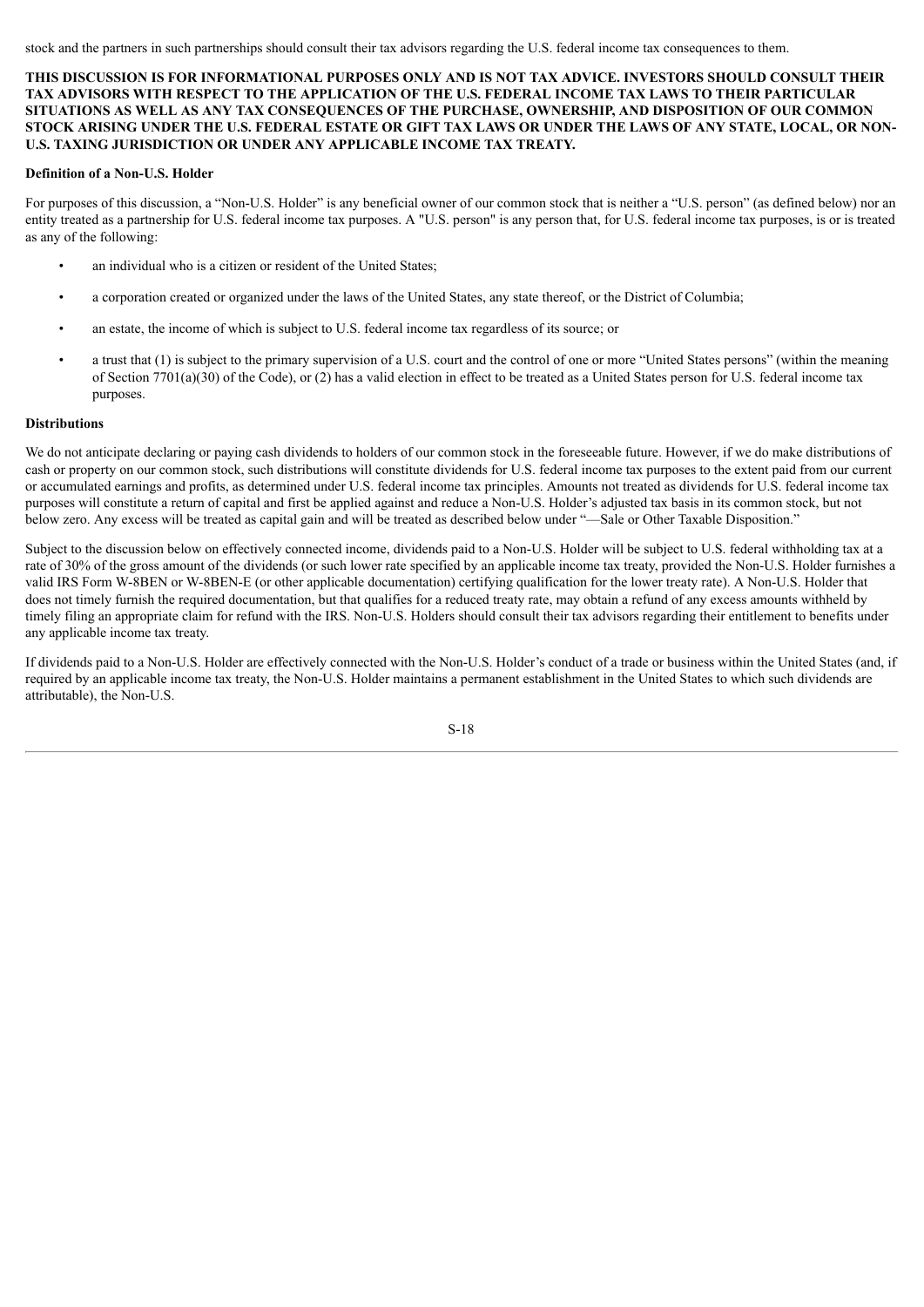Holder will be exempt from the U.S. federal withholding tax described above. To claim the exemption from withholding, the Non-U.S. Holder must furnish to the applicable withholding agent a valid IRS Form W-8ECI, certifying that the dividends are effectively connected with the Non-U.S. Holder's conduct of a trade or business within the United States.

Any such effectively connected dividends will be subject to U.S. federal income tax on a net income basis at the regular rates. A Non-U.S. Holder that is a corporation also may be subject to a branch profits tax at a rate of 30% (or such lower rate specified by an applicable income tax treaty) on such effectively connected dividends, as adjusted for certain items. Non-U.S. Holders should consult their tax advisors regarding any applicable tax treaties that may provide for different rules.

### **Sale or Other Taxable Disposition**

A Non-U.S. Holder will not be subject to U.S. federal income tax on any gain realized upon the sale or other taxable disposition of our common stock unless:

- the gain is effectively connected with the Non-U.S. Holder's conduct of a trade or business within the United States (and, if required by an applicable income tax treaty, the Non-U.S. Holder maintains a permanent establishment in the United States to which such gain is attributable);
- the Non-U.S. Holder is a nonresident alien individual present in the United States for 183 days or more during the taxable year of the disposition and certain other requirements are met; or
- our common stock constitutes a U.S. real property interest ("USRPI") by reason of our status as a U.S. real property holding corporation ("USRPHC") for U.S. federal income tax purposes.

Gain described in the first bullet point above generally will be subject to U.S. federal income tax on a net income basis at the regular rates. A Non-U.S. Holder that is a corporation also may be subject to a branch profits tax at a rate of 30% (or such lower rate specified by an applicable income tax treaty) on such effectively connected gain, as adjusted for certain items.

A Non-U.S. Holder described in the second bullet point above will be subject to U.S. federal income tax at a rate of 30% (or such lower rate specified by an applicable income tax treaty) on gain realized upon the sale or other taxable disposition of our common stock, which may be offset by U.S. source capital losses of the Non-U.S. Holder (even though the individual is not considered a resident of the United States), provided the Non-U.S. Holder has timely filed U.S. federal income tax returns with respect to such losses.

With respect to the third bullet point above, we believe we currently are not, and do not anticipate becoming, a USRPHC. Because the determination of whether we are a USRPHC depends, however, on the fair market value of our USRPIs relative to the fair market value of our non-U.S. real property interests and our other business assets, there can be no assurance we currently are not a USRPHC or will not become one in the future. Even if we are or were to become a USRPHC, gain arising from the sale or other taxable disposition of our common stock by a Non-U.S. Holder will not be subject to U.S. federal income tax if our common stock is "regularly traded," as defined by applicable Treasury Regulations, on an established securities market and such Non-U.S. Holder owned, actually and constructively, 5% or less of our common stock throughout the shorter of the five-year period ending on the date of the sale or other taxable disposition or the Non-U.S. Holder's holding period.

Non-U.S. Holders should consult their tax advisors regarding potentially applicable income tax treaties that may provide for different rules.

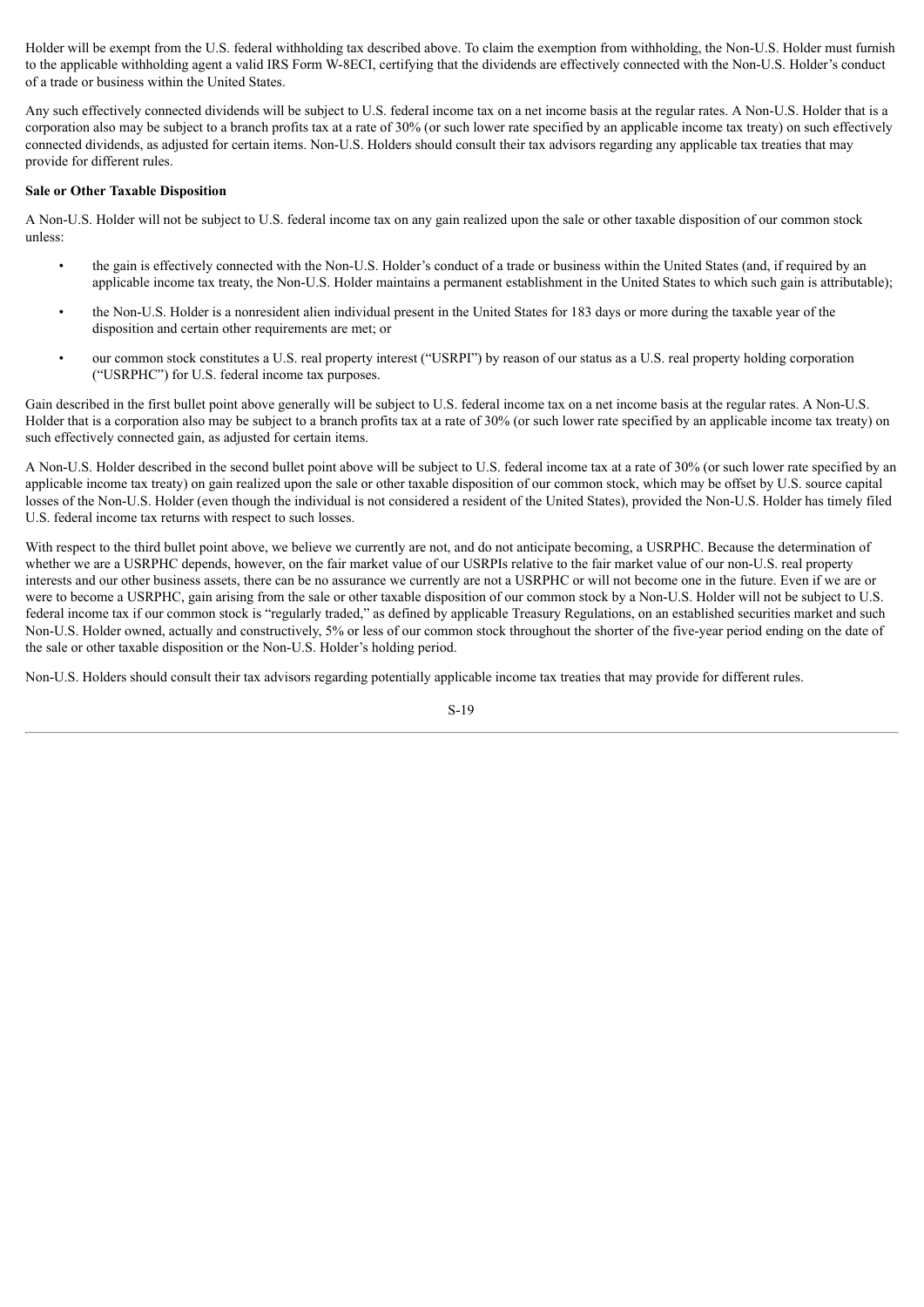## **Information Reporting and Backup Withholding**

Payments of dividends on our common stock will not be subject to backup withholding, provided the applicable withholding agent does not have actual knowledge or reason to know the holder is a United States person and the holder either certifies its non-U.S. status, such as by furnishing a valid IRS Form W-8BEN, W-8BEN-E, or W-8ECI, or otherwise establishes an exemption. However, information returns are required to be filed with the IRS in connection with any distributions on our common stock paid to the Non-U.S. Holder, regardless of whether such distributions constitute dividends or whether any tax was actually withheld. In addition, proceeds of the sale or other taxable disposition of our common stock within the United States or conducted through certain U.S.-related brokers generally will not be subject to backup withholding or information reporting if the applicable withholding agent receives the certification described above and does not have actual knowledge or reason to know that such holder is a United States person or the holder otherwise establishes an exemption. Proceeds of a disposition of our common stock conducted through a non-U.S. office of a non-U.S. broker generally will not be subject to backup withholding or information reporting.

Copies of information returns that are filed with the IRS may also be made available under the provisions of an applicable treaty or agreement to the tax authorities of the country in which the Non-U.S. Holder resides or is established.

Backup withholding is not an additional tax. Any amounts withheld under the backup withholding rules may be allowed as a refund or a credit against a Non-U.S. Holder's U.S. federal income tax liability, provided the required information is timely furnished to the IRS.

## **Additional Withholding Tax on Payments Made to Foreign Accounts**

Withholding taxes may be imposed under Sections 1471 to 1474 of the Code (such Sections commonly referred to as the Foreign Account Tax Compliance Act, or "FATCA") on certain types of payments made to non-U.S. financial institutions and certain other non-U.S. entities. Specifically, a 30% withholding tax may be imposed on dividends on, or (subject to the proposed Treasury Regulations discussed below) gross proceeds from the sale or other disposition of, our common stock paid to a "foreign financial institution" or a "non-financial foreign entity" (each as defined in the Code), unless (1) the foreign financial institution undertakes certain diligence and reporting obligations, (2) the non-financial foreign entity either certifies it does not have any "substantial United States owners" (as defined in the Code) or furnishes identifying information regarding each substantial United States owner, or (3) the foreign financial institution or non-financial foreign entity otherwise qualifies for an exemption from these rules. If the payee is a foreign financial institution and is subject to the diligence and reporting requirements in (1) above, it must enter into an agreement with the U.S. Department of the Treasury requiring, among other things, that it undertake to identify accounts held by certain "specified United States persons" or "United States owned foreign entities" (each as defined in the Code), annually report certain information about such accounts, and withhold 30% on certain payments to non-compliant foreign financial institutions and certain other account holders. Foreign financial institutions located in jurisdictions that have an intergovernmental agreement with the United States governing FATCA may be subject to different rules.

Under the applicable Treasury Regulations and administrative guidance, withholding under FATCA generally applies to payments of dividends on our common stock. While withholding under FATCA would have applied also to payments of gross proceeds from the sale or other disposition of stock, proposed Treasury Regulations eliminate FATCA withholding on payments of gross proceeds entirely. Taxpayers generally may rely on these proposed Treasury Regulations until final Treasury Regulations are issued.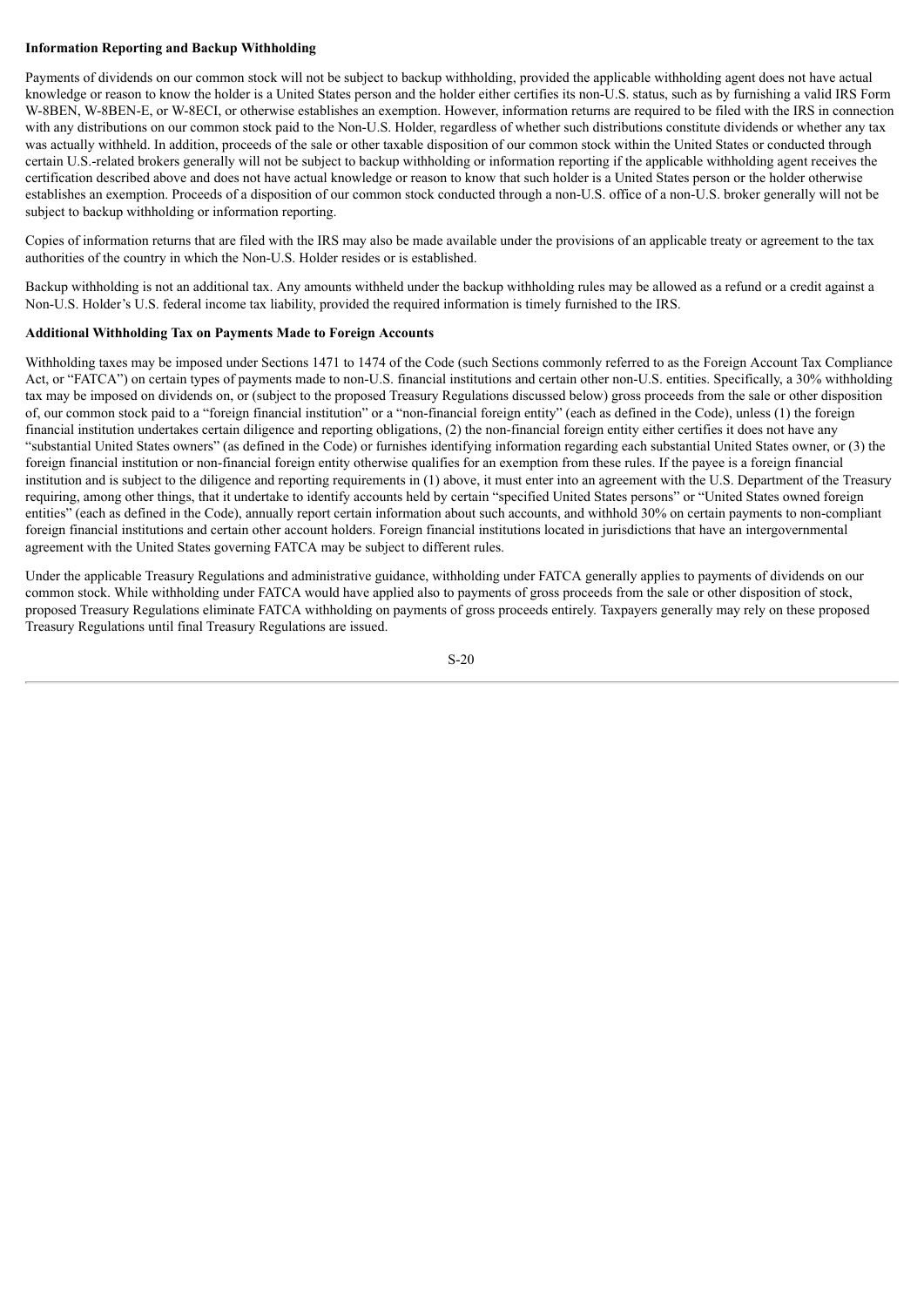Prospective investors should consult their tax advisors regarding the potential application of withholding under FATCA to their investment in our common stock.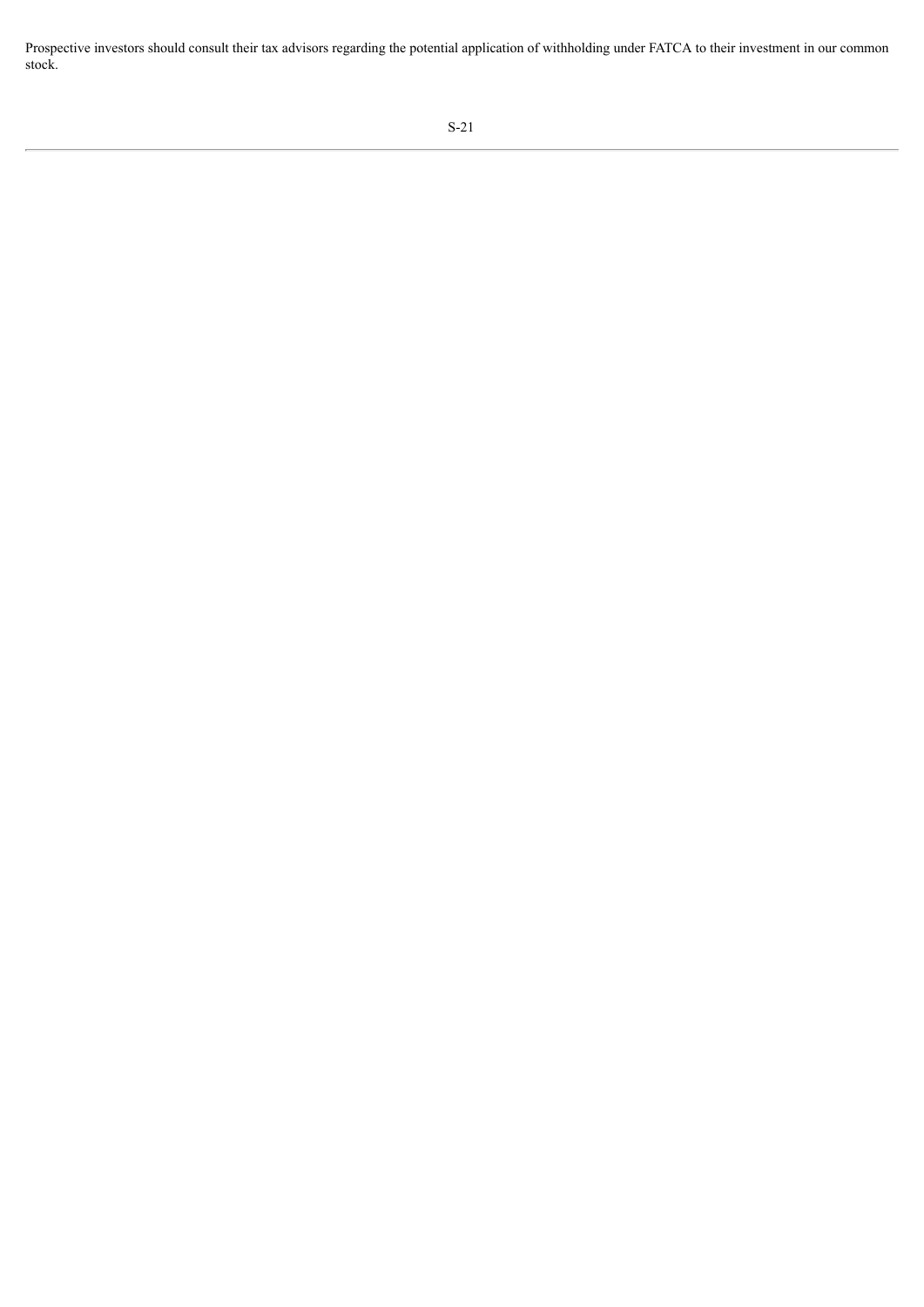#### **UNDERWRITING**

<span id="page-22-0"></span>Subject to the terms and conditions set forth in the underwriting agreement, dated June 21, 2022, between us and Jefferies LLC, as underwriter, we have agreed to sell to the underwriter, and the underwriter has agreed to purchase from us, the entire number of shares of common stock offered by this prospectus supplement.

The underwriting agreement provides that the obligations of the underwriter are subject to certain conditions precedent such as the receipt by the underwriter of officers' certificates and legal opinions and approval of certain legal matters by their counsel. The underwriting agreement provides that the underwriter will purchase all of the shares of common stock if any of them are purchased. We have agreed to indemnify the underwriter and certain of its controlling persons against certain liabilities, including liabilities under the Securities Act, and to contribute to payments that the underwriter may be required to make in respect of those liabilities.

The underwriter has advised us that, following the completion of this offering, its currently intends to make a market in the common stock as permitted by applicable laws and regulations. However, the underwriter is not obligated to do so, and the underwriter may discontinue any market-making activities at any time without notice, in their sole discretion. Accordingly, no assurance can be given as to the liquidity of the trading market for the common stock, your ability to sell any of the common stock held by you at a particular time or that the prices that you receive when you sell will be favorable.

The underwriter is offering the shares of common stock subject to its acceptance of the shares of common stock from us and subject to prior sale. The underwriter reserves the right to withdraw, cancel or modify offers to the public and to reject orders in whole or in part.

#### **Commission and Expenses**

The underwriter has advised us that it proposes to offer the shares of common stock to the public at the public offering price set forth on the cover page of this prospectus supplement and to certain dealers, which may include the underwriter, at a price less a concession not in excess of \$0.05 per share of common stock. After the offering, the public offering price, concession and reallowance to dealers may be reduced by the underwriter. No such reduction will change the amount of proceeds to be received by us as set forth on the cover page of this prospectus supplement.

The following table shows the public offering price, the underwriting discounts and commissions that we are to pay the underwriter and the proceeds to us, before expenses, in connection with this offering.

|                                 | <b>Per Share</b> | Total        |
|---------------------------------|------------------|--------------|
| Public offering price           | \$1.3900         | \$50,000,001 |
| Underwriting discounts and      |                  |              |
| commissions paid by us          | \$0.0834         | \$3,000,000  |
| Proceeds to us, before expenses | \$1.3066         | \$47,000,001 |

We estimate expenses payable by us in connection with this offering, other than the underwriting discounts and commissions referred to above, will be approximately \$310,000. We have also agreed to reimburse the underwriter for certain of its expenses in an amount not to exceed \$20,000.

## **Listing**

Our common stock is listed on The Nasdaq Global Select Market under the trading symbol "DTIL".

## **No Sales of Similar Securities**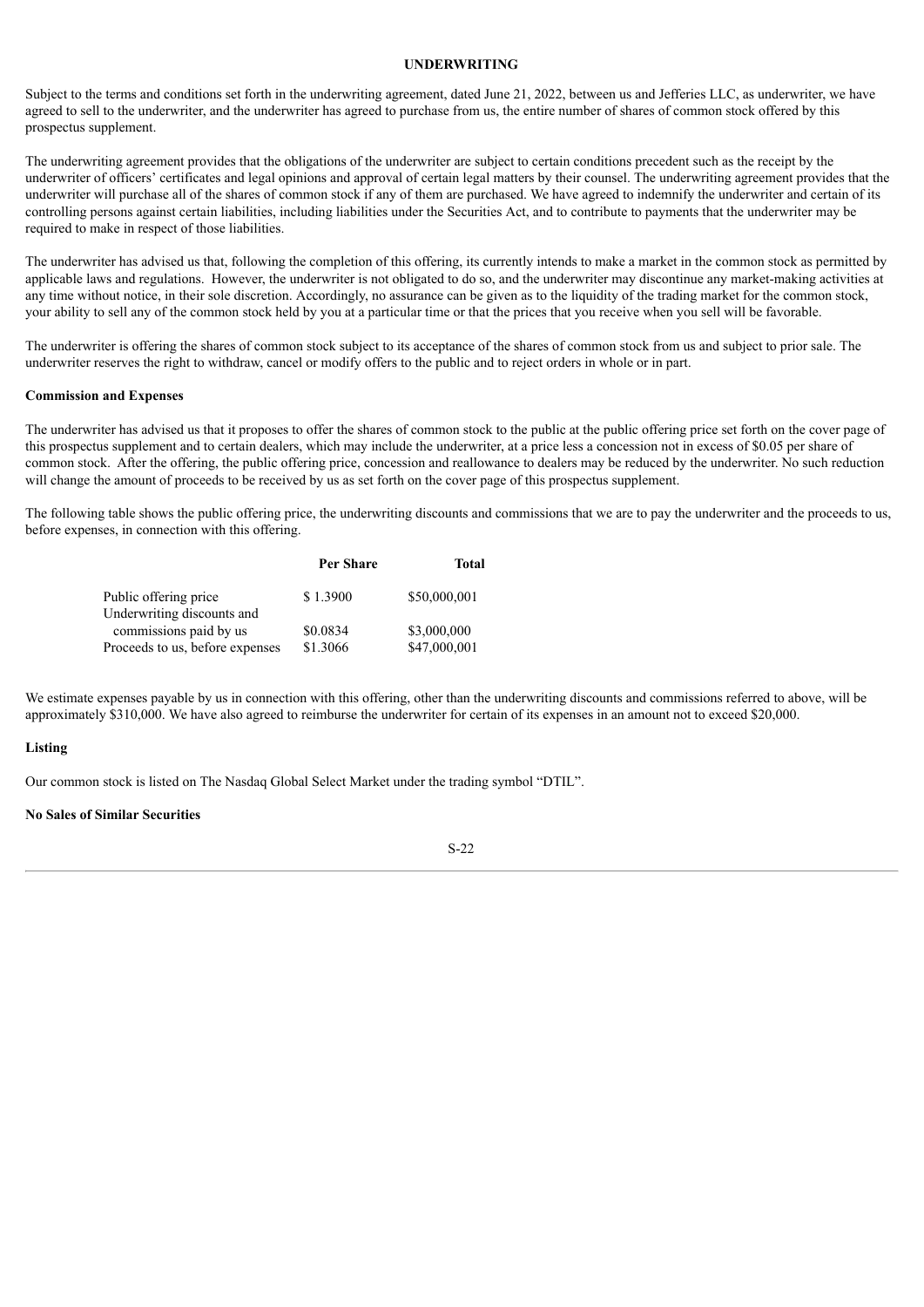We have agreed that, subject to certain exceptions, we will not (1) offer, pledge, sell, contract to sell, sell any option or contract to purchase, purchase any option or contract to sell, grant any option, right or warrant to purchase or otherwise transfer or dispose of, directly or indirectly, or file with, or submit to, the SEC a registration statement under the Securities Act relating to, any shares of our common stock or securities convertible into or exchangeable or exercisable for any shares of our common stock, (2) enter into any swap, hedging or other arrangement that transfers, in whole or in part, any of the economic consequences of ownership of any shares of common stock or any such other securities, whether any such transaction described in clause (1) or (2) above is settled by delivery of common stock or such other securities, in cash or otherwise, (3) effect a reverse stock split, recapitalization, share consolidation, reclassification or similar transaction affecting the outstanding shares of our common stock or (4) publicly disclose the intention to do any of the foregoing, in each case, without the prior written consent of Jefferies LLC for a period of 90 days after the date of this prospectus supplement.

The restrictions described in the immediately preceding paragraph do not apply to us with respect to:

- A. shares of common stock to be sold pursuant to the underwriting agreement;
- B. shares of common stock issued upon the exercise of options granted under our stock incentive plans as described elsewhere in this prospectus supplement;
- C. shares of common stock issued upon the exercise of warrants outstanding at the execution of the underwriting agreement as described elsewhere in this prospectus supplement;
- D. any options and other awards granted under any of our employee stock option plan, stock ownership plan or dividend reinvestment plan as described elsewhere in this prospectus supplement;
- E. filing of any registration statement on Form S-8 or a successor form relating to shares of our common stock related to any employee stock options plan as described elsewhere in this prospectus supplement; and
- F. shares of our common stock or other securities issued in connection with a transaction with an unaffiliated third party that includes a bona fide commercial relationship (including joint ventures, marketing or distribution arrangements, collaboration agreements or licensing agreements) or any acquisition of assets of not less than a majority or controlling portion of the equity of another entity, provided that (x) the aggregate number of the shares issued pursuant to this clause (F) shall not exceed more than ten percent (10%) of the total number of outstanding shares of our common stock immediately following the issuance and sale of our shares of common stock pursuant to the underwriting agreement and (y) the recipient of any such shares of our common stock or securities issued pursuant to clauses (B), (C), (D) and (F) above during the restricted period shall enter into a substantially similar lock-up agreement.

Our officers and directors have entered into lock-up agreements with the underwriter prior to the commencement of this offering pursuant to which each of these persons or entities, with limited exceptions, for a period of 90 days after the date of this prospectus, may not, without the prior written consent of Jefferies LLC (1) offer, pledge, announce the intention to sell, sell, contract to sell, sell any option or contract to purchase, purchase any option or contract to sell, grant any option, right or warrant to purchase, or otherwise transfer or dispose of, directly or indirectly, any shares of our common stock or any securities convertible into or exercisable or exchangeable for our common stock (including, without limitation, common stock or such other securities which may be deemed to be beneficially owned by such directors, executive officers, managers and members in accordance with the rules and regulations of the SEC and securities which may be issued upon exercise of a stock option or warrant), (2) enter into any swap or other agreement that transfers, in whole or in part, any of the economic consequences of ownership of the common stock or such other securities, whether any such transaction described in clause (1) or (2) above is to be settled by delivery of common stock or such other securities, in cash or otherwise, (3) make any demand for or exercise any right with respect to the registration of any shares of our common stock or any security convertible into or exercisable or exchangeable for our common stock, or (4) publicly disclose the intention to do any of the foregoing.

The restrictions described in the immediately preceding paragraph do not apply with respect to: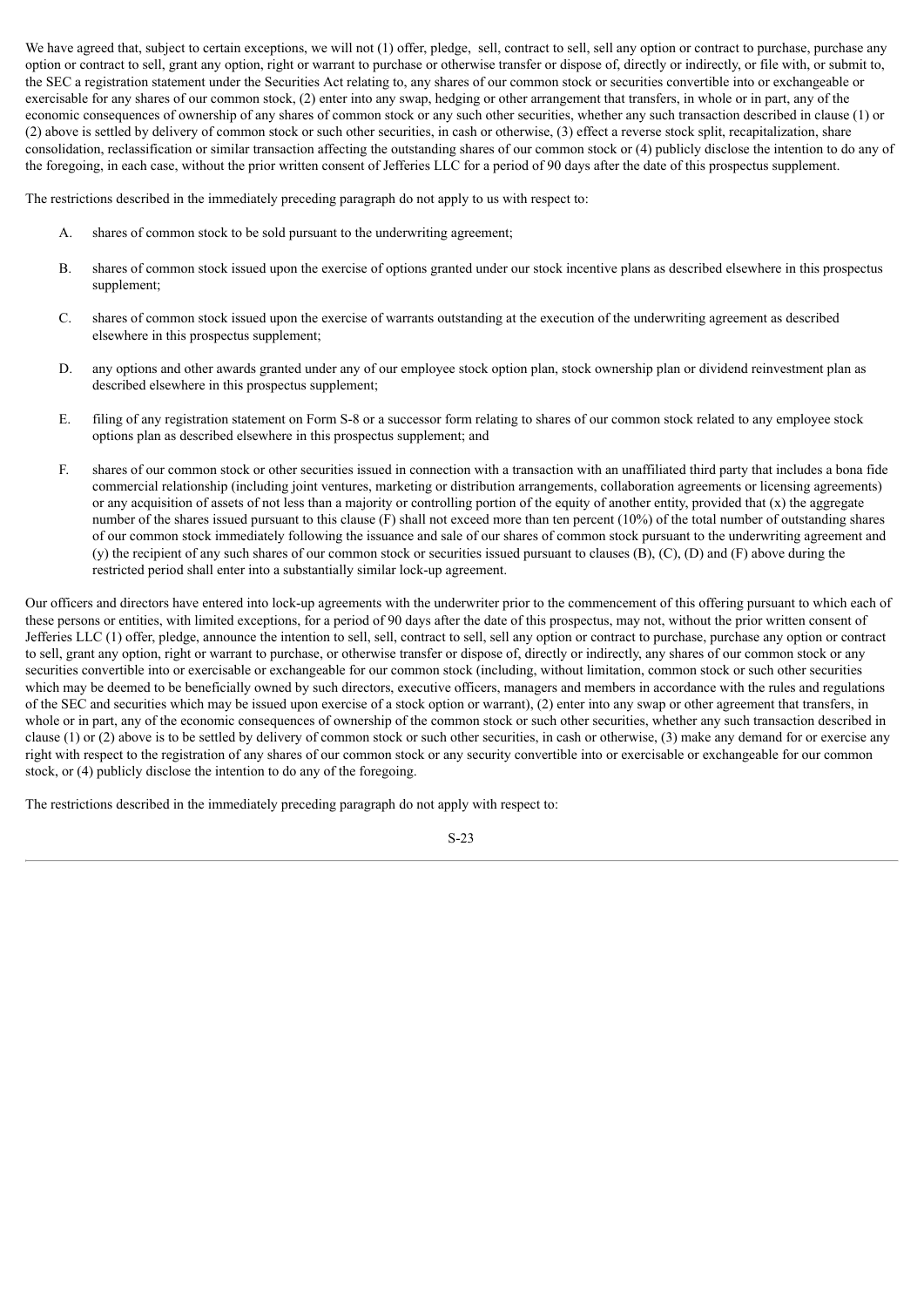- A. transfers of shares of our common stock or any security convertible into or exercisable or exchangeable for shares of our common stock as a bona fide gift or gifts or for bona fide estate planning purposes, including without limitation transfers to charitable organizations;
- B. transfers or distributions of shares of our common stock or any security convertible into or exercisable or exchangeable for shares of our common stock to (a) limited partners, members, stockholders or holders of similar equity interests in the stockholder or (b) to another corporation, partnership, limited liability company, trust or other business entity that is an affiliate (as defined in Rule 405 promulgated under the Securities Act) of the stockholder, including without limitation any general partner, limited partner, managing member, manager, member, employee, officer or director of such entity or any trust for the benefit of any of the foregoing or any affiliate of the foregoing, or to any investment fund or other entity controlled or managed by the stockholder or their affiliates;
- C. transactions relating to shares of our common stock or other securities acquired in this offering or open market transactions after completion of this offering, provided that no public disclosure or filing under Section 16(a) of the Exchange Act will be required or will be voluntarily made during the restricted period in connection with subsequent sales of common stock or other securities acquired in this offering or such open market transactions during the restricted period;
- D. (i) transfers or dispositions of shares of our common stock or any security convertible into or exercisable or exchangeable for shares of our common stock by will or intestacy or (ii) to any immediate family member of the stockholder or to a trust whose beneficiaries consist exclusively of one or more of the stockholder and/or an immediate family member of the stockholder;
- E. transfers of shares of our common stock or any security convertible into or exercisable or exchangeable for shares of our common stock pursuant to a domestic order or negotiated divorce settlement, provided that any required filing under Section 16 of the Exchange Act shall indicate in the footnotes thereto that the filing relates to the circumstances described in this clause and no other public announcement shall be made voluntarily in connection with such transfer or disposition during the restricted period, and provided further that in the case of a negotiated divorce settlement, such transferee agrees to be bound by the restrictions on transfer set forth in the lock-up agreement;
- F. the exercise of a warrant or the exercise of a stock option granted under a stock incentive plan for shares of our common stock as described in this prospectus supplement, provided that the underlying common stock received by shall continue to be subject to the restrictions on transfer set forth in the underwriting agreement; and provided further that no filing under Section 16(a) of the Exchange Act or other public filing, report or announcement shall be voluntarily made during the restricted period, and, if required, any public report or filing under Section 16 of the Exchange Act shall clearly indicate in the footnotes thereto that the filing relates to such conversion or exercise, that no common stock was sold by the reporting person and that common stock so received is subject to the underwriting agreement;
- G. transfers or dispositions of restricted stock units to us pursuant to contractual arrangements in effect as of the date of the underwriting agreement and as described in this prospectus supplement that provides for the repurchase of the common stock in connection with the termination of services to us; provided, no filing under Section 16(a) of the Exchange Act or other public filing, report or announcement reporting a reduction in beneficial ownership of shares of common stock shall be required or shall be voluntarily made during the restricted period, and, if the stockholder is required to file a report under Section 16(a) of the Exchange Act reporting a reduction in beneficial ownership of shares of common stock during the restricted period, such report shall clearly indicate in the footnotes thereto that the filing relates to the termination of employment or other services;
- H. the disposition of shares of our common stock to us, or the withholding of shares of our common stock by us, in a transaction exempt from Section 16(b) of the Exchange Act solely in connection with the payment of taxes due with respect to the vesting of restricted stock units granted under a stock incentive plan or pursuant to a contractual employment arrangement, insofar as such restricted stock units are outstanding as of the date of this prospectus; and provided further that no filing under Section 16(a) of the Exchange Act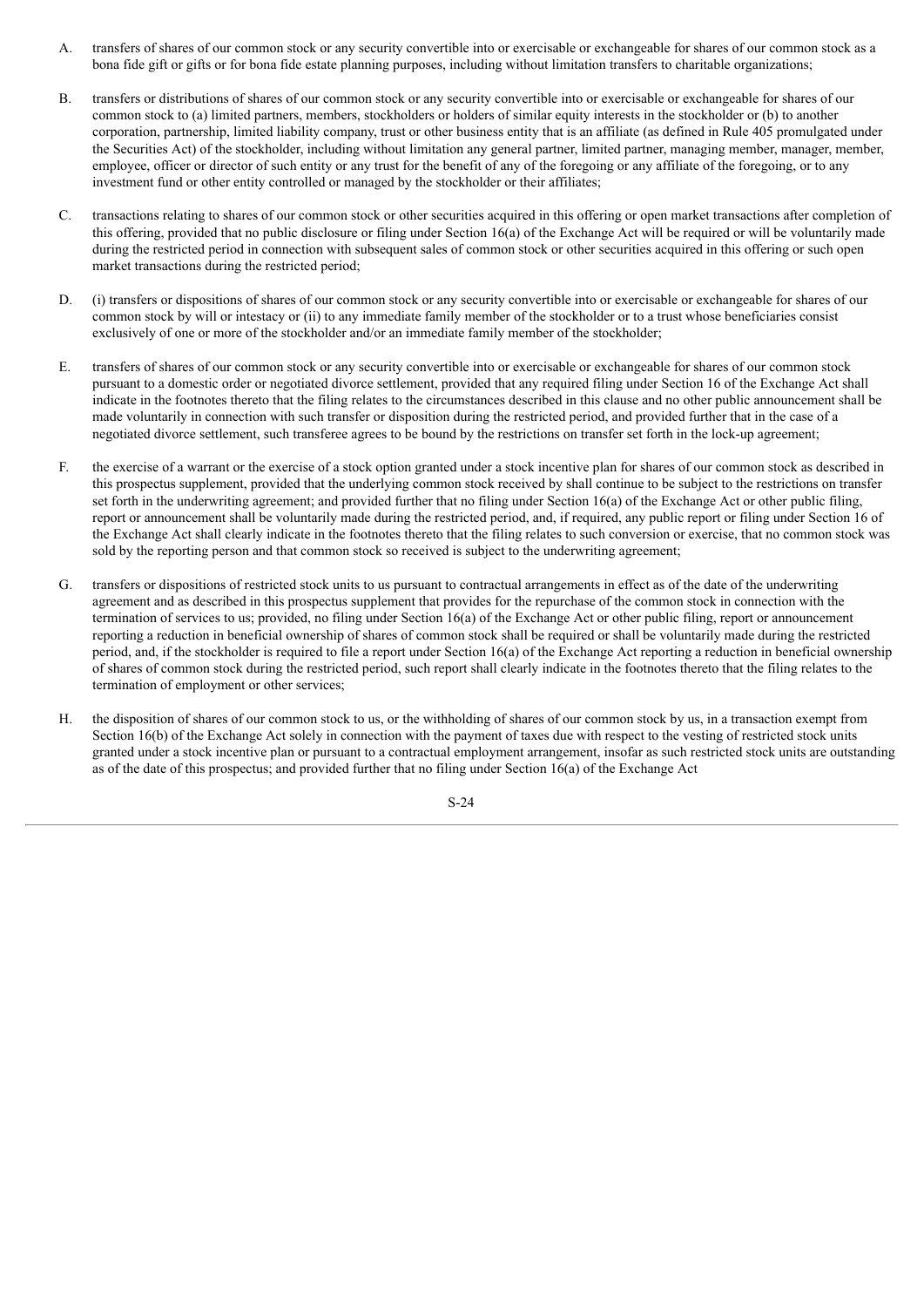or other public filing, report or announcement shall be voluntarily made during the restricted period, and, if required, any public report or filing under Section 16 of the Exchange Act shall clearly indicate in the footnotes thereto that the filing relates to such disposition relates to the payment of taxes due with respect to such vesting of restricted stock units;

- I. the establishment of a trading plan pursuant to Rule 10b5-1 under the Exchange Act (a "10b5-1 Plan") for the transfer of shares of our common stock, provided that (a) such plan does not provide for the transfer of common stock during the restricted period and (b) the entry into such plan is not publicly disclosed, included in any filings under the Exchange Act, during the restricted period;
- J. pursuant to a bona fide third party tender offer for all outstanding shares of our common stock, merger, consolidation or other similar transaction approved by our board of directors and made to all holders of our securities involving a change of control (including, without limitation, the entering into of any lock-up, voting or similar agreement pursuant to which we may agree to transfer, sell, tender or otherwise dispose of common stock or other such securities in connection with such transaction, or vote any common stock or other such securities in favor of any such transaction), provided that in the event that such tender offer, merger, consolidation or other such transaction is not completed, such securities held by us shall remain subject to the provisions of the underwriting agreement; and
- K. pursuant to a 10b5-1 Plan; provided that such 10b5-1 Plan was established prior to the execution of the lock-up agreement, the existence and details of such 10b5-1 Plan were communicated to the underwriter and such 10b5-1 Plan will not be amended or otherwise modified during the restricted period; provided, further, that any filing under Section 16(a) of the Exchange Act in connection with such transfer shall indicate, to the extent permitted by such section and the related rules and regulations, that such transfer was pursuant to a 10b5-1 Plan.

Provided that in the case of any transfer or distribution pursuant to clauses (A), (B) or (D), each donee or distributee shall execute and deliver to the representative a lock-up agreement containing the provisions outlined above; and provided, further, that in the case of any transfer or distribution pursuant to clauses (A), (B) or (D)(ii), no filing by any party (donor, donee, transferor or transferee) under the Exchange Act or other public announcement shall be required or shall be made voluntarily in connection with such transfer or distribution (other than a filing on a Form 5 made after the expiration of the restricted period referred to above); and provided further, in the case of clauses (B) and (D)(ii), any such transfer shall not involve a disposition for value. For purposes of clause (J) above, "change of control" shall mean the consummation of any bona fide third party tender offer, merger, consolidation or other similar transaction, the result of which is that any "person" (as defined in Section  $13(d)(3)$  of the Exchange Act), or group of persons, other than us or our subsidiaries, becomes the beneficial owner (as defined in Rules 13d-3 and 13d-5 of the Exchange Act) of at least 50% of the total voting power of our voting share capital.

Jefferies LLC may, in its sole discretion, and at any time or from time to time before the termination of the 90-day period, release all or any portion of the securities subject to lock-up agreements. There are no existing agreements providing consent to the sale of shares prior to the expiration of the lock-up period between the underwriter and any of our stockholders who will execute a lock-up agreement.

## **Stabilization**

The underwriter has advised us that it, pursuant to Regulation M under the Securities Exchange Act of 1934, as amended, may engage in short sale transactions, stabilizing transactions, syndicate covering transactions or the imposition of penalty bids in connection with this offering. These activities may have the effect of stabilizing or maintaining the market price of the common stock at a level above that which might otherwise prevail in the open market.

A stabilizing bid is a bid for the purchase of shares of common stock on behalf of the underwriter for the purpose of fixing or maintaining the price of the common stock. A syndicate covering transaction is the bid for or the purchase of shares of common stock on behalf of the underwriter to reduce a short position incurred by the underwriter in connection with the offering. Similar to other purchase transactions, the underwriter's purchases to cover the syndicate short sales may have the effect of raising or maintaining the market price of our common stock or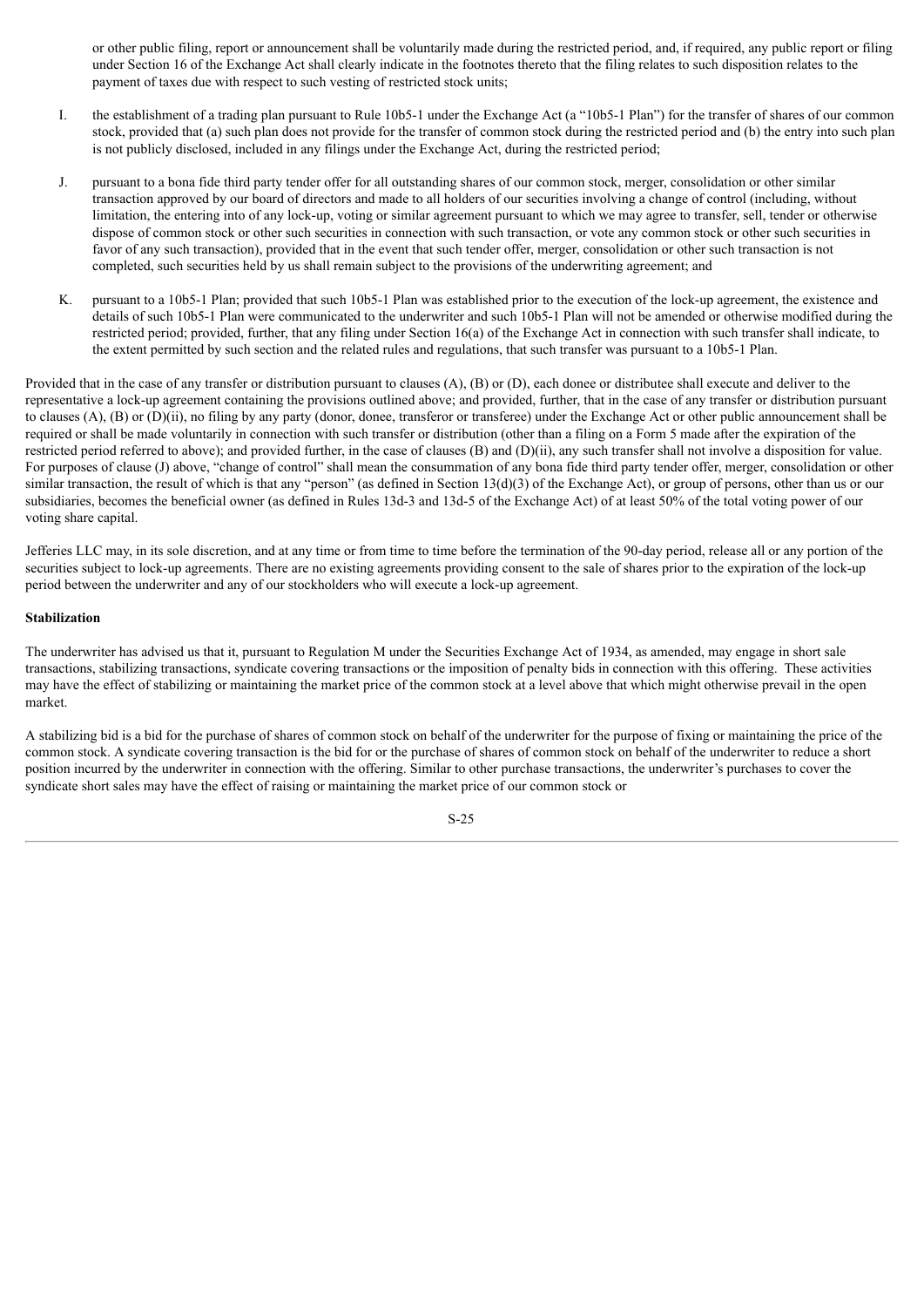preventing or retarding a decline in the market price of our common stock. As a result, the price of our common stock may be higher than the price that might otherwise exist in the open market. A penalty bid is an arrangement permitting the underwriter to reclaim the selling concession otherwise accruing to a syndicate member in connection with the offering if the common stock originally sold by such syndicate member are purchased in a syndicate covering transaction and therefore have not been effectively placed by such syndicate member.

Neither we nor the underwriter make any representation or prediction as to the direction or magnitude of any effect that the transactions described above may have on the price of our common stock. The underwriter is not obligated to engage in these activities and, if commenced, any of the activities may be discontinued at any time.

The underwriter may also engage in passive market making transactions in our common stock on The NASDAQ Global Select Market in accordance with Rule 103 of Regulation M during a period before the commencement of offers or sales of shares of our common stock in this offering and extending through the completion of distribution. A passive market maker must display its bid at a price not in excess of the highest independent bid of that security. However, if all independent bids are lowered below the passive market maker's bid, that bid must then be lowered when specified purchase limits are exceeded.

### **Electronic Distribution**

A prospectus supplement in electronic format may be made available by e-mail or on the web sites or through online services maintained by the underwriter or its affiliates. In those cases, prospective investors may view offering terms online and may be allowed to place orders online. The underwriter may agree with us to allocate a specific number of shares of common stock for sale to online brokerage account holders. Any such allocation for online distributions will be made by the underwriter on the same basis as other allocations. Other than the prospectus supplement in electronic format, the information on the underwriter's web site and any information contained in any other web site maintained by the underwriter is not part of this prospectus supplement, has not been approved and/or endorsed by us or the underwriter and should not be relied upon by investors.

#### **Other Activities and Relationships**

The underwriter and certain of its affiliates are full service financial institutions engaged in various activities, which may include securities trading, commercial and investment banking, financial advisory, investment management, investment research, principal investment, hedging, financing and brokerage activities. The underwriter and certain of its affiliates have, from time to time, performed, and may in the future perform, various commercial and investment banking and financial advisory services for us and our affiliates, for which they received or will receive customary fees and expenses. For example, Jefferies LLC is the sales agent under an Open Market Sale AgreementSM dated as of June 1, 2020, with us. Under the Open Market Sale Agreement, we may offer and sell, from time to time, shares of our common stock through Jefferies LLC through an "at the market offering" as defined in Rule 415(a)(4) promulgated under the Securities Act.

In the ordinary course of their various business activities, the underwriter and certain of its affiliates may make or hold a broad array of investments and actively trade debt and equity securities (or related derivative securities) and financial instruments (including bank loans) for their own account and for the accounts of their customers, and such investment and securities activities may involve securities and/or instruments issued by us and our affiliates. If the underwriter or its affiliates have a lending relationship with us, they routinely hedge their credit exposure to us consistent with their customary risk management policies. The underwriter and its affiliates may hedge such exposure by entering into transactions which consist of either the purchase of credit default swaps or the creation of short positions in our securities or the securities of our affiliates, including potentially the common stock offered hereby. Any such short positions could adversely affect future trading prices of the common stock offered hereby. The underwriter and certain of its affiliates may also communicate independent investment recommendations, market color or trading ideas and/or publish or express independent research views in respect of such securities or instruments and may at any time hold, or recommend to clients that they acquire, long and/or short positions in such securities and instruments.

#### **Disclaimers About Non-U.S. Jurisdictions**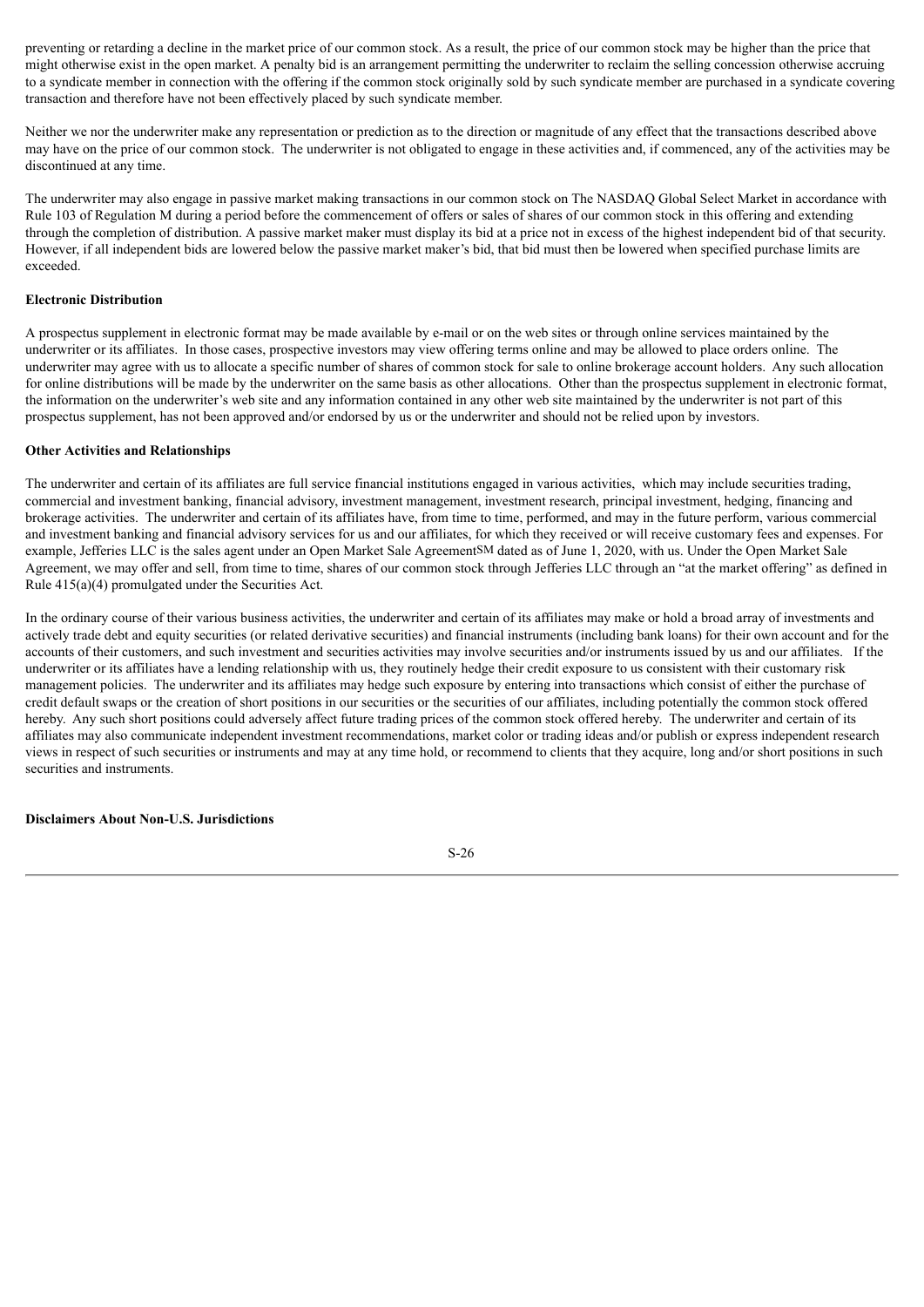## *Australia*

This prospectus supplement is not a disclosure document for the purposes of Australia's Corporations Act 2001 (Cth) of Australia, or Corporations Act, is not lodged with the Australian Securities & Investments Commission and is only directed to the categories of exempt persons set out below. Accordingly, if you receive this prospectus supplement in Australia:

You confirm and warrant that you are either:

- a "sophisticated investor" under section 708(8)(a) or (b) of the Corporations Act;
- a "sophisticated investor" under section 708(8)(c) or (d) of the Corporations Act and that you have provided an accountant's certificate to the company which complies with the requirements of section  $708(8)(c)(i)$  or (ii) of the Corporations Act and related regulations before the offer has been made;
- a person associated with the company under Section 708(12) of the Corporations Act; or
- a "professional investor" within the meaning of section 708(11)(a) or (b) of the Corporations Act.

To the extent that you are unable to confirm or warrant that you are an exempt sophisticated investor, associated person or professional investor under the Corporations Act, any offer made to you under this prospectus supplement is void and incapable of acceptance.

You warrant and agree that you will not offer any of the securities issued to you pursuant to this prospectus supplement for resale in Australia within 12 months of those securities being issued unless any such resale offer is exempt from the requirement to issue a disclosure document under section 708 of the Corporations Act.

## *Canada*

## *(A) Resale Restrictions*

The distribution of shares of common stock in Canada is being made only in the provinces of Ontario, Quebec, Alberta, British Columbia, Manitoba, New Brunswick and Nova Scotia on a private placement basis exempt from the requirement that we prepare and file a prospectus with the securities regulatory authorities in each province where trades of these securities are made. Any resale of the shares of our common stock in Canada must be made under applicable securities laws which may vary depending on the relevant jurisdiction, and which may require resales to be made under available statutory exemptions or under a discretionary exemption granted by the applicable Canadian securities regulatory authority. Purchasers are advised to seek legal advice prior to any resale of the shares of common stock.

## *(B) Representations of Canadian Purchasers*

By purchasing shares of our common stock in Canada and accepting delivery of a purchase confirmation, a purchaser is representing to us and the dealer from whom the purchase confirmation is received that:

- the purchaser is entitled under applicable provincial securities laws to purchase the shares of our common stock without the benefit of a prospectus qualified under those securities laws as it is an "accredited investor" as defined under National Instrument 45-106—Prospectus Exemptions or Section 73.3(1) of the Securities Act (Ontario), as applicable,
- the purchaser is a "permitted client" as defined in National Instrument 31-103—Registration Requirements, Exemptions and Ongoing Registrant Obligations,
- where required by law, the purchaser is purchasing as principal and not as agent, and
- the purchaser has reviewed the text above under Resale Restrictions.

## *(C) Conflicts of Interest*

Canadian purchasers are hereby notified that the underwriter is relying on the exemption set out in section 3A.3 or 3A.4, if applicable, of National Instrument 33-105—Underwriting Conflicts from having to provide certain conflict of interest disclosure in this document.

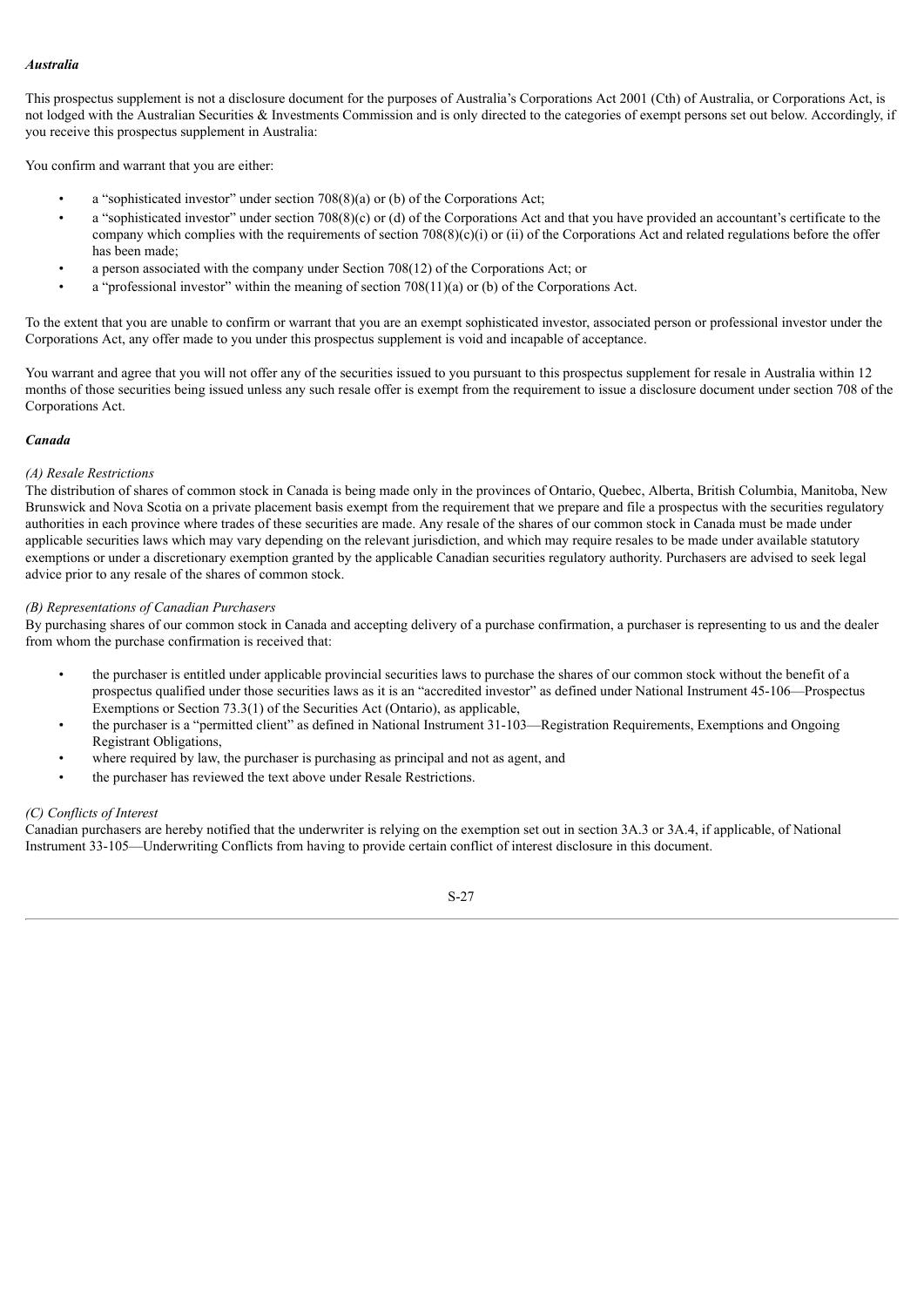## *(D) Statutory Rights of Action*

Securities legislation in certain provinces or territories of Canada may provide a purchaser with remedies for rescission or damages if the prospectus (including any amendment thereto) such as this document contains a misrepresentation, provided that the remedies for rescission or damages are exercised by the purchaser within the time limit prescribed by the securities legislation of the purchaser's province or territory. The purchaser of these securities in Canada should refer to any applicable provisions of the securities legislation of the purchaser's province or territory for particulars of these rights or consult with a legal advisor.

## *(E) Enforcement of Legal Rights*

All of our directors and officers as well as the experts named herein may be located outside of Canada and, as a result, it may not be possible for Canadian purchasers to effect service of process within Canada upon us or those persons. All or a substantial portion of our assets and the assets of those persons may be located outside of Canada and, as a result, it may not be possible to satisfy a judgment against us or those persons in Canada or to enforce a judgment obtained in Canadian courts against us or those persons outside of Canada.

### *(F) Taxation and Eligibility for Investment*

Canadian purchasers of shares of common stock should consult their own legal and tax advisors with respect to the tax consequences of an investment in the shares of our common stock in their particular circumstances and about the eligibility of the shares of our common stock for investment by the purchaser under relevant Canadian legislation.

#### *European Economic Area*

In relation to each Member State of the European Economic Area (each a "Relevant State"), no shares have been offered or will be offered pursuant to the offering to the public in that Relevant State prior to the publication of a prospectus in relation to the shares which has been approved by the competent authority in that Relevant State or, where appropriate, approved in another Relevant State and notified to the competent authority in that Relevant State, all in accordance with the Prospectus Regulation, except that the shares may be offered to the public in that Relevant State at any time:

- (a) to any legal entity which is a qualified investor as defined under Article 2 of the Prospectus Regulation;
- (b) to fewer than 150 natural or legal persons (other than qualified investors as defined under Article 2 of the Prospectus Regulation), subject to
- obtaining the prior consent of underwriter for any such offer; or
- (c) in any other circumstances falling within Article 1(4) of the Prospectus Regulation,

provided that no such offer of the shares shall require us or the underwriter to publish a prospectus pursuant to Article 3 of the Prospectus Regulation or supplement a prospectus pursuant to Article 23 of the Prospectus Regulation.

For the purposes of this provision, the expression an "offer to the public" in relation to the shares in any Relevant State means the communication in any form and by any means of sufficient information on the terms of the offer and any shares to be offered so as to enable an investor to decide to purchase or subscribe for any shares, and the expression "Prospectus Regulation" means Regulation (EU) 2017/1129.

## *Hong Kong*

No shares of our common stock have been offered or sold, and no shares of our common stock may be offered or sold, in Hong Kong, by means of any document, other than to persons whose ordinary business is to buy or sell shares or debentures, whether as principal or agent; or to "professional investors" as defined in the Securities and Futures Ordinance (Cap. 571) of Hong Kong, or the SFO, and any rules made under that Ordinance; or in other circumstances which do not result in the document being a "prospectus" as defined in the Companies Ordinance (Cap. 32) of Hong Kong, or the CO, or which do not constitute an offer or invitation to the public for the purpose of the CO or the SFO. No document, invitation or advertisement relating to the shares of our common stock has been issued or may be issued or may be in the possession of any person for the purpose of issue (in each case whether in Hong Kong or elsewhere), which is directed at, or the contents of which are likely to be accessed or read by, the public of Hong Kong (except if permitted under the securities laws of Hong Kong) other than with respect to shares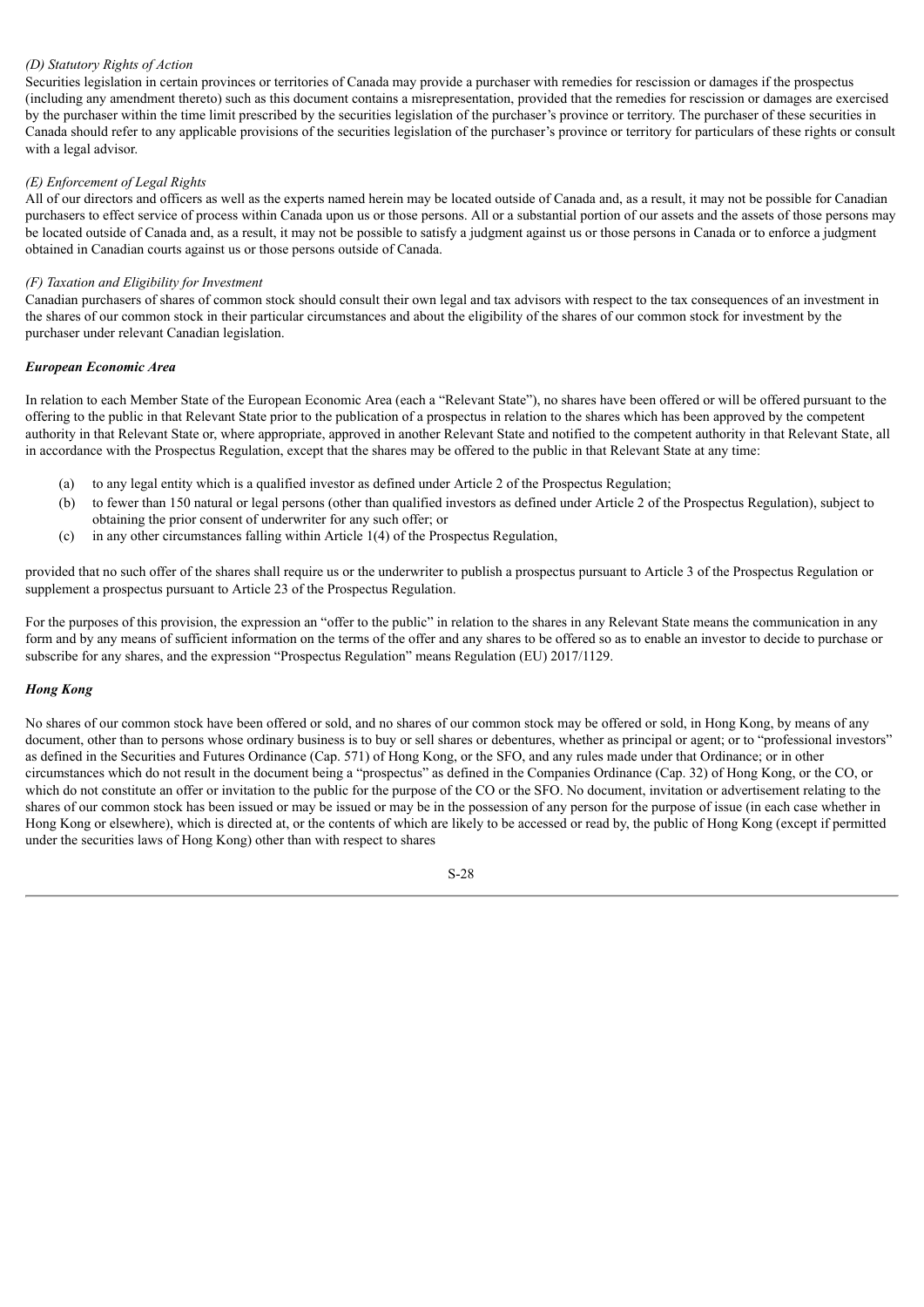of our common stock which are or are intended to be disposed of only to persons outside Hong Kong or only to "professional investors" as defined in the SFO and any rules made under that Ordinance.

This prospectus supplement has not been registered with the Registrar of Companies in Hong Kong. Accordingly, this prospectus supplement may not be issued, circulated or distributed in Hong Kong, and the shares of our common stock may not be offered for subscription to members of the public in Hong Kong. Each person acquiring the shares of our common stock will be required, and is deemed by the acquisition of the shares of our common stock, to confirm that he is aware of the restriction on offers of the shares of our common stock described in this prospectus supplement and the relevant offering documents and that he is not acquiring, and has not been offered any shares of our common stock in circumstances that contravene any such restrictions.

#### *Israel*

This document does not constitute a prospectus under the Israeli Securities Law, 5728-1968, or the Securities Law, and has not been filed with or approved by the Israel Securities Authority. In Israel, this prospectus supplement is being distributed only to, and is directed only at, and any offer of shares is directed only at, (i) a limited number of persons in accordance with the Israeli Securities Law and (ii) investors listed in the first addendum, or the Addendum, to the Israeli Securities Law, consisting primarily of joint investment in trust funds, provident funds, insurance companies, banks, portfolio managers, investment advisors, members of the Tel Aviv Stock Exchange, underwriters, venture capital funds, entities with equity in excess of NIS 50 million and "qualified individuals," each as defined in the Addendum (as it may be amended from time to time), collectively referred to as qualified investors (in each case, purchasing for their own account or, where permitted under the Addendum, for the accounts of their clients who are investors listed in the Addendum). Qualified investors are required to submit written confirmation that they fall within the scope of the Addendum, are aware of the meaning of same and agree to it.

#### *Japan*

The offering has not been and will not be registered under the Financial Instruments and Exchange Law of Japan (Law No. 25 of 1948 of Japan, as amended), or FIEL, and the underwriter will not offer or sell any securities, directly or indirectly, in Japan or to, or for the benefit of, any resident of Japan (which term as used herein means any person resident in Japan, including any corporation or other entity organized under the laws of Japan), or to others for re-offering or resale, directly or indirectly, in Japan or to, or for the benefit of, any resident of Japan, except pursuant to an exemption from the registration requirements of, and otherwise in compliance with, the FIEL and any other applicable laws, regulations and ministerial guidelines of Japan.

#### *Singapore*

This prospectus supplement has not been and will not be lodged or registered as a prospectus with the Monetary Authority of Singapore. Accordingly, this prospectus supplement and any other document or material in connection with the offer or sale, or invitation for subscription or purchase, of the common stock may not be circulated or distributed, nor may the common stock be offered or sold, or be made the subject of an invitation for subscription or purchase, whether directly or indirectly, to persons in Singapore other than (i) to an institutional investor under Section 274 of the Securities and Futures Act, Chapter 289 of Singapore, or the SFA, (ii) to a relevant person pursuant to Section 275(1), or any person pursuant to Section 275(1A), and in accordance with the conditions specified in Section 275, of the SFA, or (iii) otherwise pursuant to, and in accordance with the conditions of, any other applicable provision of the SFA.

Where the shares of our common stock are subscribed or purchased under Section 275 of the SFA by a relevant person which is:

- a corporation (which is not an accredited investor (as defined in Section 4A of the SFA)) the sole business of which is to hold investments and the entire share capital of which is owned by one or more individuals, each of whom is an accredited investor; or
- a trust (where the trustee is not an accredited investor) whose sole purpose is to hold investments and each beneficiary of the trust is an individual who is an accredited investor,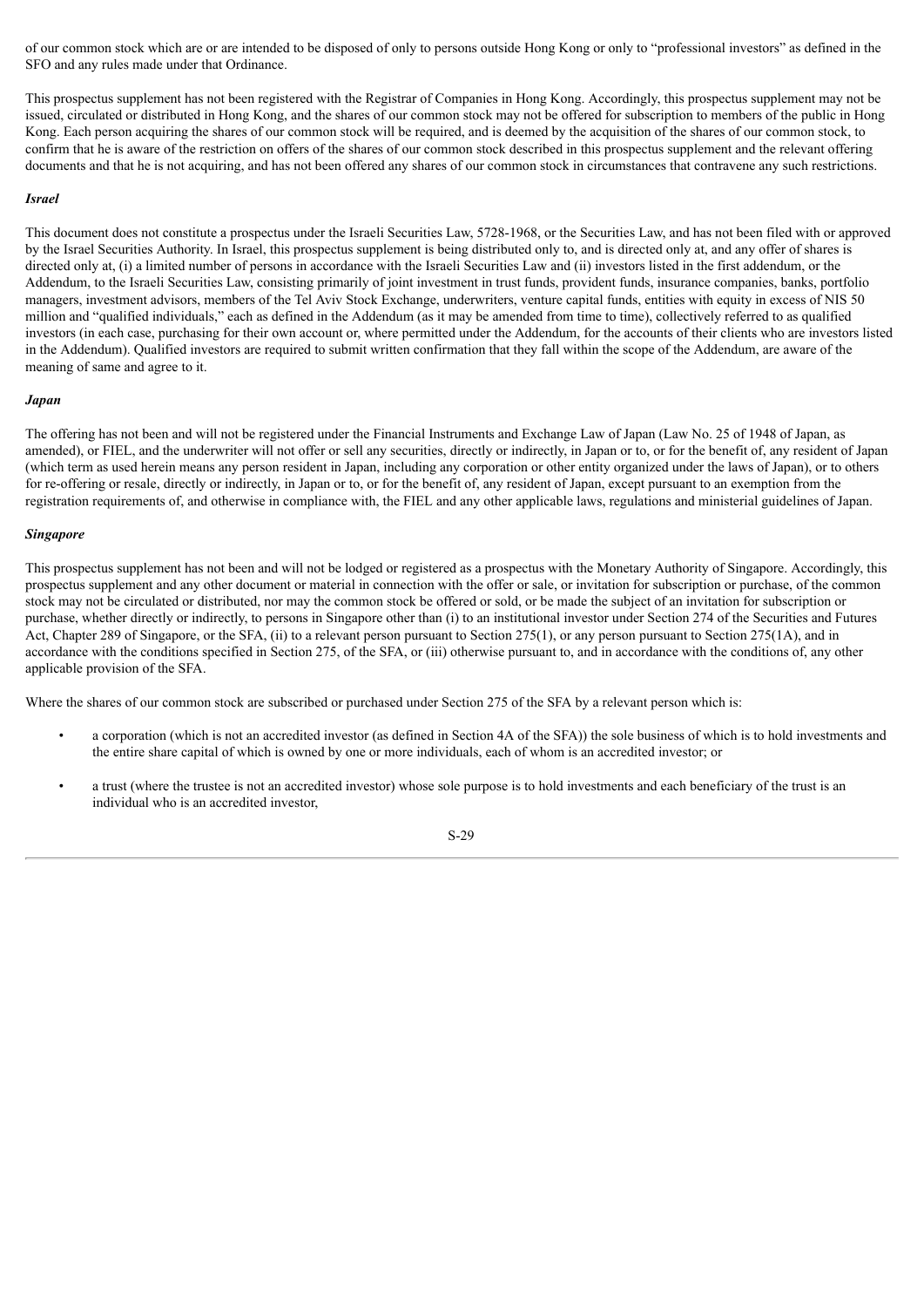securities (as defined in Section 239(1) of the SFA) of that corporation or the beneficiaries' rights and interest (howsoever described) in that trust shall not be transferred within six months after that corporation or that trust has acquired the shares of our common stock pursuant to an offer made under Section 275 of the SFA except:

- to an institutional investor or to a relevant person defined in Section 275(2) of the SFA, or to any person arising from an offer referred to in Section 275(1A) or Section 276(4)(i)(B) of the SFA;
- where no consideration is or will be given for the transfer;
- where the transfer is by operation of law:
- as specified in Section 276(7) of the SFA; or
- as specified in Regulation 32 of the Securities and Futures (Offers of Investments) (Shares and Debentures) Regulations 2005 of Singapore.

## *Switzerland*

The securities may not be publicly offered in Switzerland and will not be listed on the SIX Swiss Exchange, or the SIX, or on any other stock exchange or regulated trading facility in Switzerland. This prospectus supplement has been prepared without regard to the disclosure standards for issuance prospectuses under art. 652a or art. 1156 of the Swiss Code of Obligations or the disclosure standards for listing prospectuses under art. 27 ff. of the SIX Listing Rules or the listing rules of any other stock exchange or regulated trading facility in Switzerland. Neither this prospectus supplement nor any other offering or marketing material relating to the securities or the offering may be publicly distributed or otherwise made publicly available in Switzerland. Neither this prospectus supplement nor any other offering or marketing material relating to the offering, us or the securities have been or will be filed with or approved by any Swiss regulatory authority. In particular, this prospectus supplement will not be filed with, and the offer of securities will not be supervised by, the Swiss Financial Market Supervisory Authority FINMA, and the offer of securities has not been and will not be authorized under the Swiss Federal Act on Collective Investment Schemes, or the CISA. The investor protection afforded to acquirers of interests in collective investment schemes under the CISA does not extend to acquirers of securities.

#### *United Kingdom*

No shares have been offered or will be offered pursuant to the offering to the public in the United Kingdom prior to the publication of a prospectus in relation to the shares which has been approved by the Financial Conduct Authority, except that the shares may be offered to the public in the United Kingdom at any time:

- (a) to any legal entity which is a qualified investor as defined under Article 2 of the UK Prospectus Regulation;
- (b) to fewer than 150 natural or legal persons (other than qualified investors as defined under Article 2 of the UK Prospectus Regulation), subject to obtaining the prior consent of the underwriter for any such offer; or
- (c) in any other circumstances falling within Section 86 of the FSMA.

provided that no such offer of the shares shall require the Issuer or any Manager to publish a prospectus pursuant to Section 85 of the FSMA or supplement a prospectus pursuant to Article 23 of the UK Prospectus Regulation. For the purposes of this provision, the expression an "offer to the public" in relation to the shares in the United Kingdom means the communication in any form and by any means of sufficient information on the terms of the offer and any shares to be offered so as to enable an investor to decide to purchase or subscribe for any shares and the expression "UK Prospectus Regulation" means Regulation (EU) 2017/1129 as it forms part of domestic law by virtue of the European Union (Withdrawal) Act 2018.

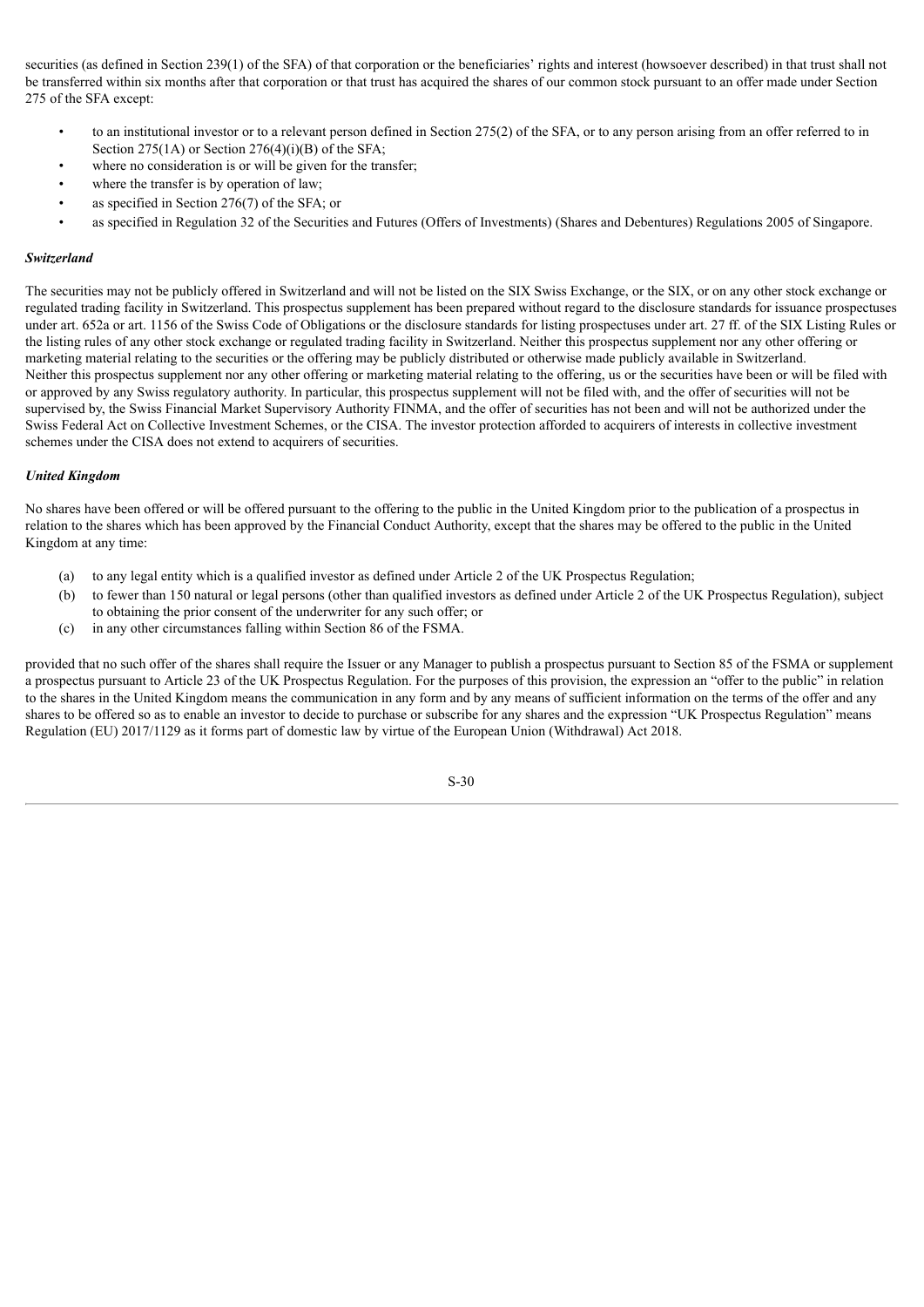#### **LEGAL MATTERS**

<span id="page-31-0"></span>The validity of the shares of our common stock offered hereby will be passed upon for us by Latham & Watkins LLP. Certain legal matters will be passed upon for the underwriter by Cooley LLP, New York, New York.

#### **EXPERTS**

<span id="page-31-1"></span>The financial statements of Precision BioSciences, Inc. incorporated by reference in this prospectus supplement have been audited by Deloitte & Touche LLP, an independent registered public accounting firm, as stated in their report. Such financial statements are incorporated by reference in reliance upon the report of such firm, given their authority as experts in accounting and auditing.

## **WHERE YOU CAN FIND MORE INFORMATION**

<span id="page-31-2"></span>We file reports, proxy statements and other information with the SEC. The SEC maintains a website that contains reports, proxy and information statements and other information about issuers, such as us, who file electronically with the SEC. The address of that website is *www.sec.gov*.

Our website address is *www.precisionbiosciences.com*. The information on our website, however, is not, and should not be deemed to be, a part of this prospectus supplement.

This prospectus supplement and the accompanying base prospectus are part of a registration statement that we filed with the SEC and do not contain all of the information in the registration statement. The full registration statement may be obtained from the SEC or us, as provided below. Documents establishing the terms of the offered securities are or may be filed as exhibits to the registration statement. Statements in this prospectus supplement or the accompanying base prospectus about these documents are summaries, and each statement is qualified in all respects by reference to the document to which it refers. You should refer to the actual documents for a more complete description of the relevant matters. You may inspect a copy of the registration statement through the SEC's website, as provided above.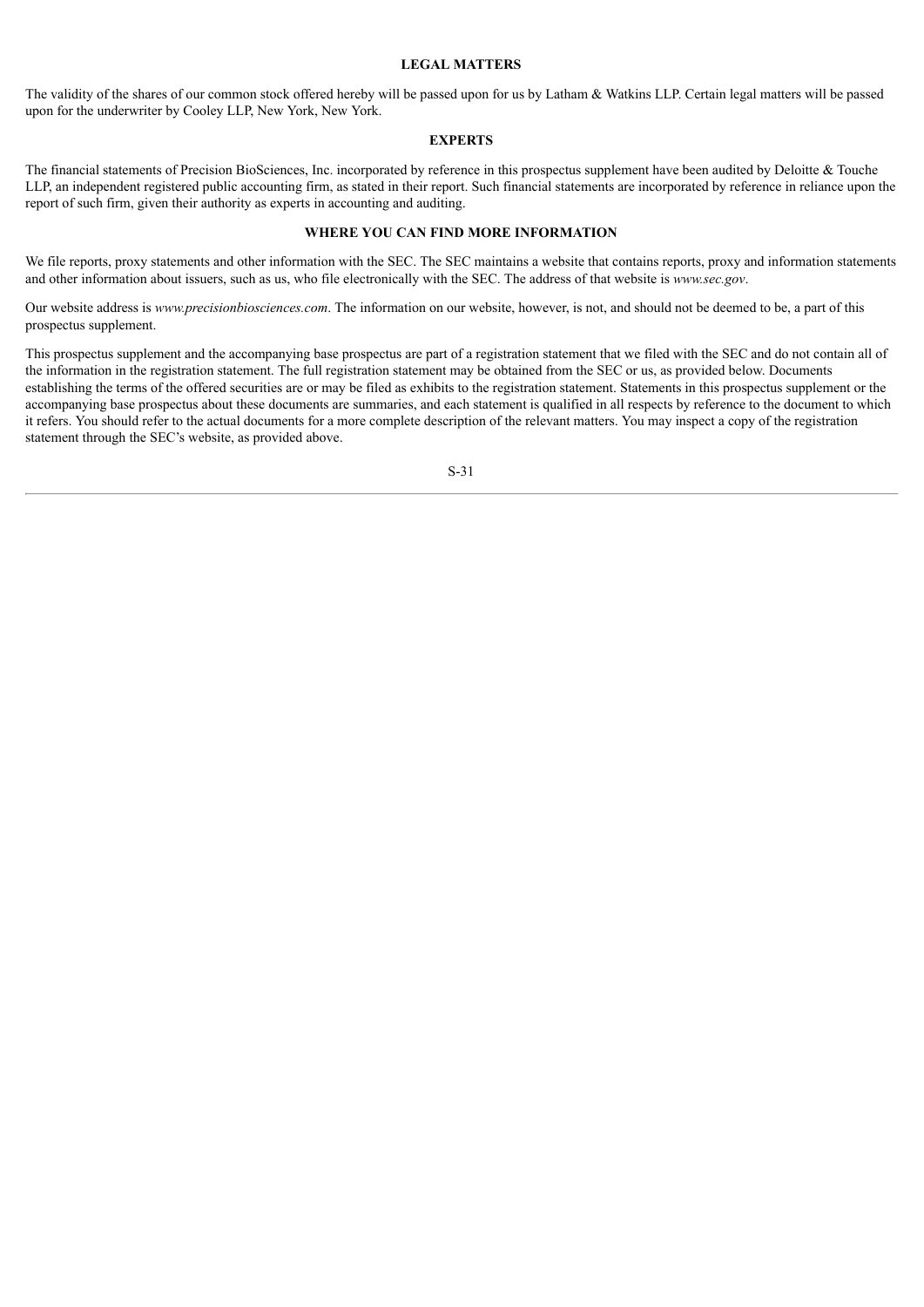## **INCORPORATION BY REFERENCE**

<span id="page-32-0"></span>The SEC's rules allow us to "incorporate by reference" information in this prospectus supplement, which means that we can disclose important information to you by referring you to another document filed separately with the SEC. The information incorporated by reference is deemed to be part of this prospectus supplement, and subsequent information that we file with the SEC will automatically update and supersede that information. Any statement contained in a previously filed document incorporated by reference will be deemed to be modified or superseded for purposes of this prospectus supplement to the extent that a statement contained in this prospectus supplement or a subsequently filed document incorporated by reference modifies or replaces that statement.

This prospectus supplement incorporates by reference the documents set forth below that have previously been filed with the SEC (other than those documents or the portions of those documents not deemed to be filed):

- Our Annual Report on Form 10-K for the year ended [December](https://www.sec.gov/ix?doc=/Archives/edgar/data/1357874/000156459022010222/dtil-10k_20211231.htm) 31, 2021, filed with the SEC on March 15, 2022.
- Our [Quarterly](https://www.sec.gov/ix?doc=/Archives/edgar/data/1357874/000156459022018698/dtil-10q_20220331.htm) Report on Form 10-Q for the quarter ended March 31, 2022, filed with the SEC on May 9, 2022.
- The information specifically [incorporated](http://www.sec.gov/Archives/edgar/data/1357874/000114036122011648/ny20001945x1_def14a.htm) by reference into our Annual Report on Form 10-K for the year ended December 31, 2021 from our Definitive Proxy Statement on Schedule 14A, filed with the SEC on March 29, 2022.
- Our Current Reports on Form 8-K, filed with the SEC on May 12, [2022](https://www.sec.gov/ix?doc=/Archives/edgar/data/0001357874/000156459022019668/dtil-8k_20220510.htm), May 31, 2022 (Item 5.02 [only\),](https://www.sec.gov/ix?doc=/Archives/edgar/data/0001357874/000156459022021763/dtil-8k_20220531.htm) June 8, 2022 [\(Item](https://www.sec.gov/ix?doc=/Archives/edgar/data/0001357874/000156459022022723/dtil-8k_20220608.htm) 8.01 only) and June 21, 2022 [\(Item](https://www.sec.gov/ix?doc=/Archives/edgar/data/1357874/000156459022023780/dtil-8k_20220614.htm) 1.01 and 3.02 only).
- The description of our Common Stock contained in our [Registration](http://www.sec.gov/Archives/edgar/data/1357874/000119312519079674/d717633d8a12b.htm) Statement on Form 8-A, filed with the SEC on March 19, 2019, and any amendment or report filed with the SEC for the purpose of updating the description.

All reports and other documents we subsequently file pursuant to Section 13(a), 13(c), 14 or 15(d) of the Exchange Act, prior to the termination of this offering but excluding any information furnished to, rather than filed with, the SEC, will also be incorporated by reference into this prospectus and deemed to be part of this prospectus from the date of the filing of such reports and documents.

You may request a free copy of any of the documents incorporated by reference in this prospectus supplement by writing or telephoning us at the following address:

## **Precision BioSciences, Inc. 302 East Pettigrew St., Suite A**‑**100 Durham, North Carolina 27701 (919) 314**‑**5512**

Exhibits to the filings will not be sent, however, unless those exhibits have specifically been incorporated by reference in this prospectus supplement.

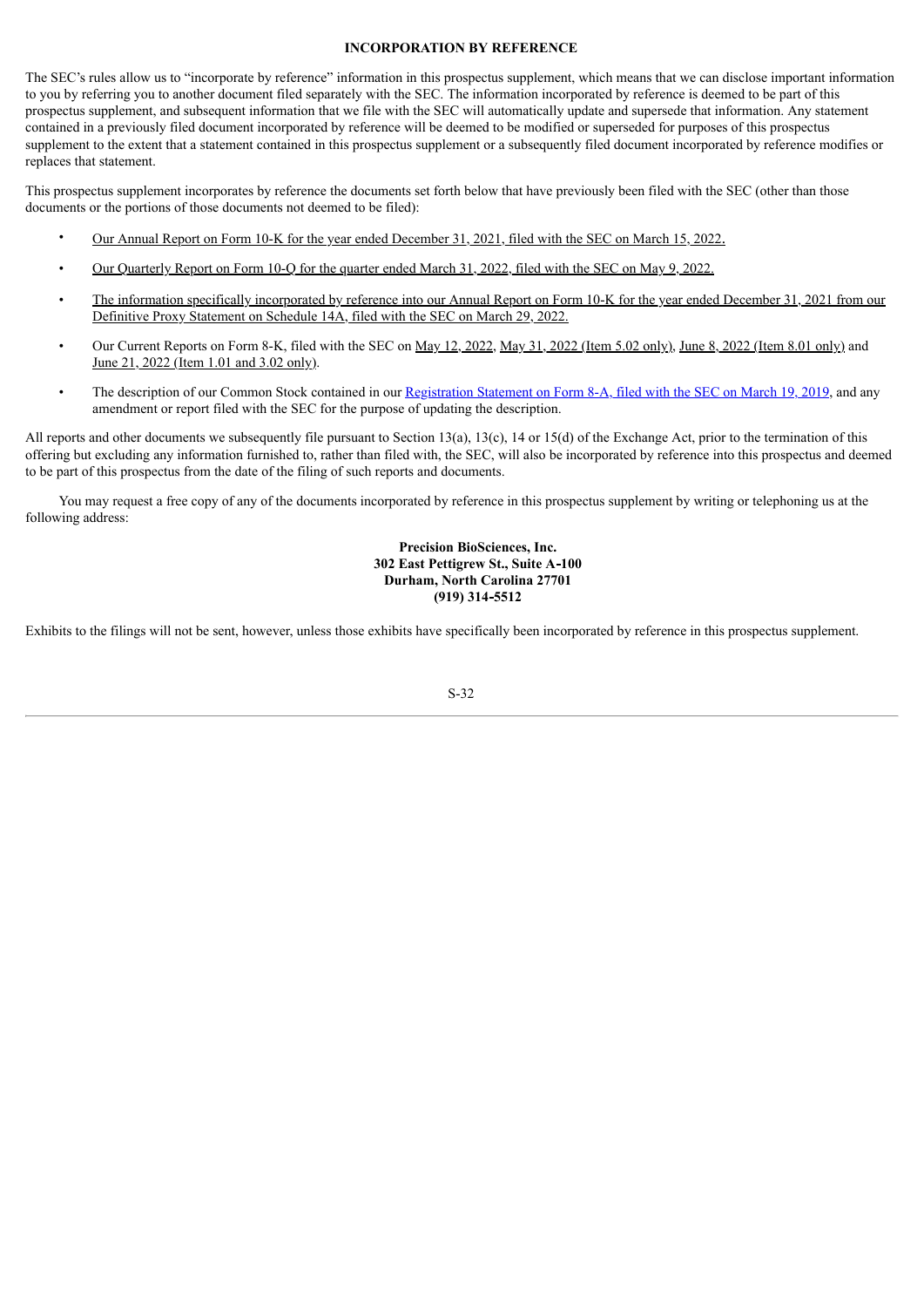

## **\$200,000,000**

**Common Stock Preferred Stock Debt Securities Warrants Units**

We may offer and sell up to \$200,000,000 in the aggregate of the securities identified above from time to time in one or more offerings. This prospectus provides you with a general description of the securities.

Each time we offer and sell securities, we will provide a supplement to this prospectus that contains specific information about the offering and the amounts, prices and terms of the securities. The prospectus supplement may also add, update or change information contained in this prospectus with respect to that offering. You should carefully read this prospectus and the applicable prospectus supplement before you invest in any of our securities.

We may offer and sell the securities described in this prospectus and any prospectus supplement to or through one or more underwriters, dealers and agents, or directly to purchasers, or through a combination of these methods. If any underwriters, dealers or agents are involved in the sale of any of the securities, their names and any applicable purchase price, fee, commission or discount arrangement between or among them will be set forth, or will be calculable from the information set forth, in the applicable prospectus supplement. See the sections of this prospectus entitled "About this Prospectus" and "Plan of Distribution" for more information. No securities may be sold without delivery of this prospectus and the applicable prospectus supplement describing the method and terms of the offering of such securities.

## INVESTING IN OUR SECURITIES INVOLVES RISKS. SEE THE "RISK [FACTORS](#page-8-0)" ON PAGE 5 OF THIS PROSPECTUS AND ANY **SIMILAR SECTION CONTAINED IN THE APPLICABLE PROSPECTUS SUPPLEMENT AND IN THE DOCUMENTS INCLUDED BY REFERENCE IN THIS PROSPECTUS OR ANY PROSPECTUS SUPPLEMENT CONCERNING FACTORS YOU SHOULD CONSIDER BEFORE INVESTING IN OUR SECURITIES.**

Our common stock is listed on the Nasdaq Global Select Market under the symbol "DTIL." On May 27, 2020, the last reported sale price of our common stock on the Nasdaq Global Select Market was \$7.02 per share.

Neither the Securities and Exchange Commission nor any state securities commission has approved or disapproved of these securities or passed upon the adequacy or accuracy of this prospectus. Any representation to the contrary is a criminal offense.

**The date of this prospectus is June 11, 2020.**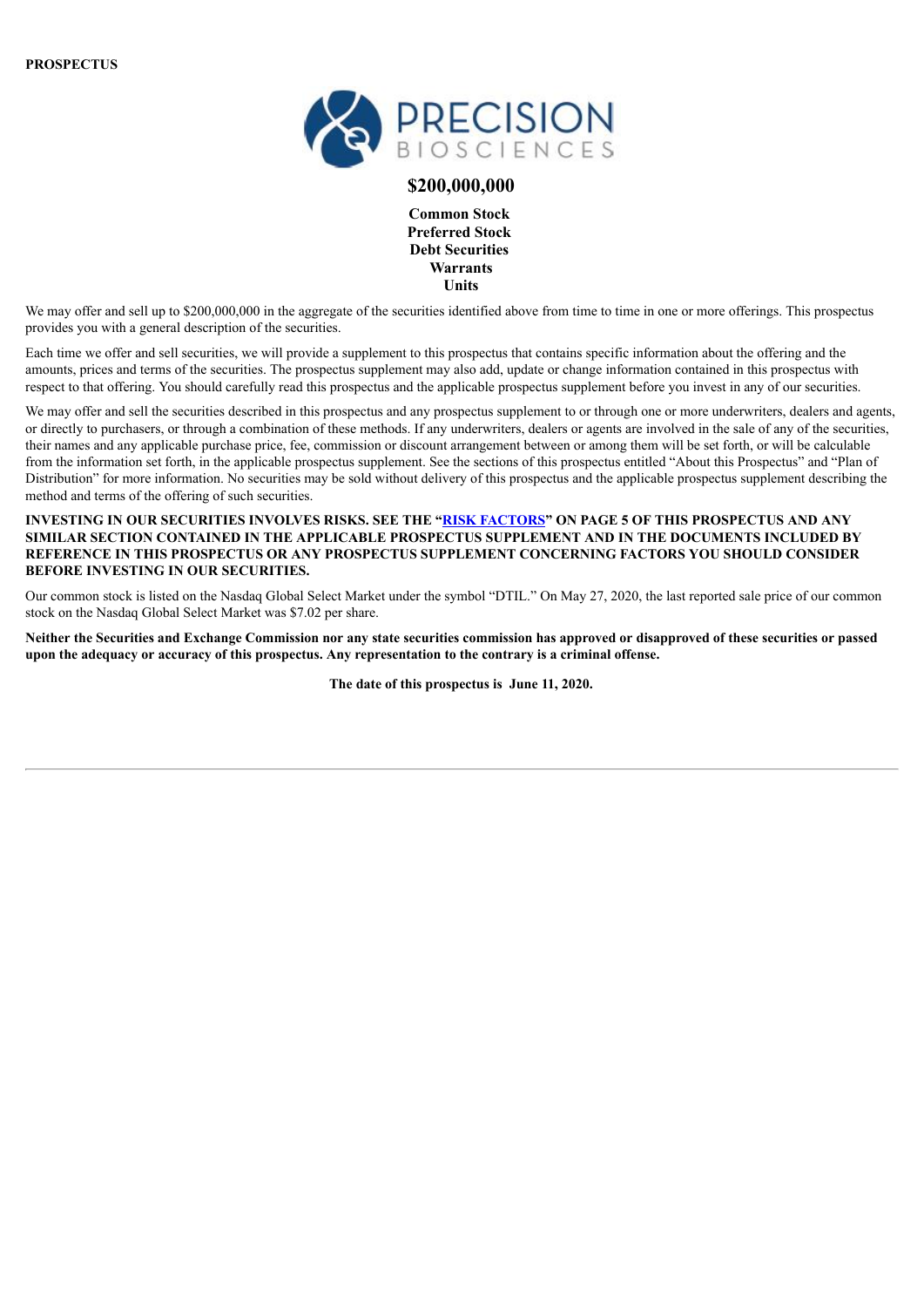## **TABLE OF CONTENTS**

|                                                                 | Page |
|-----------------------------------------------------------------|------|
| <b>ABOUT THIS PROSPECTUS</b>                                    |      |
| WHERE YOU CAN FIND MORE INFORMATION; INCORPORATION BY REFERENCE |      |
| THE COMPANY                                                     |      |
| <b>RISK FACTORS</b>                                             | h.   |
| <b>USE OF PROCEEDS</b>                                          |      |
| DESCRIPTION OF CAPITAL STOCK                                    |      |
| <b>DESCRIPTION OF DEBT SECURITIES</b>                           | 11   |
| <b>DESCRIPTION OF WARRANTS</b>                                  | 21   |
| <b>DESCRIPTION OF UNITS</b>                                     | 23   |
| <b>GLOBAL SECURITIES</b>                                        | 24   |
| <b>PLAN OF DISTRIBUTION</b>                                     | 28   |
| <b>LEGAL MATTERS</b>                                            | 29   |
| <b>EXPERTS</b>                                                  | 30   |
|                                                                 |      |

i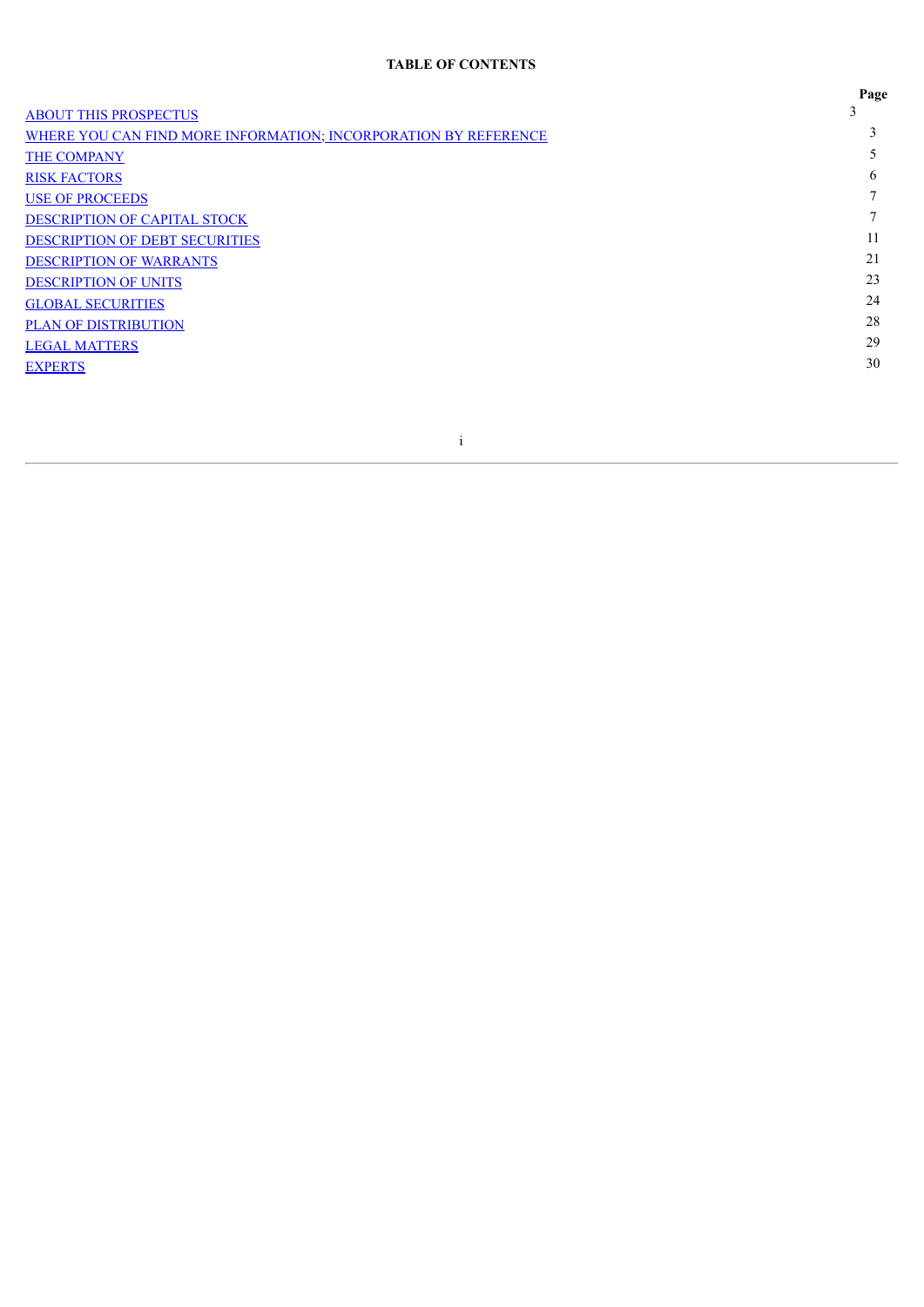#### **ABOUT THIS PROSPECTUS**

<span id="page-35-0"></span>This prospectus is part of a registration statement that we filed with the U.S. Securities and Exchange Commission, or the SEC, using a "shelf" registration process. By using a shelf registration statement, we may sell securities from time to time and in one or more offerings up to a total dollar amount of \$200,000,000 as described in this prospectus. Each time that we offer and sell securities, we will provide a prospectus supplement to this prospectus that contains specific information about the securities being offered and sold and the specific terms of that offering. We may also authorize one or more free writing prospectuses to be provided to you that may contain material information relating to these offerings. The prospectus supplement or free writing prospectus may also add, update or change information contained in this prospectus with respect to that offering. If there is any inconsistency between the information in this prospectus and the applicable prospectus supplement or free writing prospectus, you should rely on the prospectus supplement or free writing prospectus, as applicable. Before purchasing any securities, you should carefully read both this prospectus and the applicable prospectus supplement (and any applicable free writing prospectuses), together with the additional information described under the heading "Where You Can Find More Information; Incorporation by Reference."

We have not authorized anyone to provide you with any information or to make any representations other than those contained in this prospectus, any applicable prospectus supplement or any free writing prospectuses prepared by or on behalf of us or to which we have referred you. We take no responsibility for, and can provide no assurance as to the reliability of, any other information that others may give you. We will not make an offer to sell these securities in any jurisdiction where the offer or sale is not permitted. You should assume that the information appearing in this prospectus and the applicable prospectus supplement to this prospectus is accurate only as of the date on its respective cover, that the information appearing in any applicable free writing prospectus is accurate only as of the date of that free writing prospectus, and that any information incorporated by reference is accurate only as of the date of the document incorporated by reference, unless we indicate otherwise. Our business, financial condition, results of operations and prospects may have changed since those dates. This prospectus incorporates by reference, and any prospectus supplement or free writing prospectus may contain and incorporate by reference, market data and industry statistics and forecasts that are based on independent industry publications and other publicly available information. Although we believe these sources are reliable, we do not guarantee the accuracy or completeness of this information and we have not independently verified this information. In addition, the market and industry data and forecasts that may be included or incorporated by reference in this prospectus, any prospectus supplement or any applicable free writing prospectus may involve estimates, assumptions and other risks and uncertainties and are subject to change based on various factors, including those discussed under the heading "Risk Factors" contained in this prospectus, the applicable prospectus supplement and any applicable free writing prospectus, and under similar headings in other documents that are incorporated by reference into this prospectus. Accordingly, investors should not place undue reliance on this information.

When we refer to "Precision," "we," "our company," "our," "us" and the "Company" in this prospectus, we mean Precision BioSciences, Inc. and its consolidated subsidiaries, unless otherwise specified. When we refer to "you," we mean the potential holders of the applicable series of securities.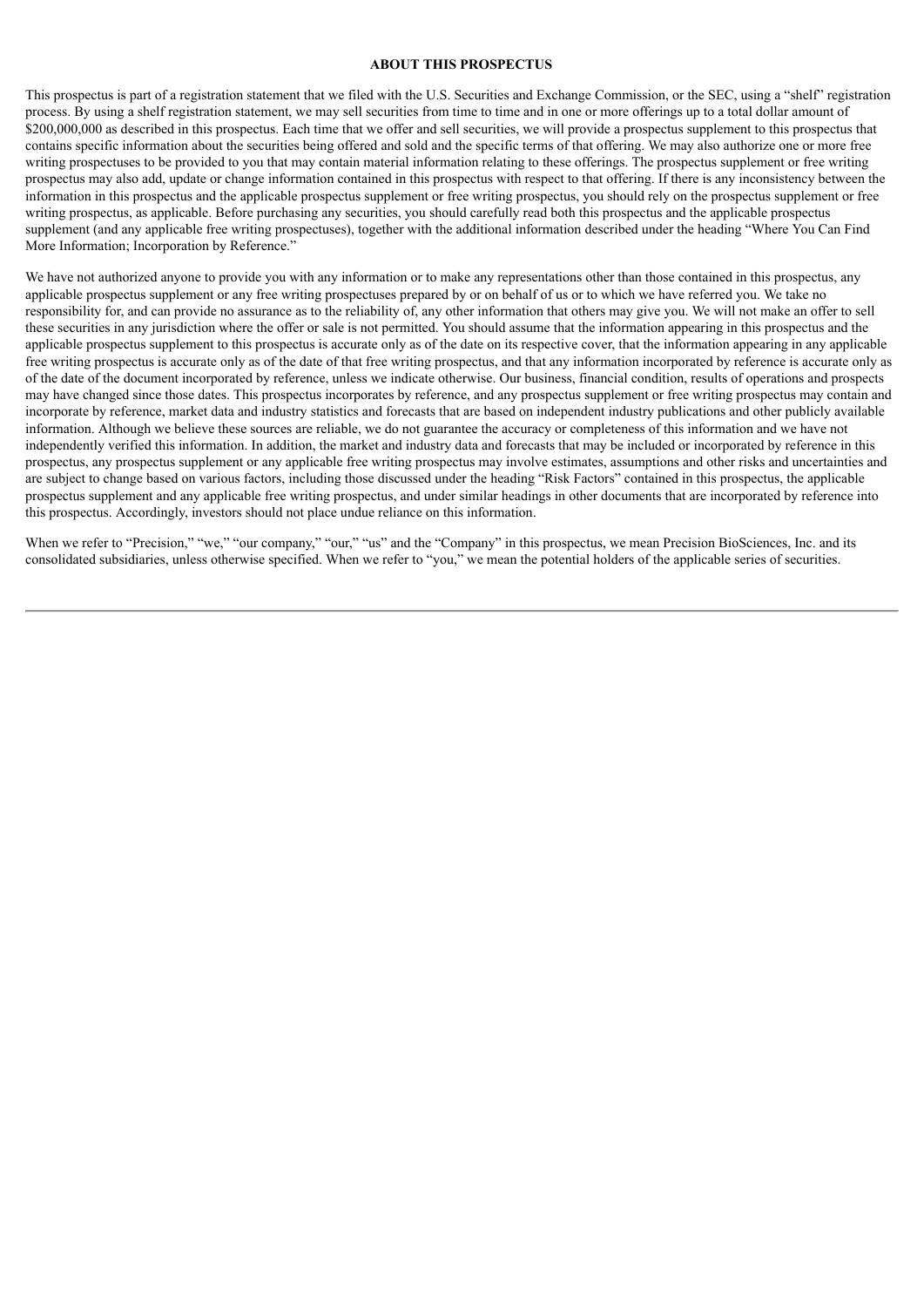## **WHERE YOU CAN FIND MORE INFORMATION; INCORPORATION BY REFERENCE**

#### <span id="page-36-0"></span>**Available Information**

We file reports, proxy statements and other information with the SEC. The SEC maintains a website that contains reports, proxy and information statements and other information about issuers, such as us, who file electronically with the SEC. The address of that website is *http://www.sec.gov*.

Our website address *www.precisionbiosciences.com*. The information on our website, however, is not, and should not be deemed to be, a part of this prospectus.

This prospectus and any prospectus supplement are part of a registration statement that we filed with the SEC and do not contain all of the information in the registration statement. The full registration statement may be obtained from the SEC or us, as provided below. Forms of the indenture and other documents establishing the terms of the offered securities are or may be filed as exhibits to the registration statement or documents incorporated by reference in the registration statement. Statements in this prospectus or any prospectus supplement about these documents are summaries and each statement is qualified in all respects by reference to the document to which it refers. You should refer to the actual documents for a more complete description of the relevant matters. You may inspect a copy of the registration statement through the SEC's website, as provided above.

## **Incorporation by Reference**

The SEC's rules allow us to "incorporate by reference" information into this prospectus, which means that we can disclose important information to you by referring you to another document filed separately with the SEC. The information incorporated by reference is deemed to be part of this prospectus, and subsequent information that we file with the SEC will automatically update and supersede that information. Any statement contained in this prospectus or a previously filed document incorporated by reference will be deemed to be modified or superseded for purposes of this prospectus to the extent that a statement contained in this prospectus or a subsequently filed document incorporated by reference modifies or replaces that statement.

This prospectus and any accompanying prospectus supplement incorporate by reference the documents set forth below that have previously been filed with the SEC (other than those documents or the portions of those documents not deemed to be filed):

- Our Annual Report on Form 10-K for the year ended [December](http://www.sec.gov/Archives/edgar/data/1357874/000156459020009541/dtil-10k_20191231.htm) 31, 2019, filed with the SEC on March 10, 2020.
- Our [Quarterly](http://www.sec.gov/Archives/edgar/data/1357874/000156459020025635/dtil-10q_20200331.htm) Report on Form 10-Q for the quarter ended March 31, 2020, filed with the SEC on May 15, 2020.
- Our Current Reports on [F](http://www.sec.gov/Archives/edgar/data/1357874/000156459020015378/dtil-8k_20200406.htm)orm 8-K, filed with the SEC on F[ebruary](http://www.sec.gov/Archives/edgar/data/1357874/000156459020003581/dtil-8k_20200131.htm) 6, 2020, [March](http://www.sec.gov/Archives/edgar/data/1357874/000156459020009873/dtil-8k_20200310.htm) 11, 2020 (with respect to Item 5.02 only), April 6, 2020 and May 18, [2020.](http://www.sec.gov/Archives/edgar/data/1357874/000156459020026010/dtil-8k_20200513.htm)
- The description of our Common Stock contained in our [Registration](http://www.sec.gov/Archives/edgar/data/1357874/000119312519079674/d717633d8a12b.htm) Statement on Form 8-A, filed with the SEC on March 19, 2019, and any amendment or report filed with the SEC for the purpose of updating the description.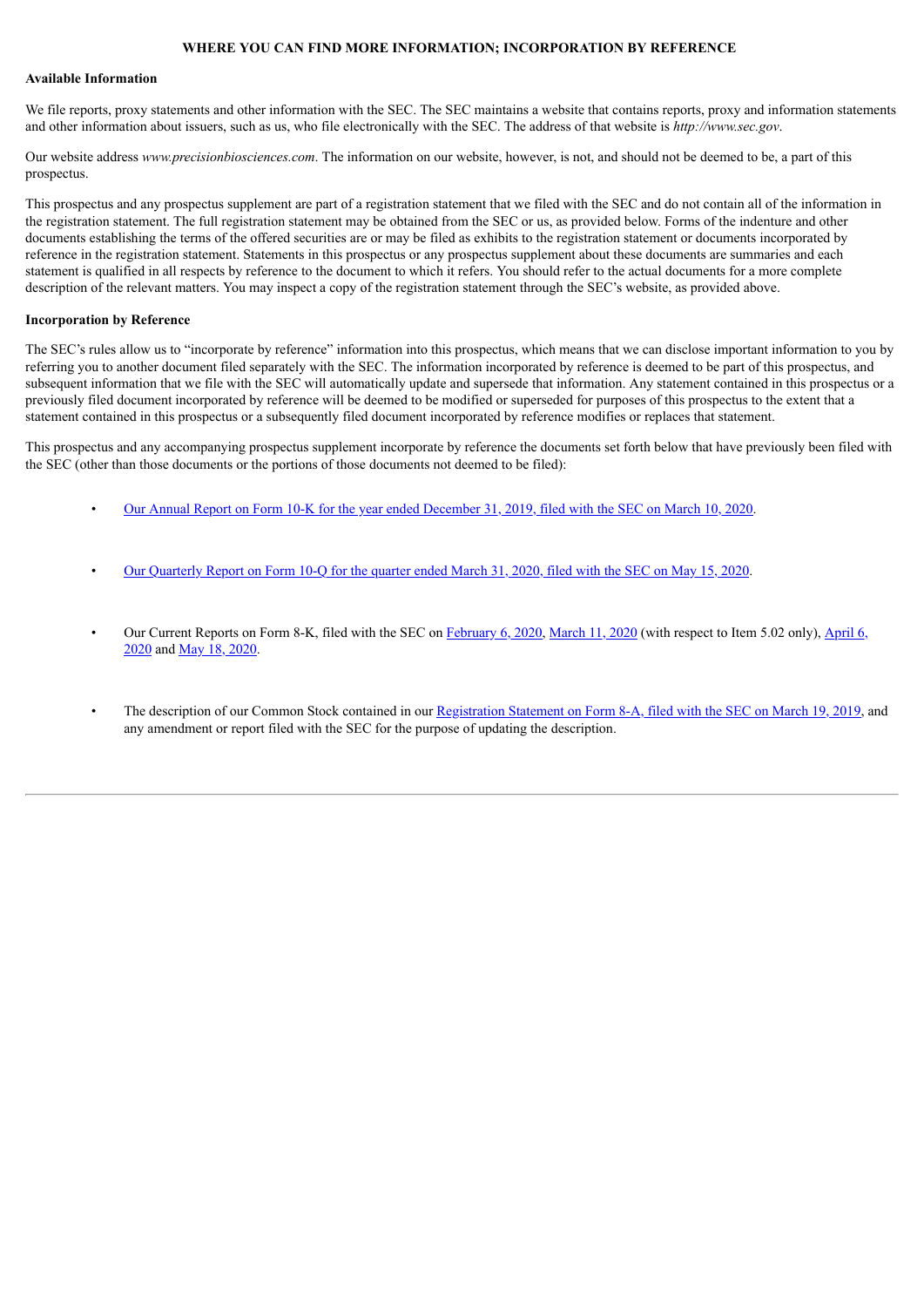All reports and other documents we subsequently file pursuant to Section 13(a), 13(c), 14 or 15(d) of the Securities Exchange Act of 1934, as amended, which we refer to as the "Exchange Act" in this prospectus, prior to the termination of this offering, including all such documents we may file with the SEC after the date of the initial registration statement and prior to the effectiveness of the registration statement, but excluding any information furnished to, rather than filed with, the SEC, will also be incorporated by reference into this prospectus and deemed to be part of this prospectus from the date of the filing of such reports and documents.

You may request a free copy of any of the documents incorporated by reference in this prospectus by writing or telephoning us at the following address:

## **Precision BioSciences, Inc. 302 East Pettigrew St., Suite A-100 Durham, North Carolina (919) 314-5512**

Exhibits to the filings will not be sent, however, unless those exhibits have specifically been incorporated by reference in this prospectus or any accompanying prospectus supplement.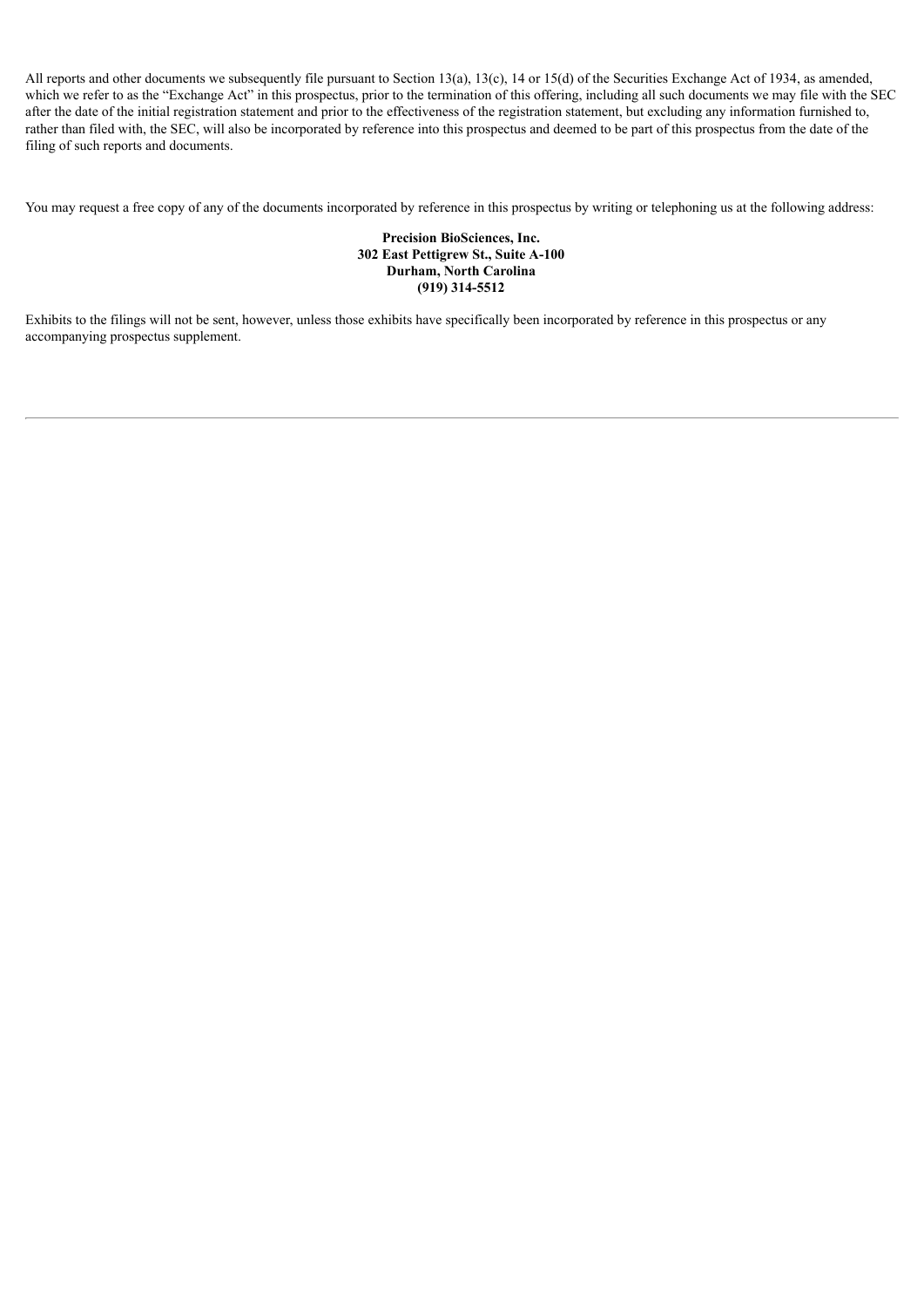#### **THE COMPANY**

<span id="page-38-0"></span>We are a life sciences company dedicated to improving life through the application of our pioneering, proprietary ARCUS genome editing platform. We leverage ARCUS in the development of our product candidates, which are designed to treat human diseases and create healthy and sustainable food and agricultural solutions. We are actively developing product candidates in three innovative areas: allogeneic CAR T cell immunotherapy, *in vivo* gene correction, and food. We are currently conducting a Phase 1/2a clinical trial of PBCAR0191 in adult patients with relapsed or refractory, or R/R, non-Hodgkin lymphoma, or NHL, or R/R B-cell precursor acute lymphoblastic leukemia, or B-ALL. PBCAR0191 is our first gene-edited allogeneic chimeric antigen receptor, or CAR, T cell therapy candidate targeting CD19 and is being developed in collaboration with Les Laboratoires Servier. We have received orphan drug designation, or ODD, for PBCAR0191 from the U.S. Food and Drug Administration, or FDA, for the treatment of acute lymphoblastic leukemia. The NHL cohort will include patients with mantle cell lymphoma (MCL), an aggressive subtype of NHL, for which we have received ODD from the FDA. Made from donor-derived T cells modified using our ARCUS genome editing technology, PBCAR0191 recognizes the well characterized tumor cell surface protein CD19, an important and validated target in several B-cell cancers, and is designed to avoid graft-versus-host disease, or GvHD, a significant complication associated with donor-derived, cell-based therapies. We believe that this trial, which is designed to assess the safety and tolerability of PBCAR0191 at increasing dose levels, as well as to evaluate anti-tumor activity, is the first U.S.-based clinical trial to evaluate an allogeneic CAR T therapy for R/R NHL. Furthermore, we believe that our proprietary, one-step engineering process for producing allogeneic CAR T cells with a potentially optimized cell phenotype, at large scale in a cost-effective manner, will enable us to overcome the fundamental clinical and manufacturing challenges that have limited the CAR T field to date. During 2019, we opened our Manufacturing Center for Advanced Therapeutics, or MCAT, which we believe is the first in-house current good manufacturing practice, or cGMP, compliant manufacturing facility dedicated to genome-edited, off-the-shelf CAR T cell therapy product candidates in the United States.

We were incorporated under the laws of the State of Delaware in January 2006. Our principal executive offices are located at 302 East Pettigrew St., Suite A-100, Durham, North Carolina 27701, and our telephone number is (919) 314-5512. Our website address is *www.precisionbiosciences.com*. The information contained on our website is not incorporated by reference into this prospectus, and you should not consider any information contained on, or that can be accessed through, our website as part of this prospectus or in deciding whether to purchase our securities. Our common stock is listed on the Nasdaq Global Select Market under the symbol "DTIL."

5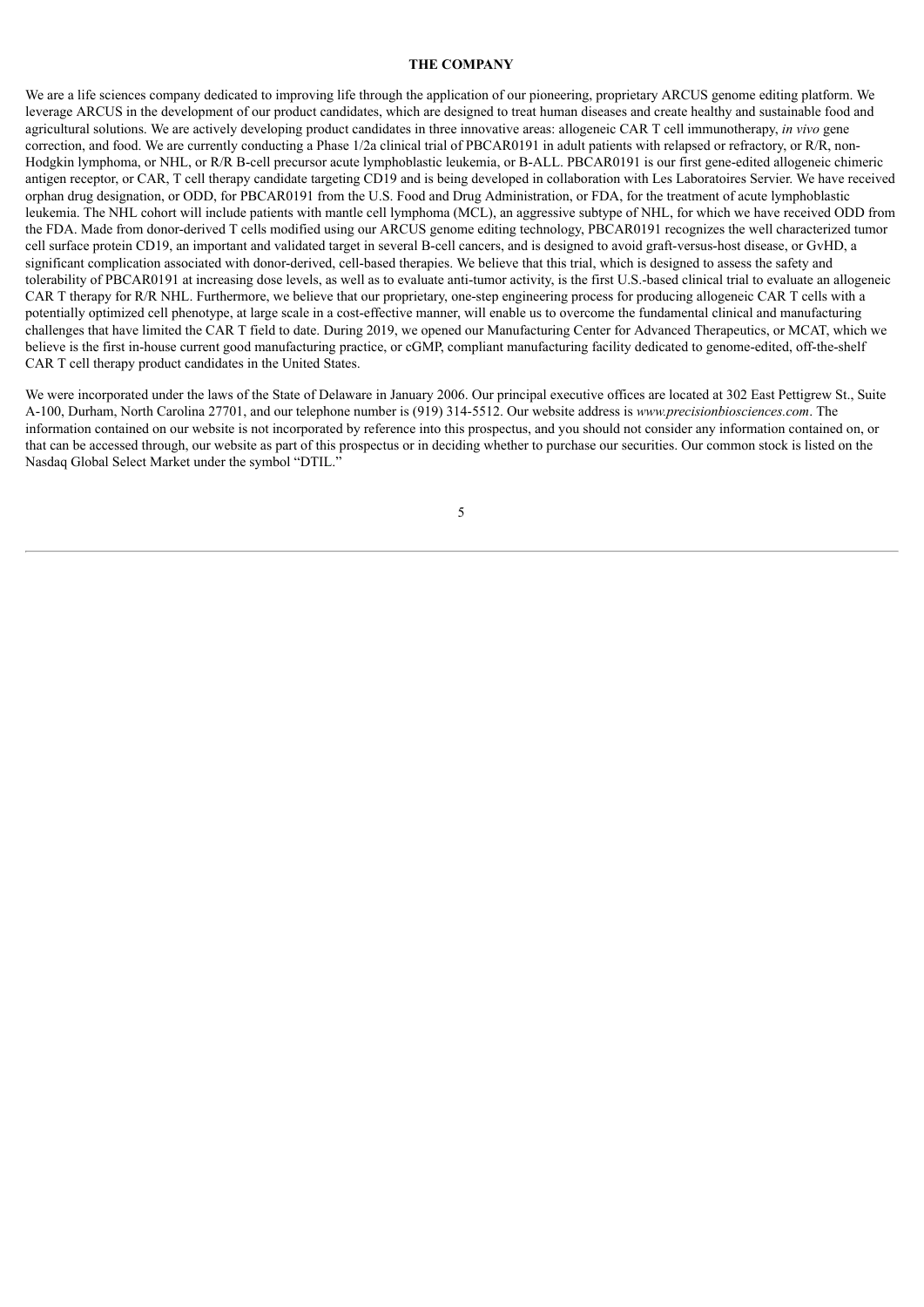## **RISK FACTORS**

<span id="page-39-0"></span>Investment in any securities offered pursuant to this prospectus and the applicable prospectus supplement involves significant risks. You should carefully consider the risk factors incorporated by reference to our most recent Annual Report on Form 10-K and any subsequent Quarterly Reports on Form 10-Q or Current Reports on Form 8-K we file after the date of this prospectus, and all other information contained or incorporated by reference into this prospectus, as updated by our subsequent filings under the Exchange Act, and the risk factors and other information contained in the applicable prospectus supplement and any applicable free writing prospectus before making a decision about investing in our securities. The risks and uncertainties we have described are not the only ones we face. Additional risks and uncertainties not presently known to us or that we currently deem immaterial may also affect our operations. The occurrence of any of these risks might cause you to lose all or part of your investment in the offered securities.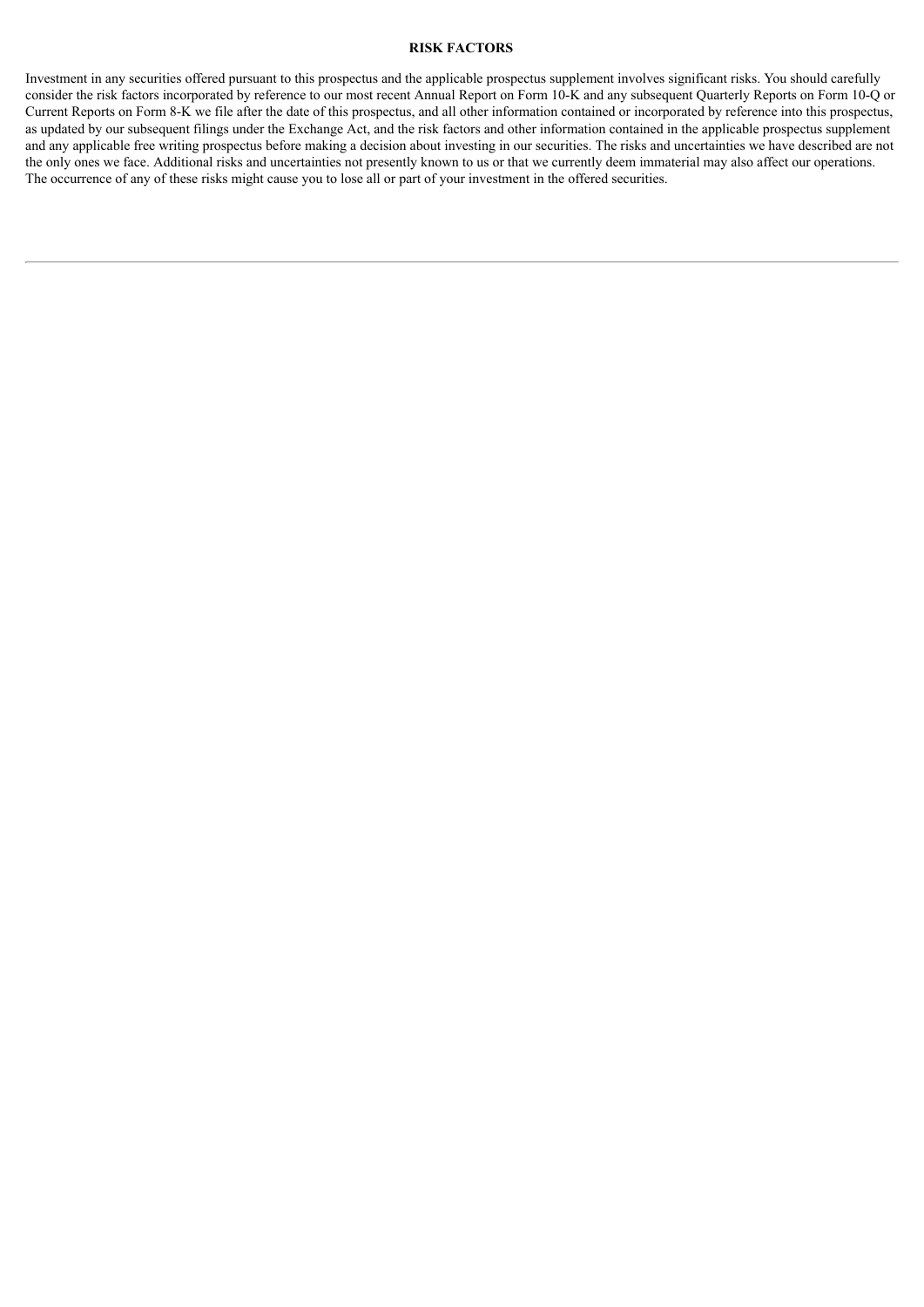#### **USE OF PROCEEDS**

<span id="page-40-0"></span>We intend to use the net proceeds from the sale of the securities as set forth in the applicable prospectus supplement.

## **DESCRIPTION OF CAPITAL STOCK**

<span id="page-40-1"></span>The following description of our capital stock is not complete and may not contain all the information you should consider before investing in our capital stock. This description is summarized from, and qualified in its entirety by reference to, our amended and restated certificate of incorporation and our amended and restated bylaws, each of which has been publicly filed with the SEC. See "Where You Can Find More Information; Incorporation by Reference."

## **Authorized Capital Stock**

Our authorized capital stock consists of 200,000,000 shares of common stock, par value \$0.000005 per share, and 10,000,000 shares of preferred stock, par value \$0.0001 per share, all of which are undesignated.

## **Common Stock**

Our common stock is listed on the Nasdaq Global Select Market under the symbol "DTIL."

*Voting Rights.* Holders of our common stock are entitled to one vote for each share held on all matters submitted to a vote of stockholders and do not have cumulative voting rights. An election of directors by our stockholders shall be determined by a plurality of the votes cast. All other elections and questions presented to the stockholders shall be decided by the affirmative vote of the holders of a majority in voting power of the votes cast affirmatively or negatively (excluding abstentions) at the meeting by the holders entitled to vote thereon.

*Rights Upon Liquidation.* In the event of our liquidation or dissolution, the holders of our common stock are entitled to receive proportionately our net assets available for distribution to stockholders after the payment of all debts and other liabilities and subject to the prior rights of any outstanding preferred stock.

*Other Rights.* Holders of our common stock have no preemptive, subscription, redemption or conversion rights. Our outstanding shares of common stock are, and the shares offered by us under this prospectus will be, when issued and paid for, validly issued, fully paid and nonassessable. The rights, preferences and privileges of holders of common stock are subject to and may be adversely affected by the rights of the holders of shares of any series of preferred stock that we may designate and issue in the future.

## **Transfer Agent and Registrar**

The transfer agent and registrar for our common stock is American Stock Transfer & Trust Company, LLC.

## **Dividend**

Holders of common stock are entitled to receive proportionately any dividends as may be declared by our board of directors, subject to any preferential dividend rights of any series of preferred stock that we may designate and issue in the future. We have never declared or paid any cash dividends on our capital stock. We intend to retain future earnings, if any, to finance the operation and expansion of our business and do not anticipate paying any cash dividends in the foreseeable future. In addition, pursuant to our loan and security agreement with Pacific Western Bank, we are prohibited from paying cash dividends without the prior written consent of Pacific Western Bank and future debt instruments may materially restrict our ability to pay dividends on our common stock. Any future determination related to our dividend policy will be made at the discretion of our board of directors after considering our financial condition, results of operations, capital requirements, business prospects and other factors our board of directors deems relevant, and subject to any restrictions applicable to us contained in any future financing instruments.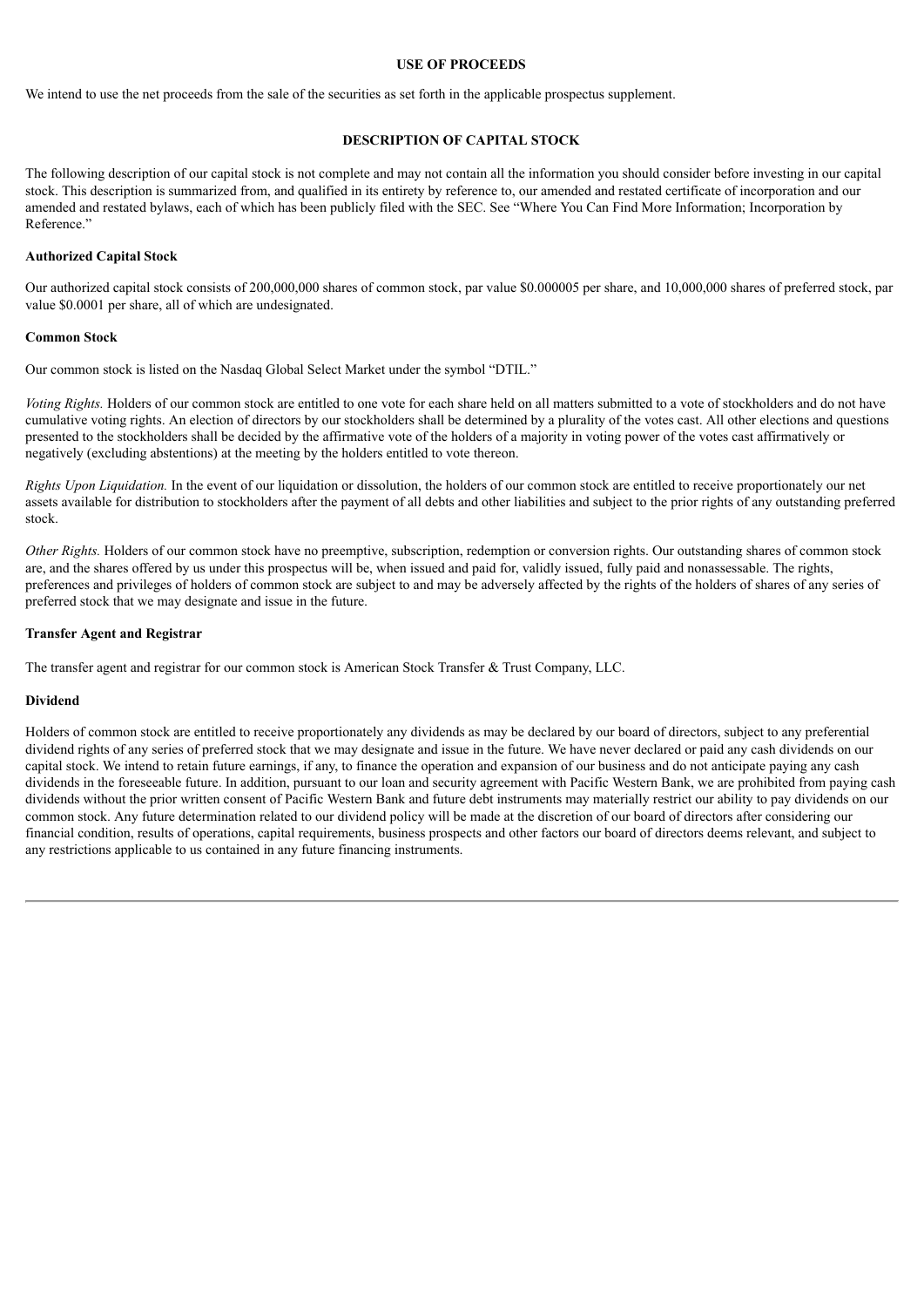## **Preferred Stock**

Under the terms of our amended and restated certificate of incorporation, our board of directors is authorized to direct us to issue shares of preferred stock in one or more series without stockholder approval. Our board of directors has the discretion to determine the rights, preferences, privileges and restrictions, including voting rights, dividend rights, conversion rights, redemption privileges and liquidation preferences, of each series of preferred stock.

The issuance of preferred stock, while providing flexibility in connection with possible acquisitions, future financings and other corporate purposes, could have the effect of making it more difficult for a third-party to acquire, or could discourage a third-party from seeking to acquire, a majority of our outstanding voting stock.

## **Registration Rights**

Our amended and restated investors' rights agreement (as amended, the "investors' rights agreement") grants the parties thereto certain registration rights in respect of the "registrable securities" held by them, which securities include (1) the shares of our common stock issued upon the conversion of shares of our convertible preferred stock, (2) the shares of our common stock issued to certain of our founders, (3) the shares of our common stock issued upon the settlement of the certain convertible promissory notes issued in March 2019, and (4) any shares of our common stock issued as a dividend or other distribution with respect to the shares described in the foregoing clauses (1), (2) and (3).

## *Demand Registration Rights*

The holders of our registrable securities are entitled to demand registration rights. Under the terms of our investors' rights agreement, we will be required, upon the request of holders of a majority of our outstanding registrable securities then outstanding, to file a registration statement with an anticipated offering amount of at least \$15.0 million and use our best efforts to effect the registration of these shares for public resale. We are required to effect up to three registrations pursuant to this provision of our investors' rights agreement.

## *Short Form Registration Rights*

The holders of our registrable securities are also entitled to short form registration rights. Pursuant to our investors' rights agreement, if we are eligible to file a registration statement on Form S‑3, upon the request of holders of at least 25% of our outstanding registrable securities to sell registrable securities with an anticipated aggregate offering amount of at least \$1.0 million net of certain expenses related to the offering, we will be required to use our best efforts to effect a registration of such shares. We are required to effect up to two registrations in any 12‑month period and no more than one registration in any four‑month period pursuant to this provision of our investors' rights agreement.

## *Piggyback Registration Rights*

The holders of our registrable securities are also entitled to piggyback registration rights. If we register any of our securities either for our own account or for the account of other security holders, the holders of our outstanding registrable securities are entitled to include their shares in the registration (other than a demand registration or a registration pursuant to a registration statement on Form S‑4 or S‑8). Subject to certain exceptions contained in our investors' rights agreement, we and the underwriters may limit the number of shares included in an underwritten offering if the underwriters determine that marketing factors require a limitation of the number of shares to be underwritten.

## *Expenses and Indemnification*

Ordinarily, other than underwriting discounts and commissions, we will be required to pay all expenses incurred by us related to any registration effected pursuant to the exercise of these registration rights. These expenses may include all registration and filing fees, printing expenses, fees and disbursements of our counsel, reasonable fees and disbursements of a single counsel for the selling security holders and blue sky fees and expenses. Our investors' rights agreement also includes customary indemnification and procedural terms.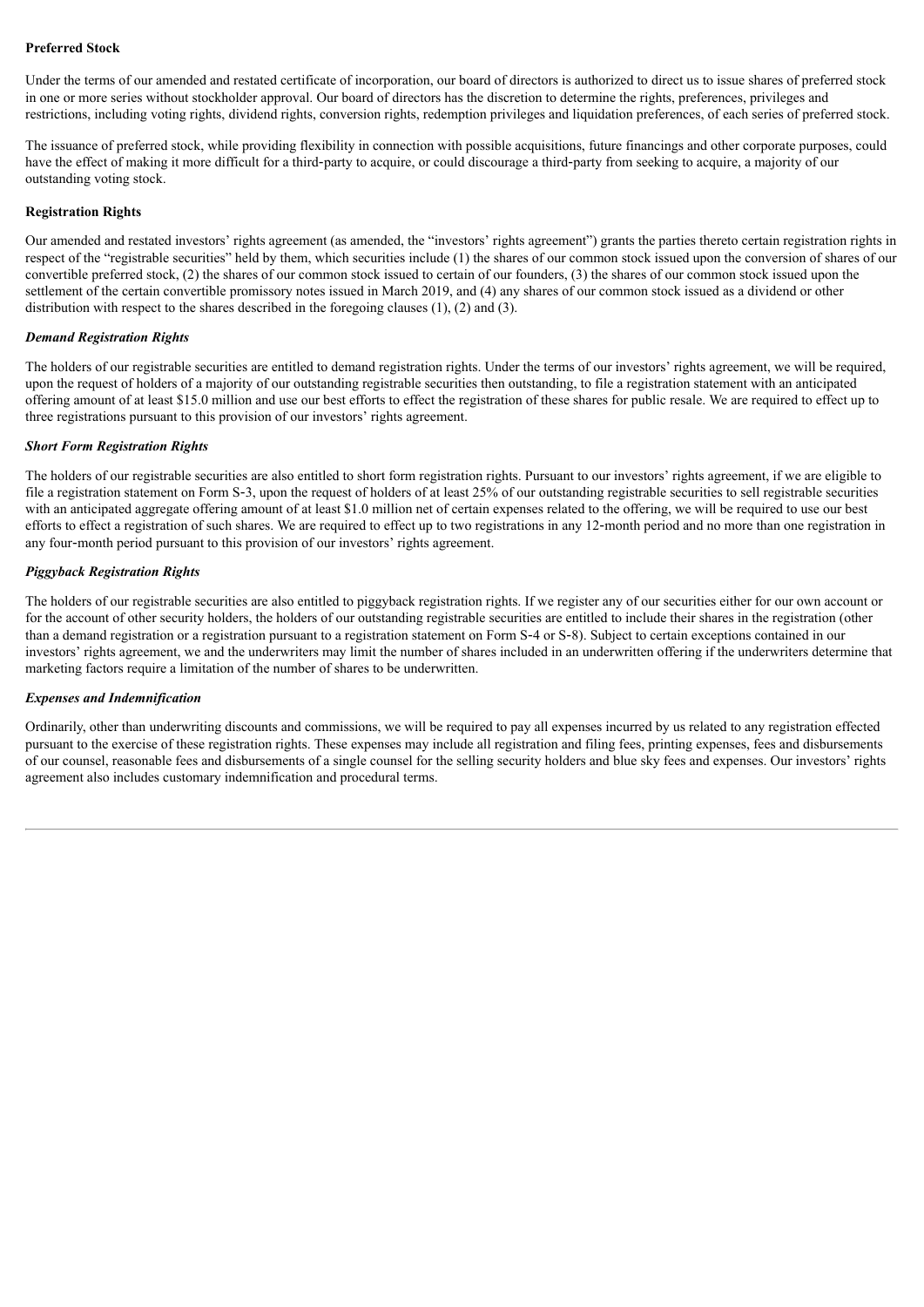## *Termination of Registration Rights*

The registration rights will expire on the earlier of (1) April 1, 2024, the date that is five years after the closing of our initial public offering, (2) with respect to each holder of registrable securities, at such time as such holder can sell all of its registrable securities without registration or volume limitations pursuant to Rule 144 of the Securities Act or another similar exemption during any three-month period or (3) at such time at which such holder is not an affiliate of the Company.

## **Anti**‑**takeover Provisions**

Some provisions of Delaware law, our amended and restated certificate of incorporation and our amended and restated bylaws could make the following transactions more difficult: an acquisition of us by means of a tender offer; an acquisition of us by means of a proxy contest or otherwise; or the removal of our incumbent officers and directors. It is possible that these provisions could make it more difficult to accomplish or could deter transactions that stockholders may otherwise consider to be in their best interests or in our best interests, including transactions that provide for payment of a premium over the market price for our shares.

These provisions, summarized below, are intended to discourage coercive takeover practices and inadequate takeover bids. These provisions are also designed to encourage persons seeking to acquire control of us to first negotiate with our board of directors. We believe that the benefits of the increased protection of our potential ability to negotiate with the proponent of an unfriendly or unsolicited proposal to acquire or restructure us outweigh the disadvantages of discouraging these proposals because negotiation of these proposals could result in an improvement of their terms.

## *Undesignated Preferred Stock*

The ability of our board of directors, without action by our stockholders, to issue up to 10,000,000 shares of undesignated preferred stock with voting or other rights or preferences as designated by our board of directors could impede the success of any attempt to effect a change in control of the Company. These and other provisions may have the effect of deferring hostile takeovers or delaying changes in control or management of the Company.

## *Stockholder Meetings*

Our amended and restated bylaws provide that a special meeting of stockholders may be called only by the chairman of our board of directors, our chief executive officer or president (in the absence of a chief executive officer), or by a resolution adopted by a majority of our board of directors.

## *Requirements for Advance Notification of Stockholder Nominations and Proposals*

Our amended and restated bylaws establish advance notice procedures with respect to stockholder proposals to be brought before a stockholder meeting and the nomination of candidates for election as directors, other than nominations made by or at the direction of our board of directors or a committee of our board of directors.

## *Elimination of Stockholder Action by Written Consent*

Our amended and restated certificate of incorporation eliminates the right of stockholders to act by written consent without a meeting.

## *Staggered Board*

In accordance with our amended and restated certificate of incorporation, our board of directors is divided into three classes. The directors in each class serve for a three-year term, with one class being elected each year by our stockholders. Our amended and restated certificate of incorporation and amended and restated bylaws provide that the authorized number of directors may be changed only by resolution of the board of directors. Any additional directorships resulting from an increase in the number of directors will be distributed among the three classes so that, as nearly as possible, each class will consist of one‑third of the directors. This system of electing and removing directors may delay or prevent a change of our management or a change in control of our company and may tend to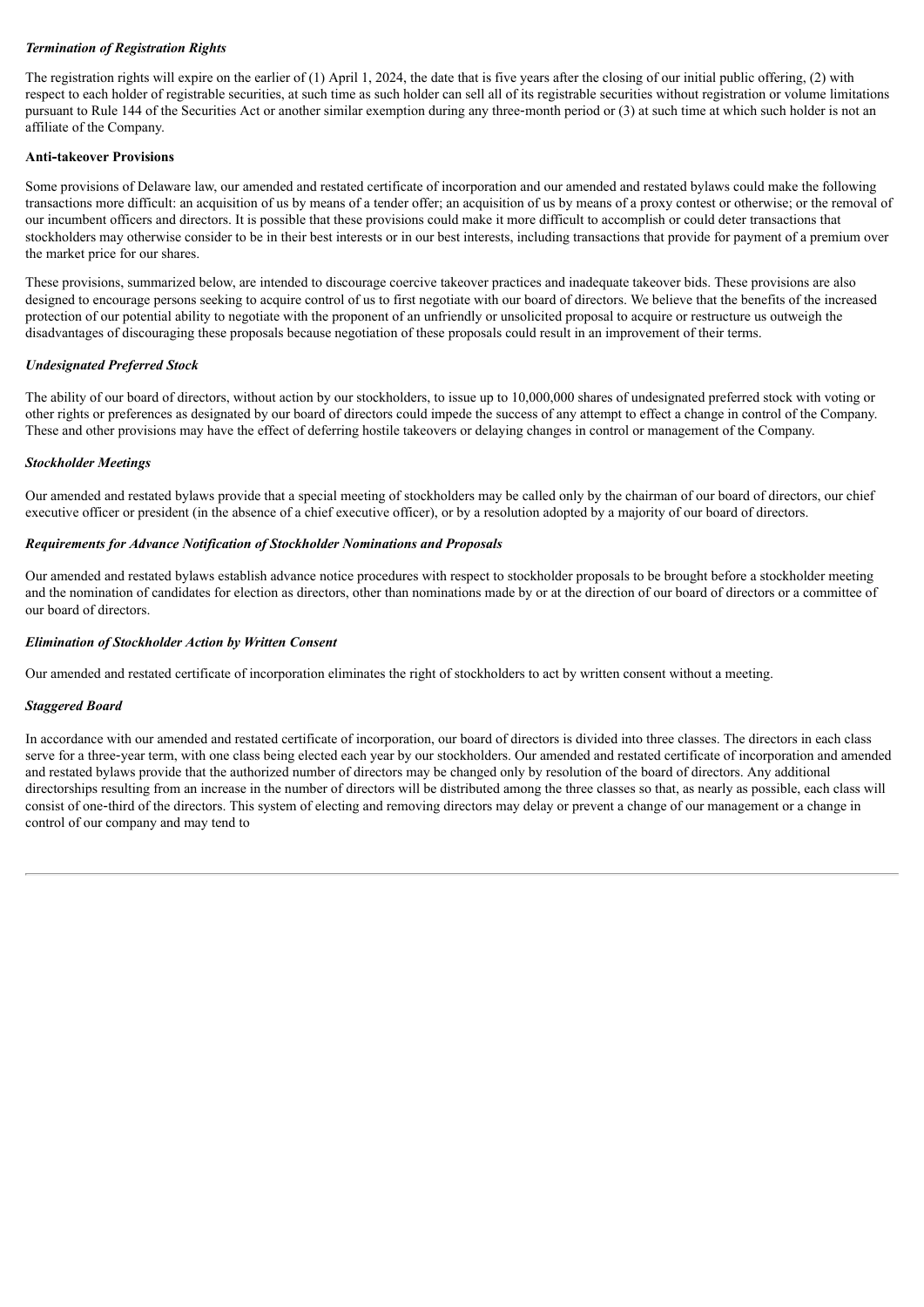discourage a third party from making a tender offer or otherwise attempting to obtain control of us, because it generally makes it more difficult for stockholders to replace a majority of the directors.

## *Removal of Directors*

Our amended and restated certificate of incorporation provides that no member of our board of directors may be removed from office by our stockholders except for cause and, in addition to any other vote required by law, upon the approval of the holders of at least two-thirds in voting power of the outstanding shares of stock entitled to vote in the election of directors.

## *Stockholders Not Entitled to Cumulative Voting*

Our amended and restated certificate of incorporation does not permit stockholders to cumulate their votes in the election of directors. Accordingly, the holders of a majority of the outstanding shares of our common stock entitled to vote in any election of directors will be able to elect all of the directors standing for election, if they choose, other than any directors that holders of our preferred stock may be entitled to elect.

## *Choice of Forum*

Our amended and restated certificate of incorporation provides that, unless we consent in writing to the selection of an alternative forum to the fullest extent permitted by law, the Court of Chancery of the State of Delaware will be the sole and exclusive forum for (1) any derivative action or proceeding brought on our behalf, (2) any action asserting a claim of breach of a fiduciary duty or other wrongdoing by any of our directors, officers, employees or agents to us or our stockholders, (3) any action asserting a claim against us arising pursuant to any provision of the General Corporation Law of the State of Delaware or our certificate of incorporation or bylaws, (4) any action to interpret, apply, enforce or determine the validity of our certificate of incorporation or bylaws, or (5) any action asserting a claim governed by the internal affairs doctrine. Under our amended and restated certificate of incorporation, this exclusive forum provision does not apply to claims which are vested in the exclusive jurisdiction of a court or forum other than the Court of Chancery of the State of Delaware, or for which the Court of Chancery of the State of Delaware does not have subject matter jurisdiction. For instance, the provision would not apply to actions arising under federal securities laws, including suits brought to enforce any liability or duty created by the Exchange Act or the rules and regulations thereunder. This provision would not apply to suits brought to enforce a duty or liability created by the Exchange Act. Our amended and restated certificate of incorporation also provides that any person or entity holding, purchasing or otherwise acquiring any interest in shares of our capital stock will be deemed to have notice of and to have consented to this choice of forum provision. It is possible that a court of law could rule that the choice of forum provision contained in our amended and restated certificate of incorporation is inapplicable or unenforceable if it is challenged in a proceeding or otherwise.

## *Amendment of Charter Provisions*

The amendment of any of the above provisions, except for the provision making it possible for our board of directors to issue preferred stock and the provision prohibiting cumulative voting, would require approval by holders of at least two-thirds in voting power of the outstanding shares of stock entitled to vote thereon.

## *Section 203 of the Delaware General Corporation Law*

We are subject to Section 203 of the General Corporation Law of the State of Delaware, which prohibits persons deemed to be "interested stockholders" from engaging in a "business combination" with a publicly held Delaware corporation for three years following the date these persons become interested stockholders unless the business combination is, or the transaction in which the person became an interested stockholder was, approved in a prescribed manner or another prescribed exception applies. Generally, an "interested stockholder" is a person who, together with affiliates and associates, owns, or within three years prior to the determination of interested stockholder status did own, 15% or more of a corporation's voting stock. Generally, a "business" combination" includes a merger, asset or stock sale, or other transaction resulting in a financial benefit to the interested stockholder. The existence of this provision may have an anti-takeover effect with respect to transactions not approved in advance by our board of directors.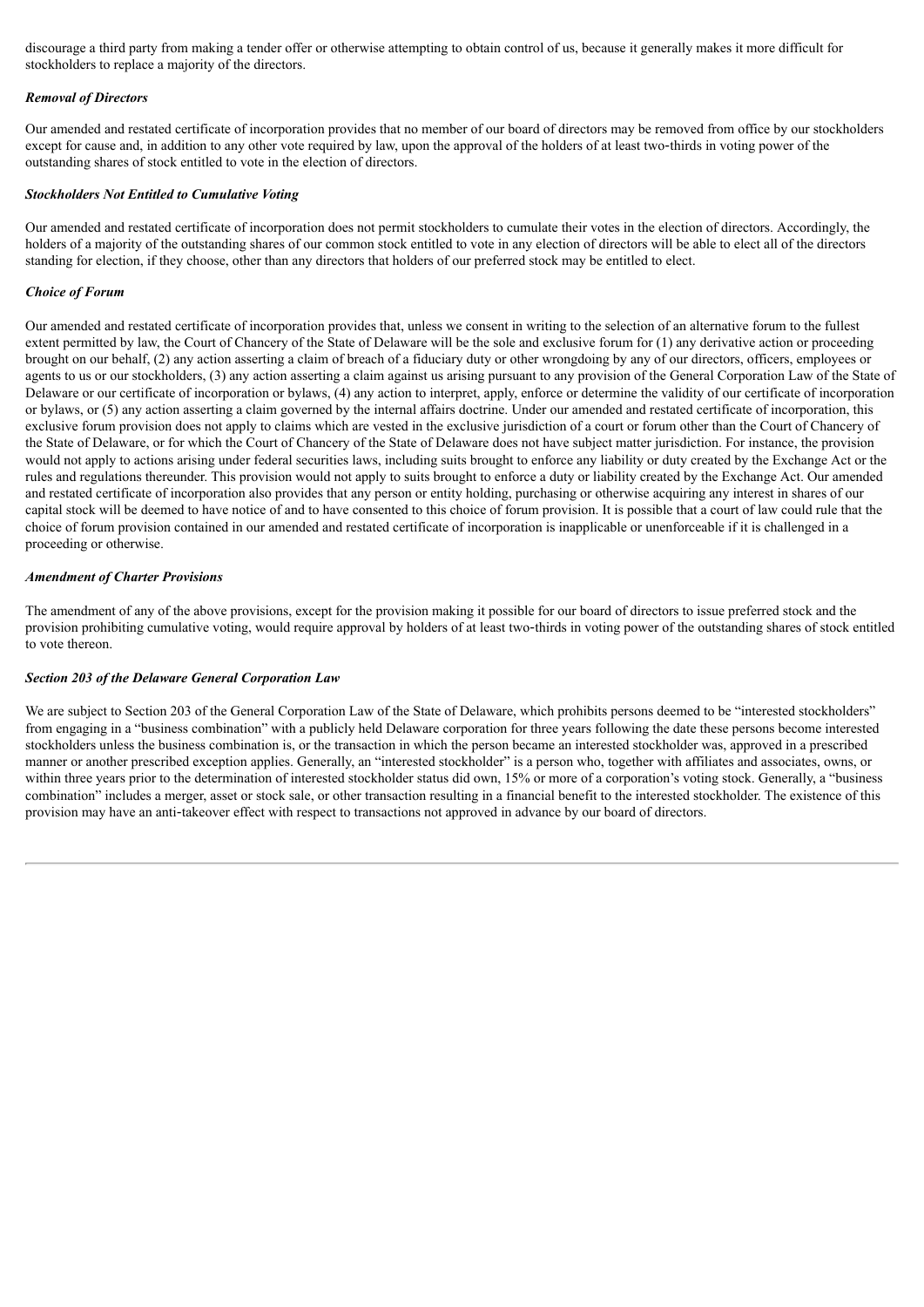## **DESCRIPTION OF DEBT SECURITIES**

<span id="page-44-0"></span>The following description, together with the additional information we include in any applicable prospectus supplement or free writing prospectus, summarizes certain general terms and provisions of the debt securities that we may offer under this prospectus. When we offer to sell a particular series of debt securities, we will describe the specific terms of the series in a supplement to this prospectus. We will also indicate in the supplement to what extent the general terms and provisions described in this prospectus apply to a particular series of debt securities.

We may issue debt securities either separately, or together with, or upon the conversion or exercise of or in exchange for, other securities described in this prospectus. Debt securities may be our senior, senior subordinated or subordinated obligations and, unless otherwise specified in a supplement to this prospectus, the debt securities will be our direct, unsecured obligations and may be issued in one or more series.

The debt securities will be issued under an indenture between us and a trustee to be named in the applicable indenture. We have summarized select portions of the indenture below. The summary is not complete. The form of the indenture has been filed as an exhibit to the registration statement and you should read the indenture for provisions that may be important to you. In the summary below, we have included references to the section numbers of the indenture so that you can easily locate these provisions. Capitalized terms used in the summary and not defined herein have the meanings specified in the indenture.

As used in this section only, "Precision," "we," "our" or "us" refer to Precision BioSciences, Inc., excluding our subsidiaries, unless expressly stated or the context otherwise requires.

## **General**

The terms of each series of debt securities will be established by or pursuant to a resolution of our board of directors and set forth or determined in the manner provided in a resolution of our board of directors, in an officer's certificate or by a supplemental indenture. (Section 2.2) The particular terms of each series of debt securities will be described in a prospectus supplement relating to such series (including any pricing supplement or term sheet).

We can issue an unlimited amount of debt securities under the indenture that may be in one or more series with the same or various maturities, at par, at a premium, or at a discount. (Section 2.1) We will set forth in a prospectus supplement (including any pricing supplement or term sheet) relating to any series of debt securities being offered, the aggregate principal amount and the following terms of the debt securities, if applicable:

- the title and ranking of the debt securities (including the terms of any subordination provisions);
- the price or prices (expressed as a percentage of the principal amount) at which we will sell the debt securities;
- any limit on the aggregate principal amount of the debt securities;
- the date or dates on which the principal of the securities of the series is payable;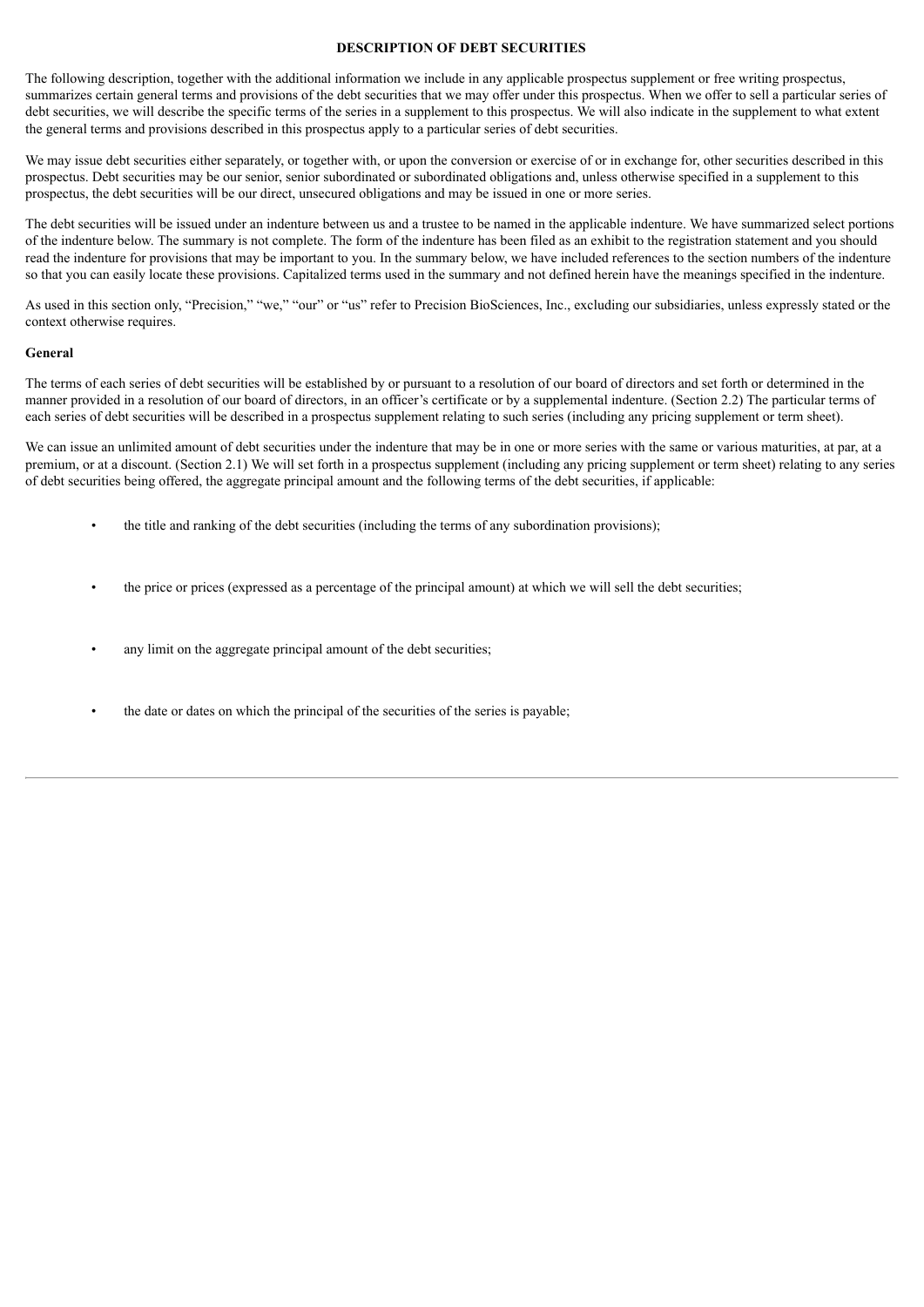- the rate or rates (which may be fixed or variable) per annum or the method used to determine the rate or rates (including any commodity, commodity index, stock exchange index or financial index) at which the debt securities will bear interest, the date or dates from which interest will accrue, the date or dates on which interest will commence and be payable and any regular record date for the interest payable on any interest payment date;
- the place or places where principal of, and interest, if any, on the debt securities will be payable (and the method of such payment), where the securities of such series may be surrendered for registration of transfer or exchange, and where notices and demands to us in respect of the debt securities may be delivered;
- the period or periods within which, the price or prices at which and the terms and conditions upon which we may redeem the debt securities;
- any obligation we have to redeem or purchase the debt securities pursuant to any sinking fund or analogous provisions or at the option of a holder of debt securities and the period or periods within which, the price or prices at which and in the terms and conditions upon which securities of the series shall be redeemed or purchased, in whole or in part, pursuant to such obligation;
- the dates on which and the price or prices at which we will repurchase debt securities at the option of the holders of debt securities and other detailed terms and provisions of these repurchase obligations;
- the denominations in which the debt securities will be issued, if other than denominations of \$1,000 and any integral multiple thereof;
- whether the debt securities will be issued in the form of certificated debt securities or global debt securities;
- the portion of principal amount of the debt securities payable upon declaration of acceleration of the maturity date, if other than the principal amount;
- the currency of denomination of the debt securities, which may be U.S. Dollars or any foreign currency, and if such currency of denomination is a composite currency, the agency or organization, if any, responsible for overseeing such composite currency;
- the designation of the currency, currencies or currency units in which payment of principal of, premium and interest on the debt securities will be made;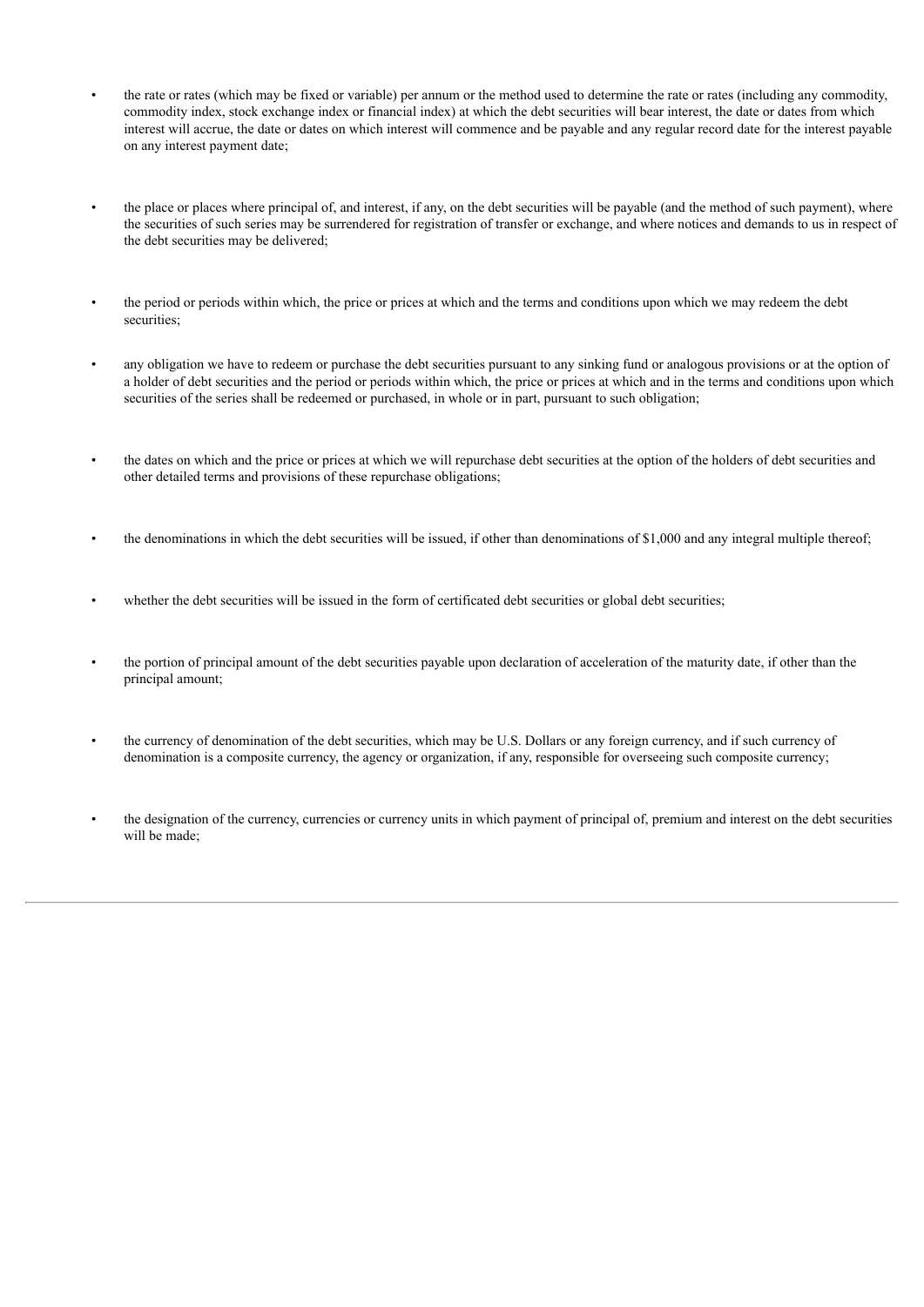- if payments of principal of, premium or interest on the debt securities will be made in one or more currencies or currency units other than that or those in which the debt securities are denominated, the manner in which the exchange rate with respect to these payments will be determined;
- the manner in which the amounts of payment of principal of, premium, if any, or interest on the debt securities will be determined, if these amounts may be determined by reference to an index based on a currency or currencies or by reference to a commodity, commodity index, stock exchange index or financial index;
- any provisions relating to any security provided for the debt securities;
- any addition to, deletion of or change in the Events of Default described in this prospectus or in the indenture with respect to the debt securities and any change in the acceleration provisions described in this prospectus or in the indenture with respect to the debt securities;
- any addition to, deletion of or change in the covenants described in this prospectus or in the indenture with respect to the debt securities;
- any depositaries, interest rate calculation agents, exchange rate calculation agents or other agents with respect to the debt securities;
- the provisions, if any, relating to conversion or exchange of any debt securities of such series, including, if applicable, the conversion or exchange price and period, provisions as to whether conversion or exchange will be mandatory, the events requiring an adjustment of the conversion or exchange price and provisions affecting conversion or exchange;
- any other terms of the debt securities, which may supplement, modify or delete any provision of the indenture as it applies to that series, including any terms that may be required under applicable law or regulations or advisable in connection with the marketing of the securities; and
- whether any of our direct or indirect subsidiaries will guarantee the debt securities of that series, including the terms of subordination, if any, of such guarantees. (Section 2.2)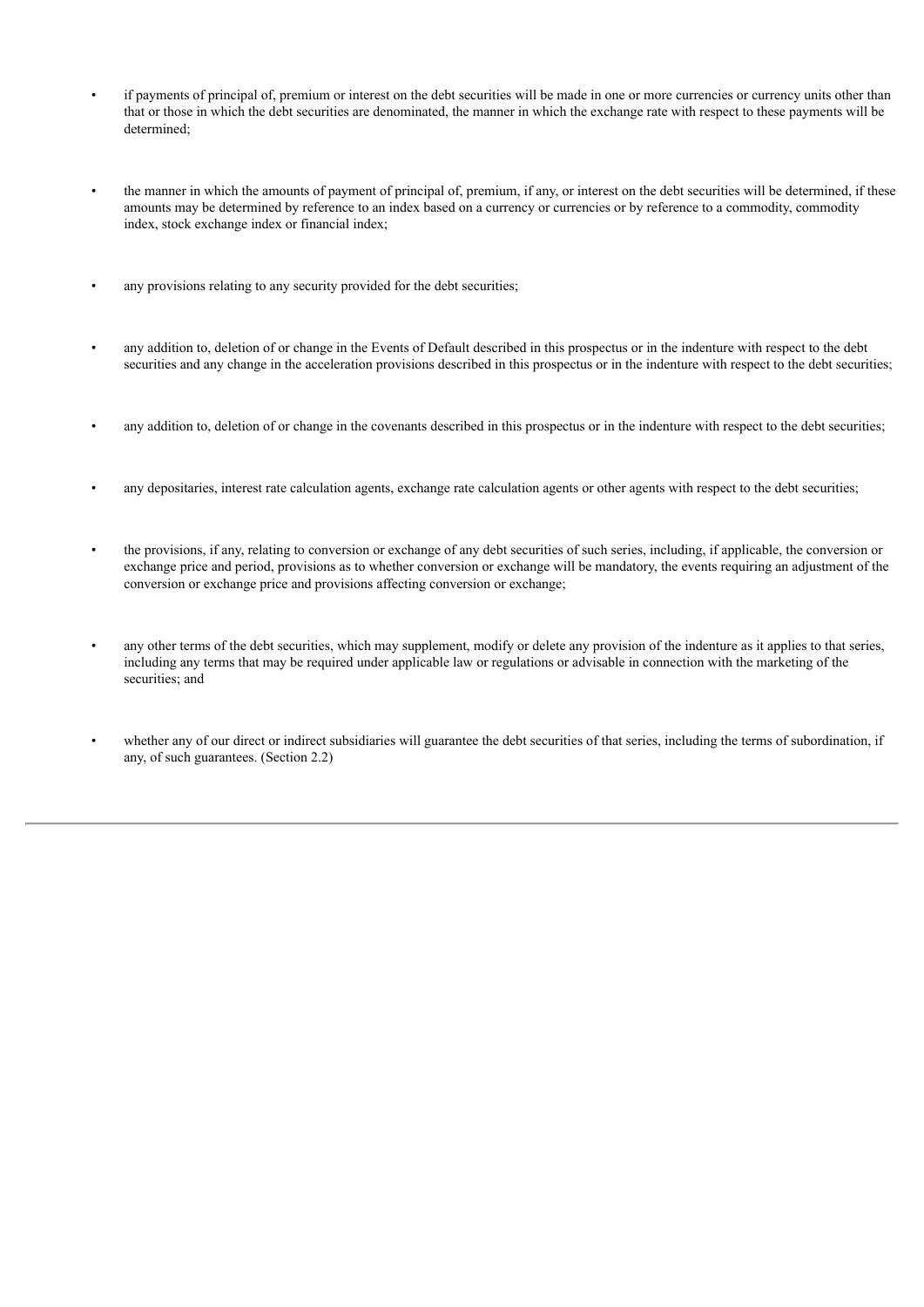We may issue debt securities that provide for an amount less than their stated principal amount to be due and payable upon declaration of acceleration of their maturity pursuant to the terms of the indenture. We will provide you with information on the federal income tax considerations and other special considerations applicable to any of these debt securities in the applicable prospectus supplement.

If we denominate the purchase price of any of the debt securities in a foreign currency or currencies or a foreign currency unit or units, or if the principal of and any premium and interest on any series of debt securities is payable in a foreign currency or currencies or a foreign currency unit or units, we will provide you with information on the restrictions, elections, general tax considerations, specific terms and other information with respect to that issue of debt securities and such foreign currency or currencies or foreign currency unit or units in the applicable prospectus supplement.

## **Transfer and Exchange**

Each debt security will be represented by either one or more global securities registered in the name of The Depository Trust Company, or the Depositary, or a nominee of the Depositary (we will refer to any debt security represented by a global debt security as a "book-entry debt security"), or a certificate issued in definitive registered form (we will refer to any debt security represented by a certificated security as a "certificated debt security") as set forth in the applicable prospectus supplement. Except as set forth under the heading "Global Debt Securities and Book-Entry System" below, book-entry debt securities will not be issuable in certificated form.

*Certificated Debt Securities*. You may transfer or exchange certificated debt securities at any office we maintain for this purpose in accordance with the terms of the indenture. (Section 2.4) No service charge will be made for any transfer or exchange of certificated debt securities, but we may require payment of a sum sufficient to cover any tax or other governmental charge payable in connection with a transfer or exchange. (Section 2.7)

You may effect the transfer of certificated debt securities and the right to receive the principal of, premium and interest on certificated debt securities only by surrendering the certificate representing those certificated debt securities and either reissuance by us or the trustee of the certificate to the new holder or the issuance by us or the trustee of a new certificate to the new holder.

*Global Debt Securities and Book-Entry System*. Each global debt security representing book-entry debt securities will be deposited with, or on behalf of, the Depositary, and registered in the name of the Depositary or a nominee of the Depositary. Please see "Global Securities."

## **Covenants**

We will set forth in the applicable prospectus supplement any restrictive covenants applicable to any issue of debt securities. (Article IV)

## **No Protection in the Event of a Change of Control**

Unless we state otherwise in the applicable prospectus supplement, the debt securities will not contain any provisions which may afford holders of the debt securities protection in the event we have a change in control or in the event of a highly leveraged transaction (whether or not such transaction results in a change in control) which could adversely affect holders of debt securities.

## **Consolidation, Merger and Sale of Assets**

We may not consolidate with or merge with or into, or convey, transfer or lease all or substantially all of our properties and assets to any person (a "successor person") unless:

- we are the surviving corporation or the successor person (if other than Precision) is a corporation organized and validly existing under the laws of any U.S. domestic jurisdiction and expressly assumes our obligations on the debt securities and under the indenture; and
- immediately after giving effect to the transaction, no Default or Event of Default, shall have occurred and be continuing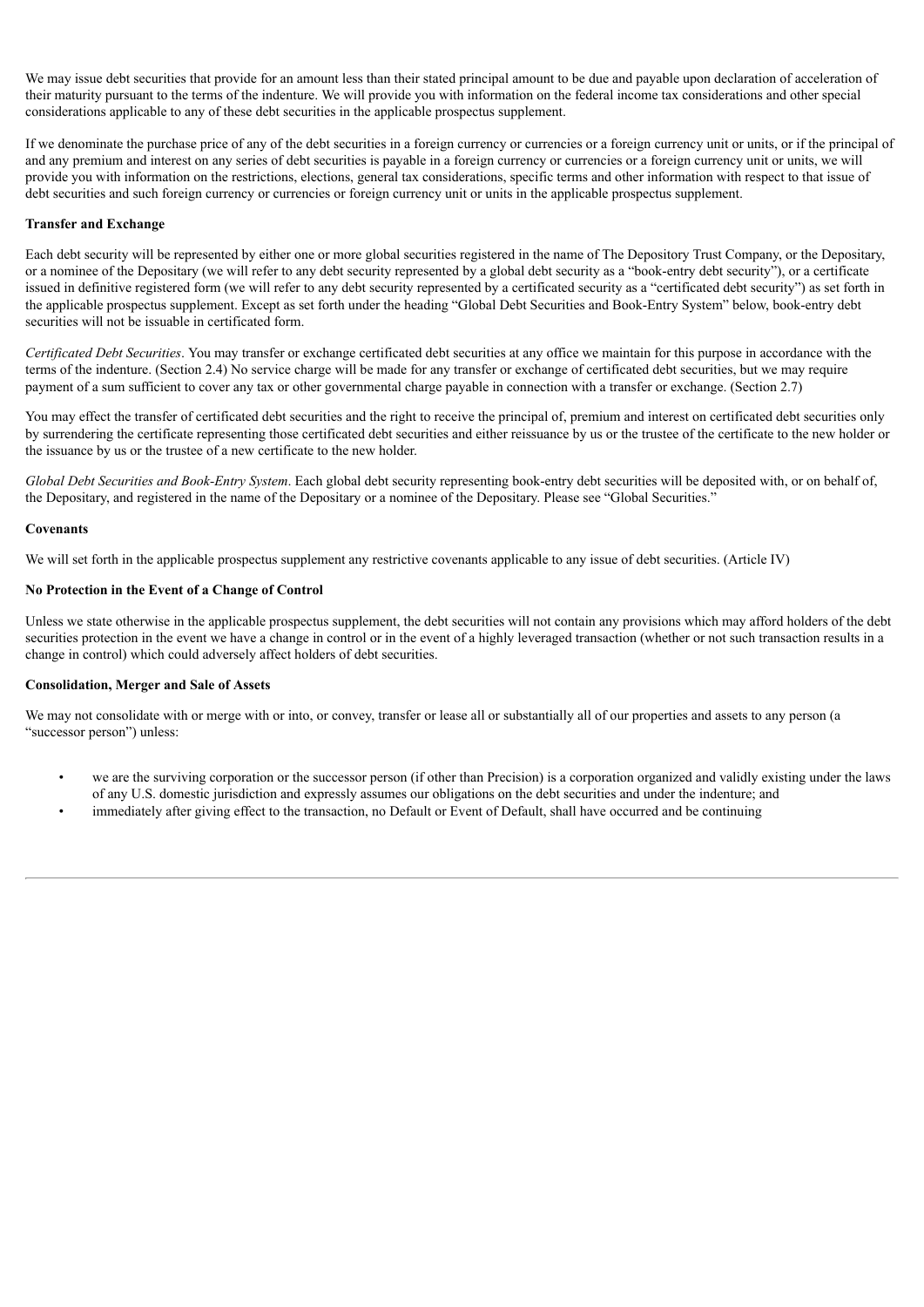Notwithstanding the above, any of our subsidiaries may consolidate with, merge into or transfer all or part of its properties to us. (Section 5.1)

## **Events of Default**

"Event of Default" means with respect to any series of debt securities, any of the following:

- default in the payment of any interest upon any debt security of that series when it becomes due and payable, and continuance of such default for a period of 30 days (unless the entire amount of the payment is deposited by us with the trustee or with a paying agent prior to the expiration of the 30-day period);
- default in the payment of principal of any security of that series at its maturity;
- default in the performance or breach of any other covenant or warranty by us in the indenture (other than a covenant or warranty that has been included in the indenture solely for the benefit of a series of debt securities other than that series), which default continues uncured for a period of 60 days after we receive written notice from the trustee or we and the trustee receive written notice from the holders of not less than 25% in principal amount of the outstanding debt securities of that series as provided in the indenture;
- certain voluntary or involuntary events of bankruptcy, insolvency or reorganization of Precision; or
- any other Event of Default provided with respect to debt securities of that series that is described in the applicable prospectus supplement. (Section 6.1)

No Event of Default with respect to a particular series of debt securities (except as to certain events of bankruptcy, insolvency or reorganization) necessarily constitutes an Event of Default with respect to any other series of debt securities. (Section 6.1) The occurrence of certain Events of Default or an acceleration under the indenture may constitute an event of default under certain indebtedness of ours or our subsidiaries outstanding from time to time.

We will provide the trustee written notice of any Default or Event of Default within 30 days of becoming aware of the occurrence of such Default or Event of Default, which notice will describe in reasonable detail the status of such Default or Event of Default and what action we are taking or propose to take in respect thereof. (Section 6.1)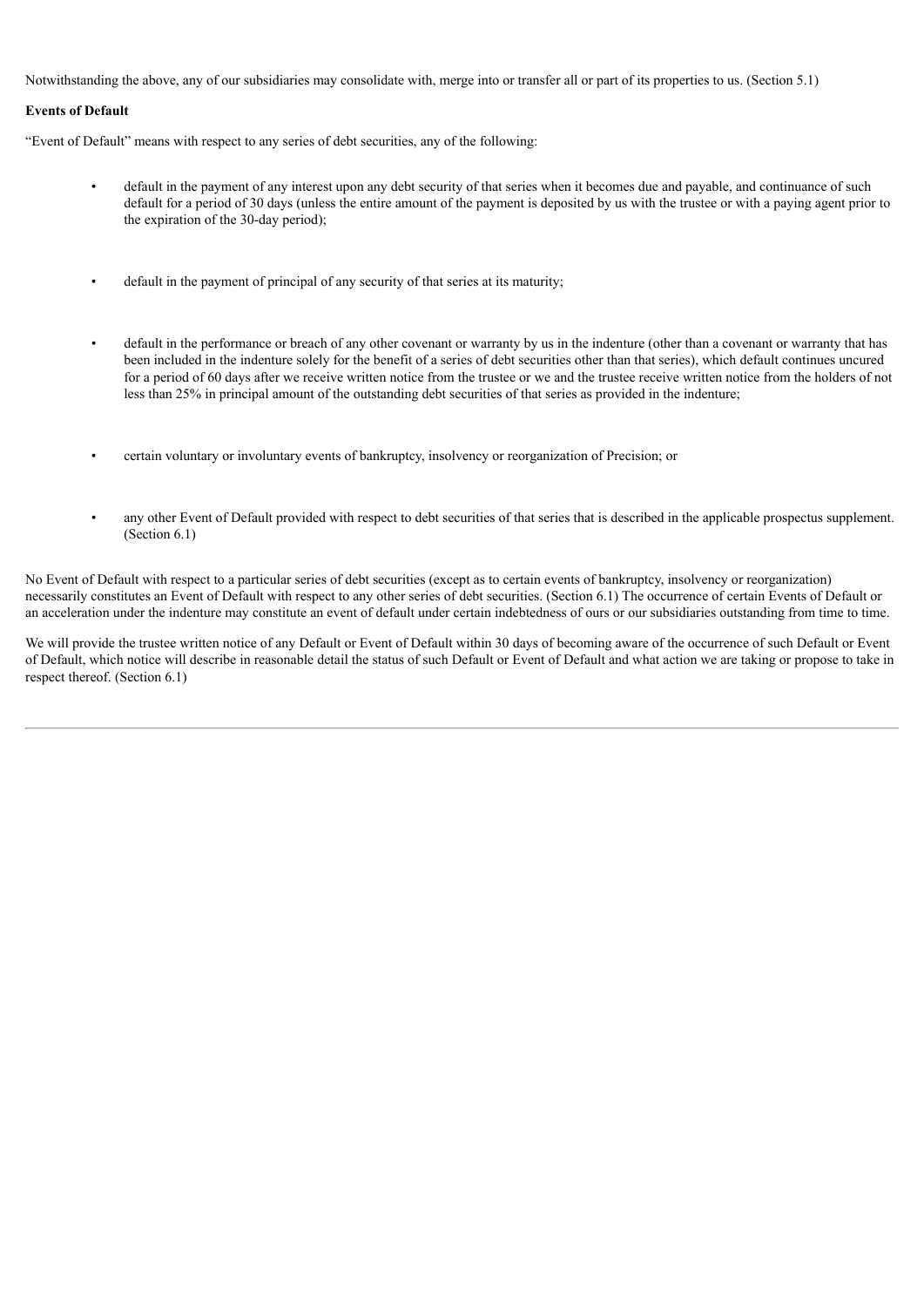If an Event of Default with respect to debt securities of any series at the time outstanding occurs and is continuing, then the trustee or the holders of not less than 25% in principal amount of the outstanding debt securities of that series may, by a notice in writing to us (and to the trustee if given by the holders), declare to be due and payable immediately the principal of (or, if the debt securities of that series are discount securities, that portion of the principal amount as may be specified in the terms of that series) and accrued and unpaid interest, if any, on all debt securities of that series. In the case of an Event of Default resulting from certain events of bankruptcy, insolvency or reorganization, the principal (or such specified amount) of and accrued and unpaid interest, if any, on all outstanding debt securities will become and be immediately due and payable without any declaration or other act on the part of the trustee or any holder of outstanding debt securities. At any time after a declaration of acceleration with respect to debt securities of any series has been made, but before a judgment or decree for payment of the money due has been obtained by the trustee, the holders of a majority in principal amount of the outstanding debt securities of that series may rescind and annul the acceleration if all Events of Default, other than the non-payment of accelerated principal and interest, if any, with respect to debt securities of that series, have been cured or waived as provided in the indenture. (Section 6.2) We refer you to the prospectus supplement relating to any series of debt securities that are discount securities for the particular provisions relating to acceleration of a portion of the principal amount of such discount securities upon the occurrence of an Event of Default.

The indenture provides that the trustee may refuse to perform any duty or exercise any of its rights or powers under the indenture unless the trustee receives indemnity satisfactory to it against any cost, liability or expense which might be incurred by it in performing such duty or exercising such right or power.  $(Section 7.1(e))$ 

Subject to certain rights of the trustee, the holders of a majority in principal amount of the outstanding debt securities of any series will have the right to direct the time, method and place of conducting any proceeding for any remedy available to the trustee or exercising any trust or power conferred on the trustee with respect to the debt securities of that series. (Section 6.12)

No holder of any debt security of any series will have any right to institute any proceeding, judicial or otherwise, with respect to the indenture or for the appointment of a receiver or trustee, or for any remedy under the indenture, unless:

- that holder has previously given to the trustee written notice of a continuing Event of Default with respect to debt securities of that series; and
- the holders of not less than 25% in principal amount of the outstanding debt securities of that series have made written request, and offered indemnity or security satisfactory to the trustee, to the trustee to institute the proceeding as trustee, and the trustee has not received from the holders of not less than a majority in principal amount of the outstanding debt securities of that series a direction inconsistent with that request and has failed to institute the proceeding within 60 days. (Section 6.7)

Notwithstanding any other provision in the indenture, the holder of any debt security will have an absolute and unconditional right to receive payment of the principal of, premium and any interest on that debt security on or after the due dates expressed in that debt security and to institute suit for the enforcement of payment. (Section 6.8)

The indenture requires us, within 120 days after the end of our fiscal year, to furnish to the trustee a statement as to compliance with the indenture. (Section 4.3) If a Default or Event of Default occurs and is continuing with respect to the securities of any series and if it is known to a responsible officer of the trustee, the trustee shall mail to each Securityholder of the securities of that series notice of a Default or Event of Default within 90 days after it occurs or, if later, after a responsible officer of the trustee has knowledge of such Default or Event of Default. The indenture provides that the trustee may withhold notice to the holders of debt securities of any series of any Default or Event of Default (except in payment on any debt securities of that series) with respect to debt securities of that series if the trustee determines in good faith that withholding notice is in the interest of the holders of those debt securities. (Section 7.5)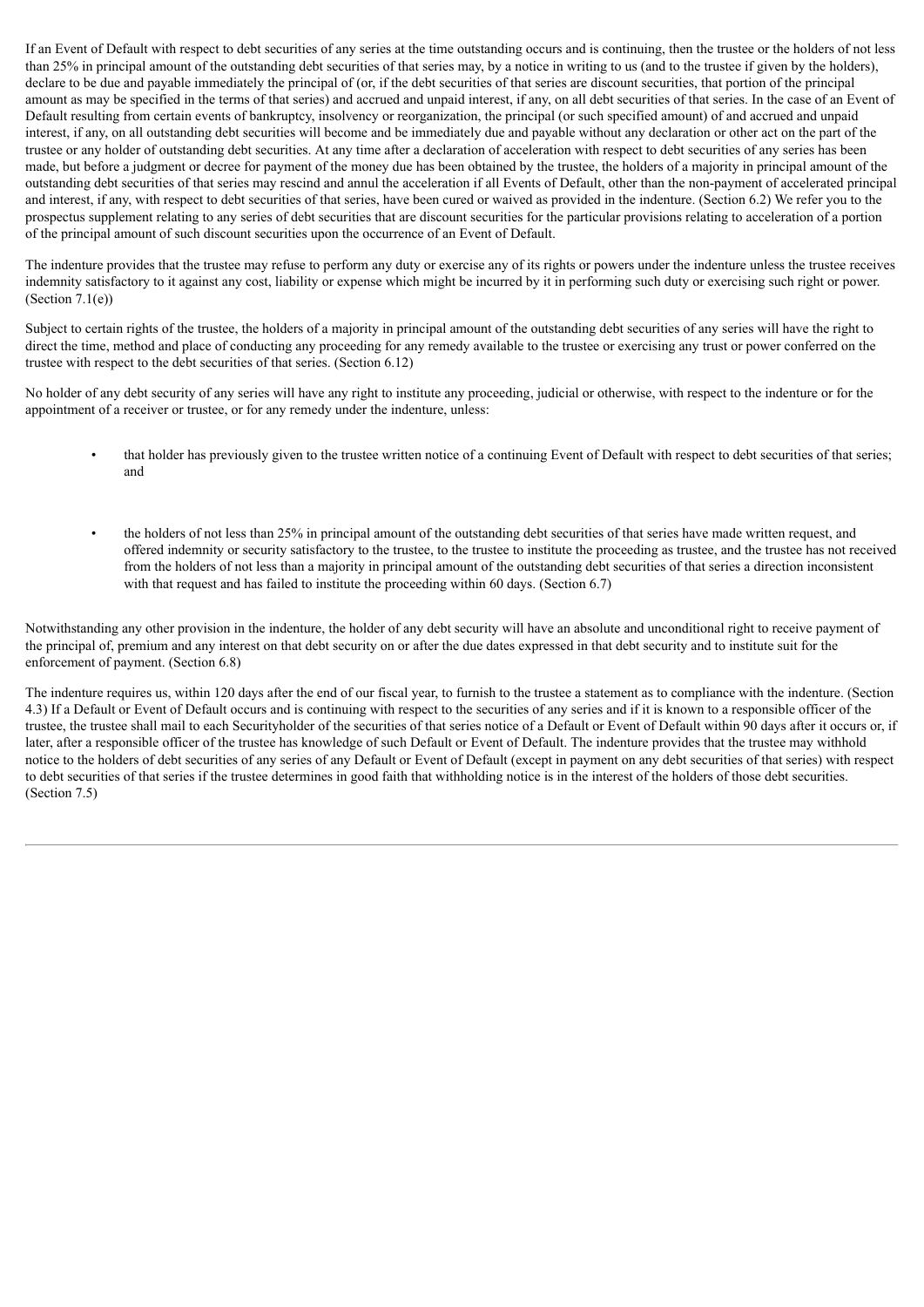## **Modification and Waiver**

We and the trustee may modify, amend or supplement the indenture or the debt securities of any series without the consent of any holder of any debt security:

- to cure any ambiguity, defect or inconsistency;
- to comply with covenants in the indenture described above under the heading "Consolidation, Merger and Sale of Assets";
- to provide for uncertificated securities in addition to or in place of certificated securities;
- to add guarantees with respect to debt securities of any series or secure debt securities of any series;
- to surrender any of our rights or powers under the indenture;
- to add covenants or events of default for the benefit of the holders of debt securities of any series;
- to comply with the applicable procedures of the applicable depositary;
- to make any change that does not adversely affect the rights of any holder of debt securities;
- to provide for the issuance of and establish the form and terms and conditions of debt securities of any series as permitted by the indenture;
- to effect the appointment of a successor trustee with respect to the debt securities of any series and to add to or change any of the provisions of the indenture to provide for or facilitate administration by more than one trustee; or
- to comply with requirements of the SEC in order to effect or maintain the qualification of the indenture under the Trust Indenture Act. (Section 9.1)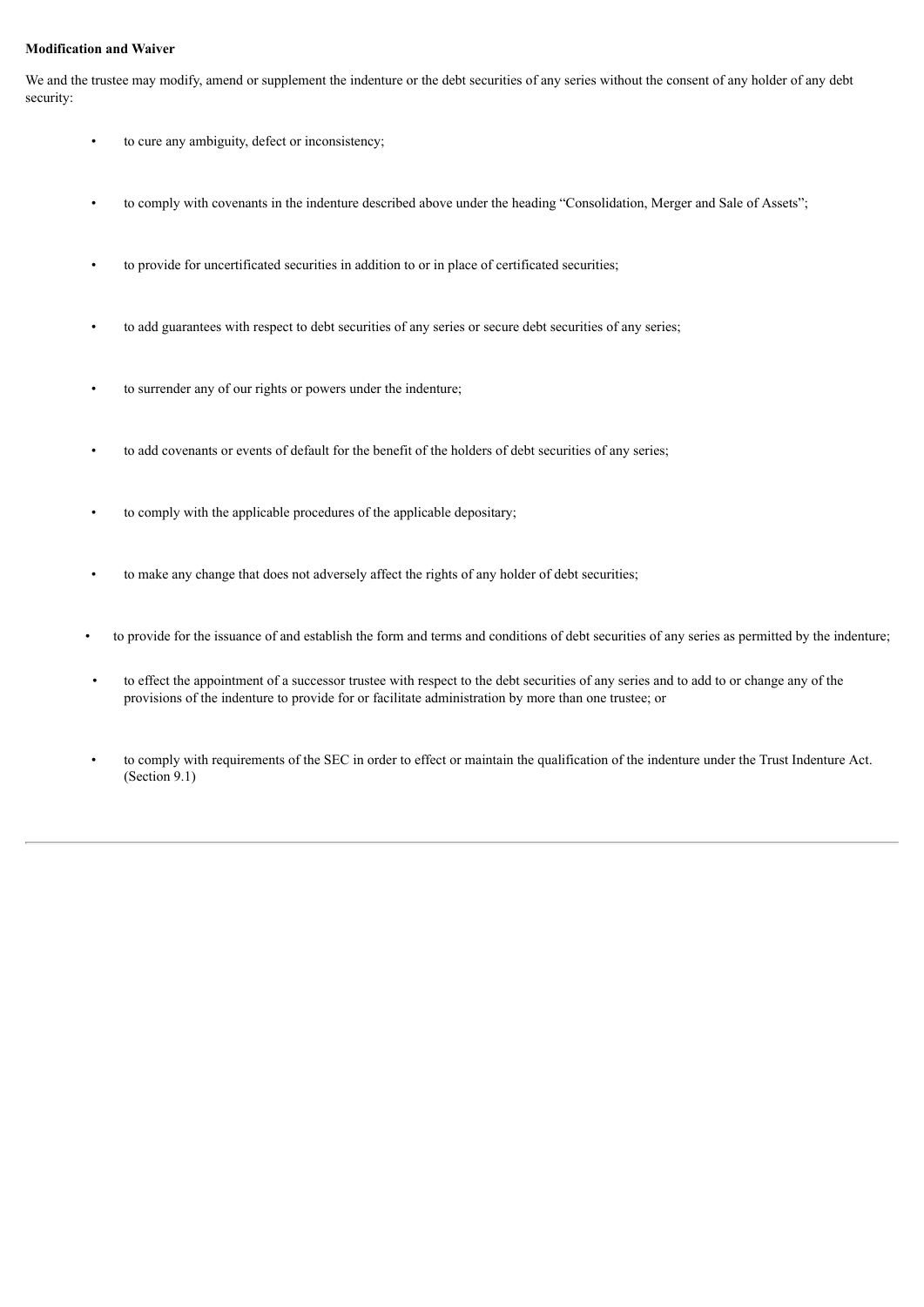We may also modify and amend the indenture with the consent of the holders of at least a majority in principal amount of the outstanding debt securities of each series affected by the modifications or amendments. We may not make any modification or amendment without the consent of the holders of each affected debt security then outstanding if that amendment will:

- reduce the amount of debt securities whose holders must consent to an amendment, supplement or waiver;
- reduce the rate of or extend the time for payment of interest (including default interest) on any debt security;
- reduce the principal of or premium on or change the fixed maturity of any debt security or reduce the amount of, or postpone the date fixed for, the payment of any sinking fund or analogous obligation with respect to any series of debt securities;
- reduce the principal amount of discount securities payable upon acceleration of maturity;
- waive a default in the payment of the principal of, premium or interest on any debt security (except a rescission of acceleration of the debt securities of any series by the holders of at least a majority in aggregate principal amount of the then outstanding debt securities of that series and a waiver of the payment default that resulted from such acceleration);
- make the principal of, premium or interest on any debt security payable in currency other than that stated in the debt security;
- make any change to certain provisions of the indenture relating to, among other things, the right of holders of debt securities to receive payment of the principal of, premium and interest on those debt securities and to institute suit for the enforcement of any such payment and to waivers or amendments; or
- waive a redemption payment with respect to any debt security. (Section 9.3)

Except for certain specified provisions, the holders of at least a majority in principal amount of the outstanding debt securities of any series may on behalf of the holders of all debt securities of that series waive our compliance with provisions of the indenture. (Section 9.2) The holders of a majority in principal amount of the outstanding debt securities of any series may on behalf of the holders of all the debt securities of such series waive any past default under the indenture with respect to that series and its consequences, except a default in the payment of the principal of, premium or any interest on any debt security of that series; provided, however, that the holders of a majority in principal amount of the outstanding debt securities of any series may rescind an acceleration and its consequences, including any related payment default that resulted from the acceleration. (Section 6.13)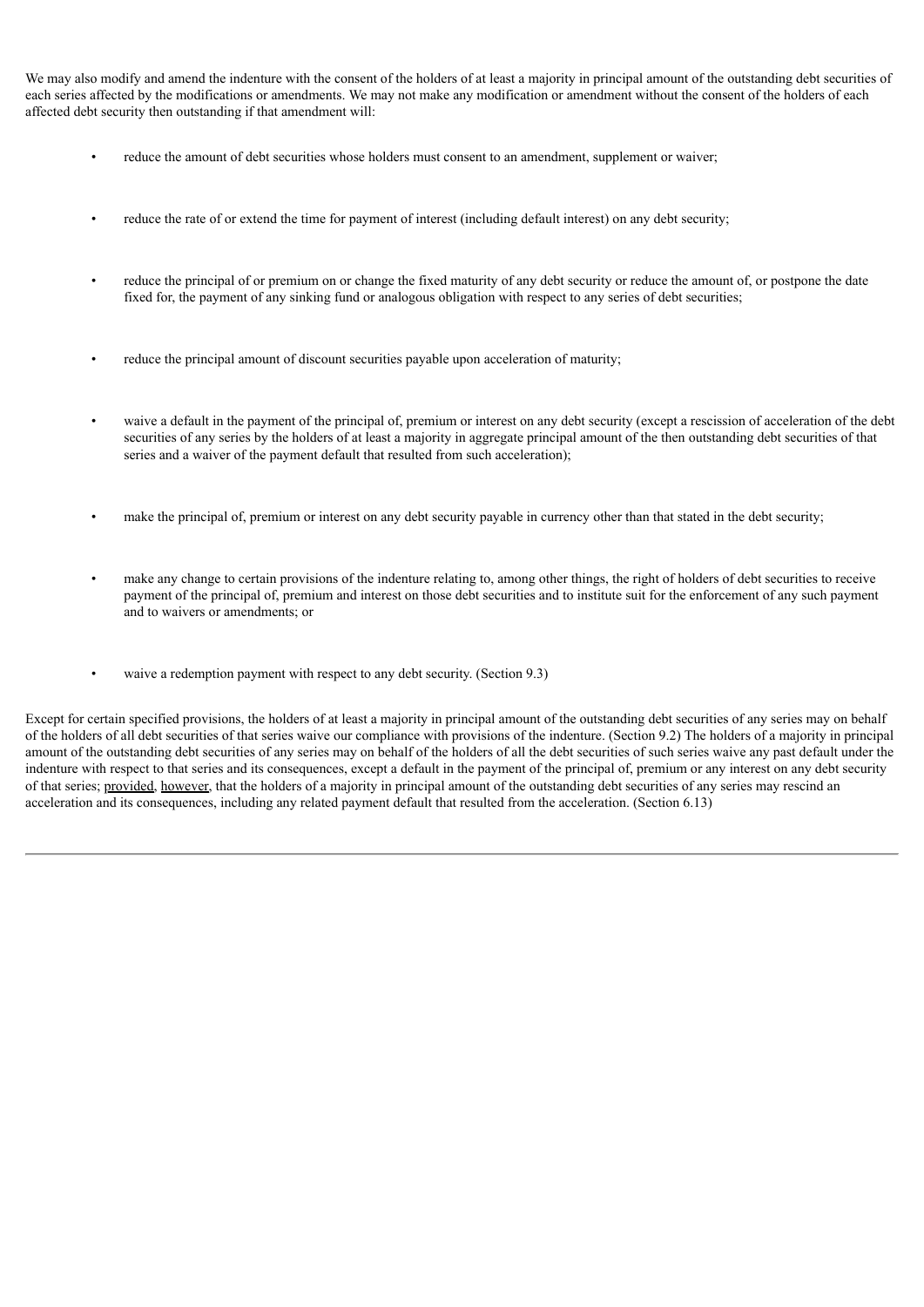## **Defeasance of Debt Securities and Certain Covenants in Certain Circumstances**

*Legal Defeasance*. The indenture provides that, unless otherwise provided by the terms of the applicable series of debt securities, we may be discharged from any and all obligations in respect of the debt securities of any series (subject to certain exceptions). We will be so discharged upon the irrevocable deposit with the trustee, in trust, of money and/or U.S. government obligations or, in the case of debt securities denominated in a single currency other than U.S. Dollars, government obligations of the government that issued or caused to be issued such currency, that, through the payment of interest and principal in accordance with their terms, will provide money or U.S. government obligations in an amount sufficient in the opinion of a nationally recognized firm of independent public accountants or investment bank to pay and discharge each installment of principal, premium and interest on and any mandatory sinking fund payments in respect of the debt securities of that series on the stated maturity of those payments in accordance with the terms of the indenture and those debt securities.

This discharge may occur only if, among other things, we have delivered to the trustee an opinion of counsel stating that we have received from, or there has been published by, the U.S. Internal Revenue Service a ruling or, since the date of execution of the indenture, there has been a change in the applicable U.S. federal income tax law, in either case to the effect that, and based thereon such opinion shall confirm that, the holders of the debt securities of that series will not recognize income, gain or loss for U.S. federal income tax purposes as a result of the deposit, defeasance and discharge and will be subject to U.S. federal income tax on the same amounts and in the same manner and at the same times as would have been the case if the deposit, defeasance and discharge had not occurred. (Section 8.3)

*Defeasance of Certain Covenants*. The indenture provides that, unless otherwise provided by the terms of the applicable series of debt securities, upon compliance with certain conditions:

- we may omit to comply with the covenant described under the heading "Consolidation, Merger and Sale of Assets" and certain other covenants set forth in the indenture, as well as any additional covenants that may be set forth in the applicable prospectus supplement; and
- any omission to comply with those covenants will not constitute a Default or an Event of Default with respect to the debt securities of that series ("covenant defeasance").

## The conditions include:

- depositing with the trustee money and/or U.S. government obligations or, in the case of debt securities denominated in a single currency other than U.S. Dollars, government obligations of the government that issued or caused to be issued such currency, that, through the payment of interest and principal in accordance with their terms, will provide money in an amount sufficient in the opinion of a nationally recognized firm of independent public accountants or investment bank to pay and discharge each installment of principal of, premium and interest on and any mandatory sinking fund payments in respect of the debt securities of that series on the stated maturity of those payments in accordance with the terms of the indenture and those debt securities; and
- delivering to the trustee an opinion of counsel to the effect that the holders of the debt securities of that series will not recognize income, gain or loss for U.S. federal income tax purposes as a result of the deposit and related covenant defeasance and will be subject to U.S. federal income tax on the same amounts and in the same manner and at the same times as would have been the case if the deposit and related covenant defeasance had not occurred. (Section 8.4)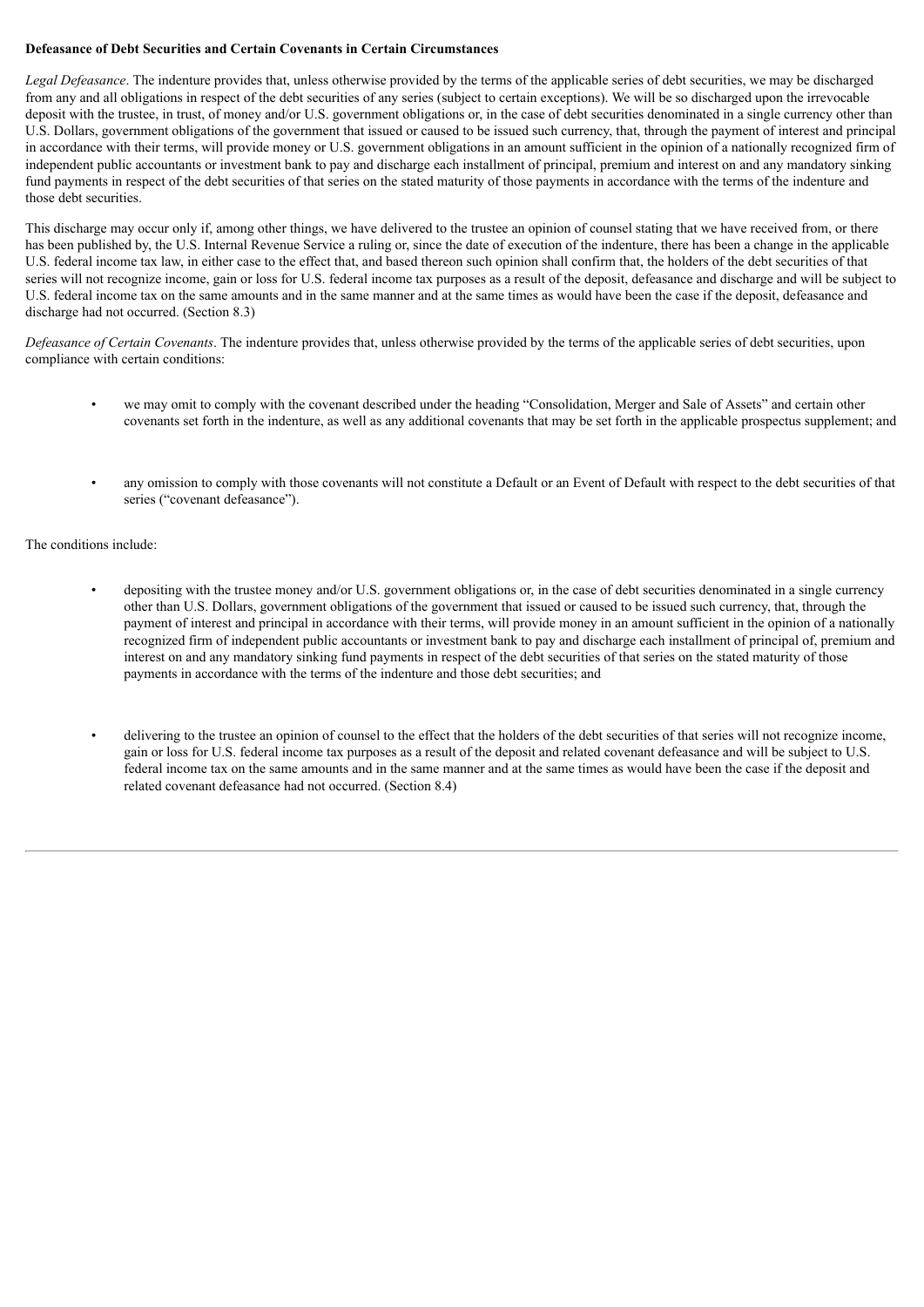## **No Personal Liability of Directors, Officers, Employees or Securityholders**

None of our past, present or future directors, officers, employees or securityholders, as such, will have any liability for any of our obligations under the debt securities or the indenture or for any claim based on, or in respect or by reason of, such obligations or their creation. By accepting a debt security, each holder waives and releases all such liability. This waiver and release is part of the consideration for the issue of the debt securities.

However, this waiver and release may not be effective to waive liabilities under U.S. federal securities laws, and it is the view of the SEC that such a waiver is against public policy.

## **Governing Law**

The indenture and the debt securities, including any claim or controversy arising out of or relating to the indenture or the securities, will be governed by the laws of the State of New York.

The indenture will provide that we, the trustee and the holders of the debt securities (by their acceptance of the debt securities) irrevocably waive, to the fullest extent permitted by applicable law, any and all right to trial by jury in any legal proceeding arising out of or relating to the indenture, the debt securities or the transactions contemplated thereby.

The indenture will provide that any legal suit, action or proceeding arising out of or based upon the indenture or the transactions contemplated thereby may be instituted in the federal courts of the United States of America located in the City of New York or the courts of the State of New York in each case located in the City of New York, and we, the trustee and the holder of the debt securities (by their acceptance of the debt securities) irrevocably submit to the non-exclusive jurisdiction of such courts in any such suit, action or proceeding. The indenture will further provide that service of any process, summons, notice or document by mail (to the extent allowed under any applicable statute or rule of court) to such party's address set forth in the indenture will be effective service of process for any suit, action or other proceeding brought in any such court. The indenture will further provide that we, the trustee and the holders of the debt securities (by their acceptance of the debt securities) irrevocably and unconditionally waive any objection to the laying of venue of any suit, action or other proceeding in the courts specified above and irrevocably and unconditionally waive and agree not to plead or claim any such suit, action or other proceeding has been brought in an inconvenient forum. (Section 10.10)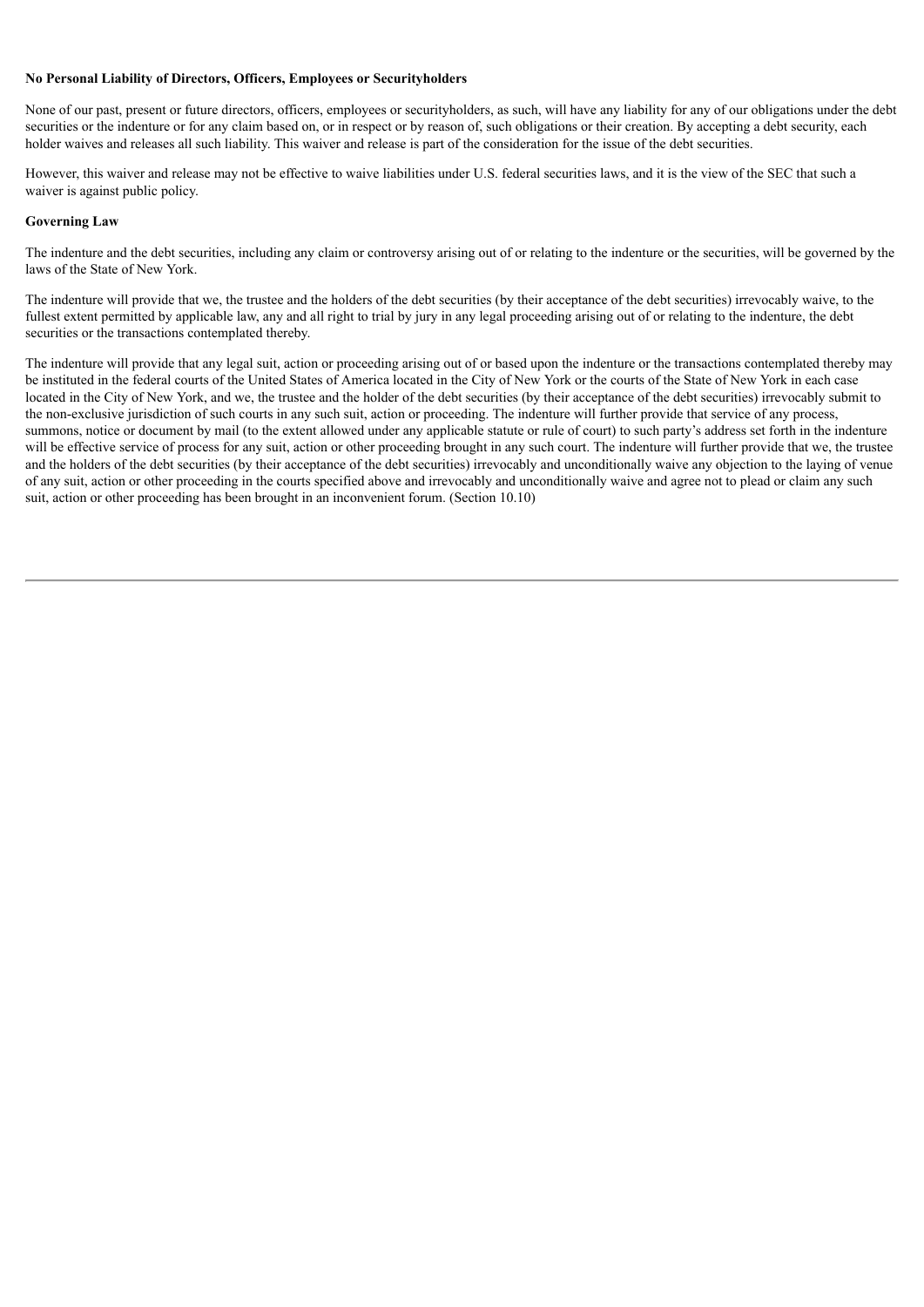## **DESCRIPTION OF WARRANTS**

<span id="page-54-0"></span>We may issue warrants for the purchase of shares of our common stock or preferred stock or of debt securities. We may issue warrants independently or together with other securities, and the warrants may be attached to or separate from any offered securities. Each series of warrants will be issued under a separate warrant agreement to be entered into between us and the investors or a warrant agent. The following summary of material provisions of the warrants and warrant agreements are subject to, and qualified in their entirety by reference to, all the provisions of the warrant agreement and warrant certificate applicable to a particular series of warrants. The terms of any warrants offered under a prospectus supplement may differ from the terms described below. We urge you to read the applicable prospectus supplement and any related free writing prospectus, as well as the complete warrant agreements and warrant certificates that contain the terms of the warrants.

The particular terms of any issue of warrants will be described in the prospectus supplement relating to the issue. Those terms may include:

- the number of shares of common stock or preferred stock purchasable upon the exercise of warrants to purchase such shares and the price at which such number of shares may be purchased upon such exercise;
- the designation, stated value and terms (including, without limitation, liquidation, dividend, conversion and voting rights) of the series of preferred stock purchasable upon exercise of warrants to purchase preferred stock;
- the principal amount of debt securities that may be purchased upon exercise of a debt warrant and the exercise price for the warrants, which may be payable in cash, securities or other property;
- the date, if any, on and after which the warrants and the related debt securities, preferred stock or common stock will be separately transferable;
- the terms of any rights to redeem or call the warrants;
- the date on which the right to exercise the warrants will commence and the date on which the right will expire;
- U.S. Federal income tax consequences applicable to the warrants; and
- any additional terms of the warrants, including terms, procedures and limitations relating to the exchange, exercise and settlement of the warrants.

Holders of equity warrants will not be entitled:

- to vote, consent or receive dividends;
- receive notice as stockholders with respect to any meeting of stockholders for the election of our directors or any other matter; or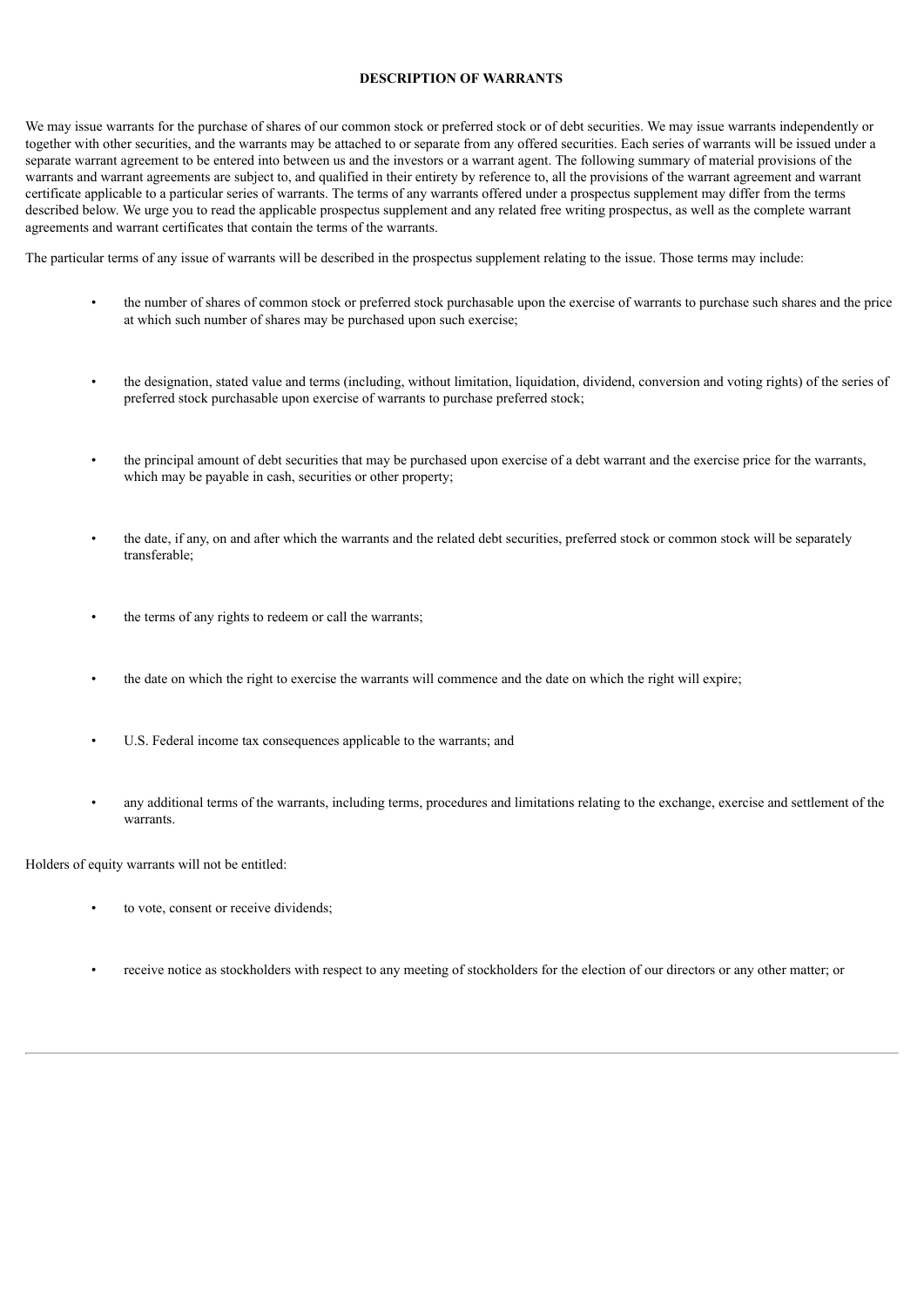exercise any rights as stockholders of Precision.

Each warrant will entitle its holder to purchase the principal amount of debt securities or the number of shares of preferred stock or common stock at the exercise price set forth in, or calculable as set forth in, the applicable prospectus supplement. Unless we otherwise specify in the applicable prospectus supplement, holders of the warrants may exercise the warrants at any time up to the specified time on the expiration date that we set forth in the applicable prospectus supplement. After the close of business on the expiration date, unexercised warrants will become void.

A holder of warrant certificates may exchange them for new warrant certificates of different denominations, present them for registration of transfer and exercise them at the corporate trust office of the warrant agent or any other office indicated in the applicable prospectus supplement. Until any warrants to purchase debt securities are exercised, the holder of the warrants will not have any rights of holders of the debt securities that can be purchased upon exercise, including any rights to receive payments of principal of, premium or interest on the underlying debt securities or to enforce covenants in the applicable indenture. Until any warrants to purchase common stock or preferred stock are exercised, the holders of the warrants will not have any rights of holders of the underlying common stock or preferred stock, including any rights to receive dividends or payments upon any liquidation, dissolution or winding up on the common stock or preferred stock, if any.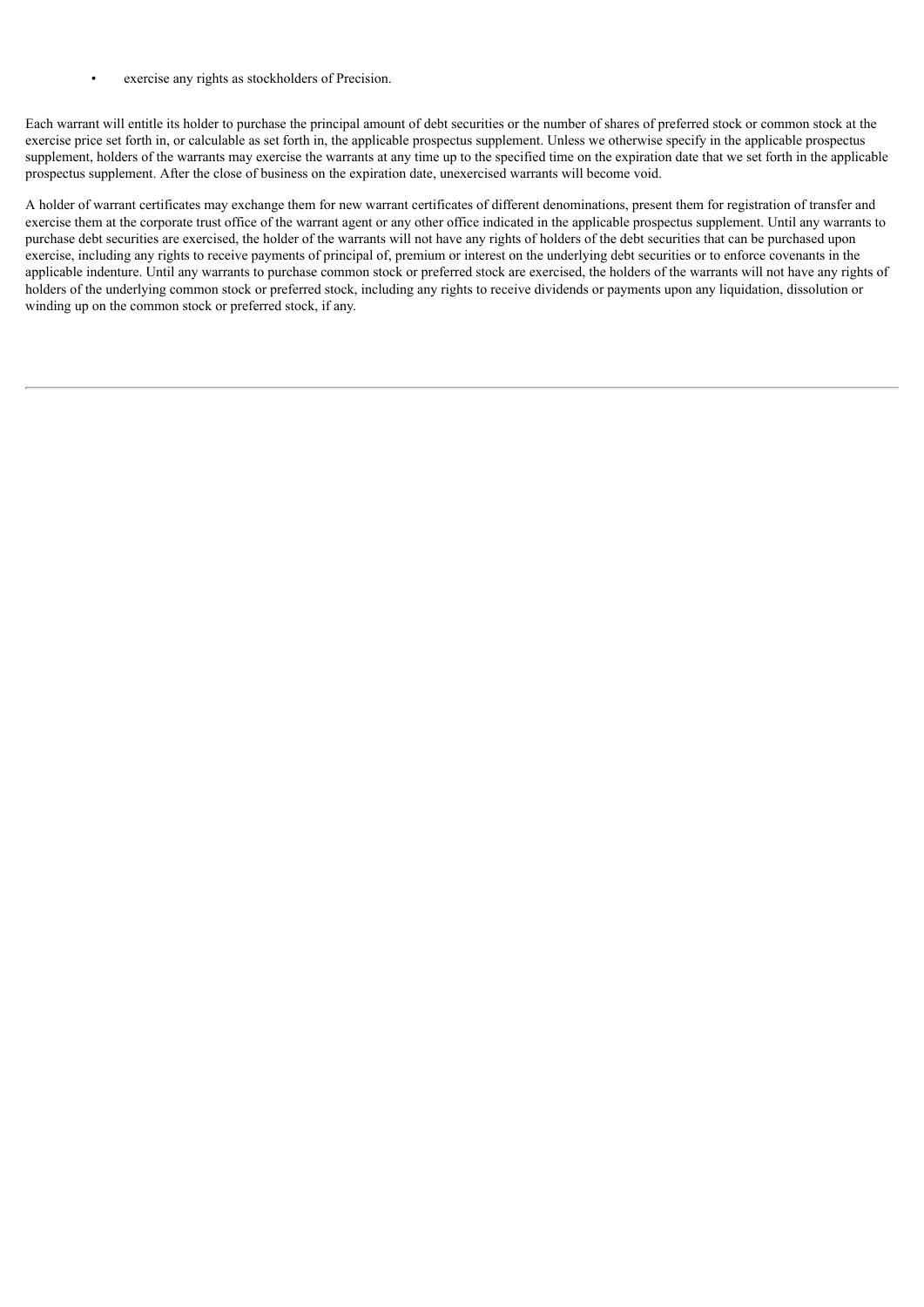#### **DESCRIPTION OF UNITS**

<span id="page-56-0"></span>We may issue units consisting of any combination of the other types of securities offered under this prospectus in one or more series. We may evidence each series of units by unit certificates that we will issue under a separate agreement. We may enter into unit agreements with a unit agent. Each unit agent will be a bank or trust company that we select. We will indicate the name and address of the unit agent in the applicable prospectus supplement relating to a particular series of units.

The following description, together with the additional information included in any applicable prospectus supplement, summarizes the general features of the units that we may offer under this prospectus. You should read any prospectus supplement and any free writing prospectus that we may authorize to be provided to you related to the series of units being offered, as well as the complete unit agreements that contain the terms of the units. Specific unit agreements will contain additional important terms and provisions, and we will file as an exhibit to the registration statement of which this prospectus is a part, or will incorporate by reference from another report that we file with the SEC, the form of each unit agreement relating to units offered under this prospectus.

If we offer any units, certain terms of that series of units will be described in the applicable prospectus supplement, including, without limitation, the following, as applicable:

- the title of the series of units:
- identification and description of the separate constituent securities comprising the units;
- the price or prices at which the units will be issued;
- the date, if any, on and after which the constituent securities comprising the units will be separately transferable;
- a discussion of certain U.S. federal income tax considerations applicable to the units; and
- any other terms of the units and their constituent securities.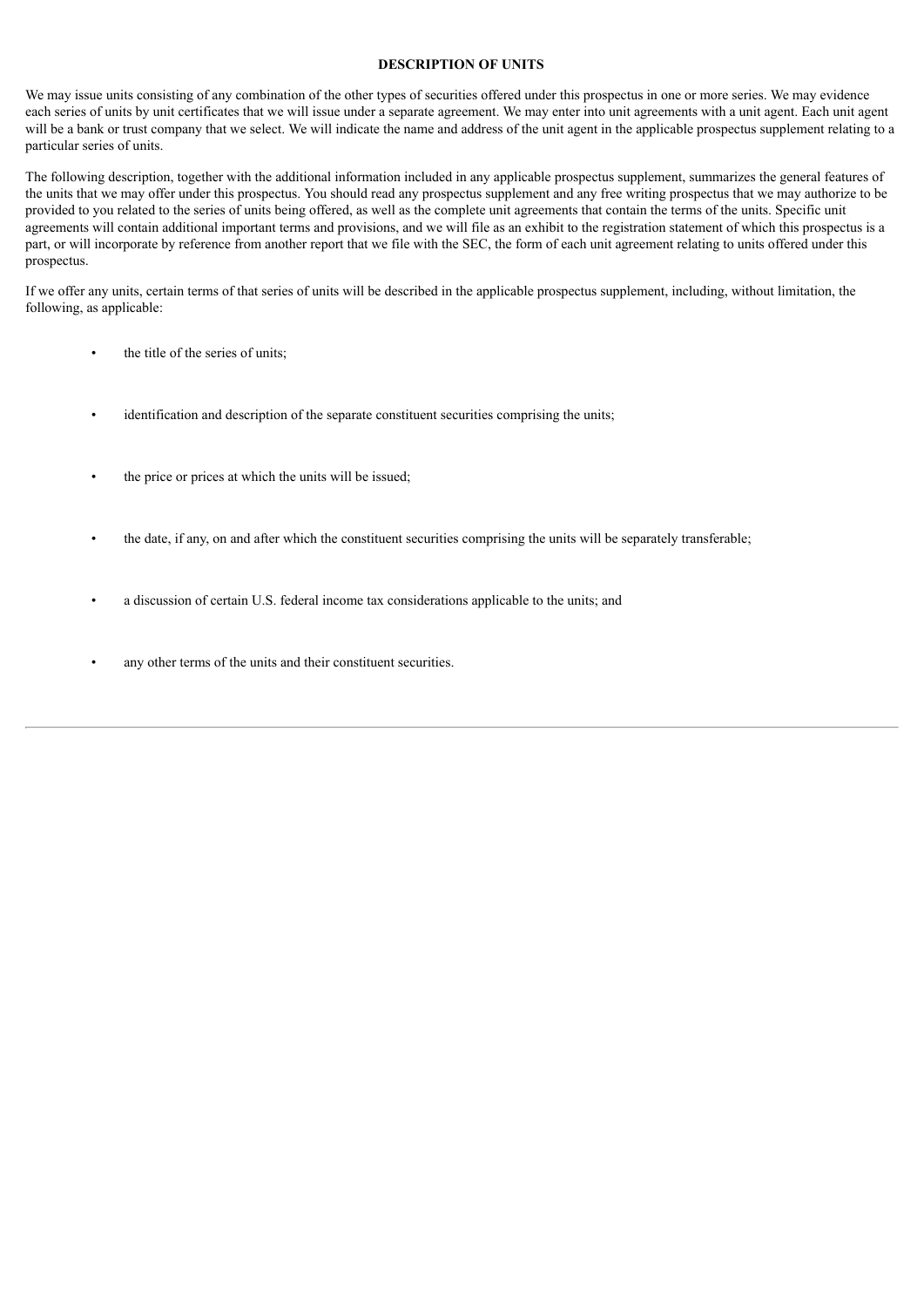## **GLOBAL SECURITIES**

#### <span id="page-57-0"></span>**Book-Entry, Delivery and Form**

Unless we indicate differently in any applicable prospectus supplement or free writing prospectus, the securities initially will be issued in book-entry form and represented by one or more global notes or global securities, or, collectively, global securities. The global securities will be deposited with, or on behalf of, The Depository Trust Company, New York, New York, as depositary, or DTC, and registered in the name of Cede & Co., the nominee of DTC. Unless and until it is exchanged for individual certificates evidencing securities under the limited circumstances described below, a global security may not be transferred except as a whole by the depositary to its nominee or by the nominee to the depositary, or by the depositary or its nominee to a successor depositary or to a nominee of the successor depositary.

DTC has advised us that it is:

- a limited-purpose trust company organized under the New York Banking Law;
- a "banking organization" within the meaning of the New York Banking Law;
- a member of the Federal Reserve System;
- a "clearing corporation" within the meaning of the New York Uniform Commercial Code; and
- a "clearing agency" registered pursuant to the provisions of Section 17A of the Exchange Act.

DTC holds securities that its participants deposit with DTC. DTC also facilitates the settlement among its participants of securities transactions, such as transfers and pledges, in deposited securities through electronic computerized book-entry changes in participants' accounts, thereby eliminating the need for physical movement of securities certificates. "Direct participants" in DTC include securities brokers and dealers, including underwriters, banks, trust companies, clearing corporations and other organizations. DTC is a wholly-owned subsidiary of The Depository Trust & Clearing Corporation, or DTCC. DTCC is the holding company for DTC, National Securities Clearing Corporation and Fixed Income Clearing Corporation, all of which are registered clearing agencies. DTCC is owned by the users of its regulated subsidiaries. Access to the DTC system is also available to others, which we sometimes refer to as indirect participants, that clear through or maintain a custodial relationship with a direct participant, either directly or indirectly. The rules applicable to DTC and its participants are on file with the SEC.

Purchases of securities under the DTC system must be made by or through direct participants, which will receive a credit for the securities on DTC's records. The ownership interest of the actual purchaser of a security, which we sometimes refer to as a beneficial owner, is in turn recorded on the direct and indirect participants' records. Beneficial owners of securities will not receive written confirmation from DTC of their purchases. However, beneficial owners are expected to receive written confirmations providing details of their transactions, as well as periodic statements of their holdings, from the direct or indirect participants through which they purchased securities. Transfers of ownership interests in global securities are to be accomplished by entries made on the books of participants acting on behalf of beneficial owners. Beneficial owners will not receive certificates representing their ownership interests in the global securities, except under the limited circumstances described below.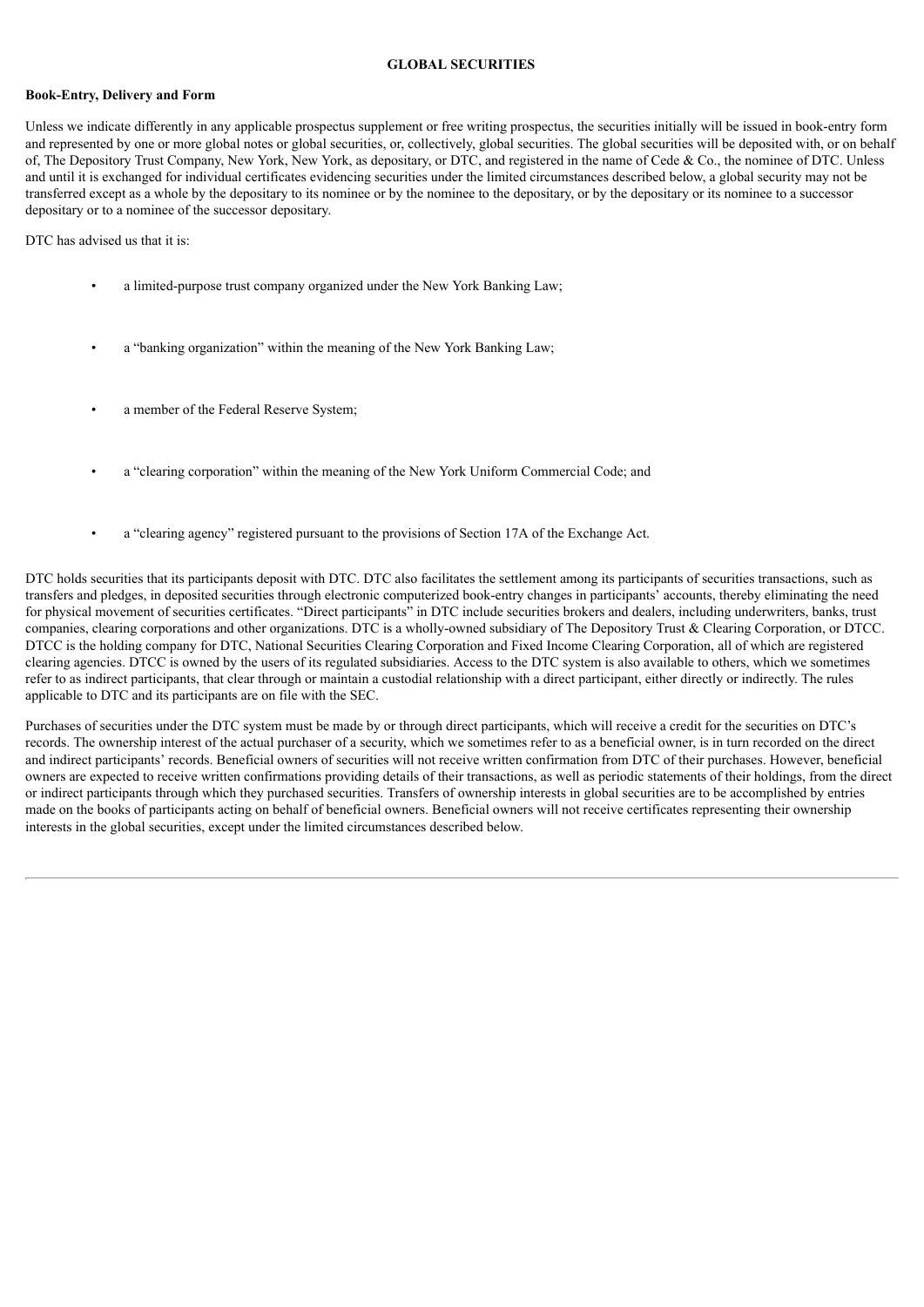To facilitate subsequent transfers, all global securities deposited by direct participants with DTC will be registered in the name of DTC's partnership nominee, Cede & Co., or such other name as may be requested by an authorized representative of DTC. The deposit of securities with DTC and their registration in the name of Cede & Co. or such other nominee will not change the beneficial ownership of the securities. DTC has no knowledge of the actual beneficial owners of the securities. DTC's records reflect only the identity of the direct participants to whose accounts the securities are credited, which may or may not be the beneficial owners. The participants are responsible for keeping account of their holdings on behalf of their customers.

So long as the securities are in book-entry form, you will receive payments and may transfer securities only through the facilities of the depositary and its direct and indirect participants. We will maintain an office or agency in the location specified in the prospectus supplement for the applicable securities. where notices and demands in respect of the securities and the indenture may be delivered to us and where certificated securities may be surrendered for payment, registration of transfer or exchange.

Conveyance of notices and other communications by DTC to direct participants, by direct participants to indirect participants and by direct participants and indirect participants to beneficial owners will be governed by arrangements among them, subject to any legal requirements in effect from time to time.

Redemption notices will be sent to DTC. If less than all of the securities of a particular series are being redeemed, DTC's practice is to determine by lot the amount of the interest of each direct participant in the securities of such series to be redeemed.

Neither DTC nor Cede & Co. (or such other DTC nominee) will consent or vote with respect to the securities. Under its usual procedures, DTC will mail an omnibus proxy to us as soon as possible after the record date. The omnibus proxy assigns the consenting or voting rights of Cede  $\&$  Co. to those direct participants to whose accounts the securities of such series are credited on the record date, identified in a listing attached to the omnibus proxy.

So long as securities are in book-entry form, we will make payments on those securities to the depositary or its nominee, as the registered owner of such securities, by wire transfer of immediately available funds. If securities are issued in definitive certificated form under the limited circumstances described below and unless if otherwise provided in the description of the applicable securities herein or in the applicable prospectus supplement, we will have the option of making payments by check mailed to the addresses of the persons entitled to payment or by wire transfer to bank accounts in the United States designated in writing to the applicable trustee or other designated party at least 15 days before the applicable payment date by the persons entitled to payment, unless a shorter period is satisfactory to the applicable trustee or other designated party.

Redemption proceeds, distributions and dividend payments on the securities will be made to Cede & Co., or such other nominee as may be requested by an authorized representative of DTC. DTC's practice is to credit direct participants' accounts upon DTC's receipt of funds and corresponding detail information from us on the payment date in accordance with their respective holdings shown on DTC records. Payments by participants to beneficial owners will be governed by standing instructions and customary practices, as is the case with securities held for the account of customers in bearer form or registered in "street name." Those payments will be the responsibility of participants and not of DTC or us, subject to any statutory or regulatory requirements in effect from time to time. Payment of redemption proceeds, distributions and dividend payments to Cede & Co., or such other nominee as may be requested by an authorized representative of DTC, is our responsibility; disbursement of payments to direct participants is the responsibility of DTC, and disbursement of payments to the beneficial owners is the responsibility of direct and indirect participants.

Except under the limited circumstances described below, purchasers of securities will not be entitled to have securities registered in their names and will not receive physical delivery of securities. Accordingly, each beneficial owner must rely on the procedures of DTC and its participants to exercise any rights under the securities and the indenture.

The laws of some jurisdictions may require that some purchasers of securities take physical delivery of securities in definitive form. Those laws may impair the ability to transfer or pledge beneficial interests in securities.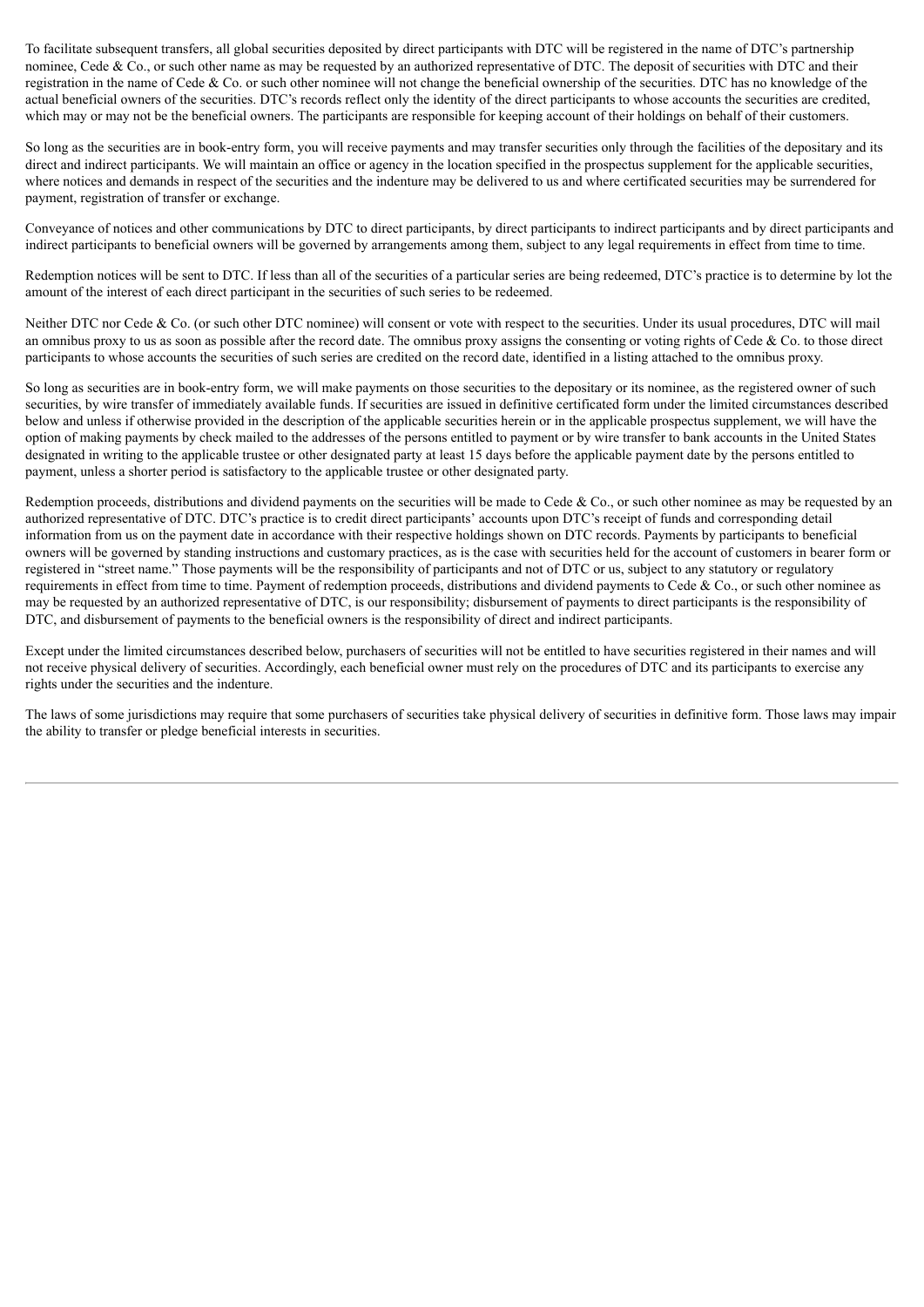DTC may discontinue providing its services as securities depositary with respect to the securities at any time by giving reasonable notice to us. Under such circumstances, in the event that a successor depositary is not obtained, securities certificates are required to be printed and delivered.

As noted above, beneficial owners of a particular series of securities generally will not receive certificates representing their ownership interests in those securities. However, if:

- DTC notifies us that it is unwilling or unable to continue as a depositary for the global security or securities representing such series of securities or if DTC ceases to be a clearing agency registered under the Exchange Act at a time when it is required to be registered and a successor depositary is not appointed within 90 days of the notification to us or of our becoming aware of DTC's ceasing to be so registered, as the case may be;
- we determine, in our sole discretion, not to have such securities represented by one or more global securities; or
- an Event of Default has occurred and is continuing with respect to such series of securities,

we will prepare and deliver certificates for such securities in exchange for beneficial interests in the global securities. Any beneficial interest in a global security that is exchangeable under the circumstances described in the preceding sentence will be exchangeable for securities in definitive certificated form registered in the names that the depositary directs. It is expected that these directions will be based upon directions received by the depositary from its participants with respect to ownership of beneficial interests in the global securities.

#### *Euroclear and Clearstream*

If so provided in the applicable prospectus supplement, you may hold interests in a global security through Clearstream Banking S.A., which we refer to as "Clearstream," or Euroclear Bank S.A./N.V., as operator of the Euroclear System, which we refer to as "Euroclear," either directly if you are a participant in Clearstream or Euroclear or indirectly through organizations that are participants in Clearstream or Euroclear. Clearstream and Euroclear will hold interests on behalf of their respective participants through customers' securities accounts in the names of Clearstream and Euroclear, respectively, on the books of their respective U.S. depositaries, which in turn will hold such interests in customers' securities accounts in such depositaries' names on DTC's books.

Clearstream and Euroclear are securities clearance systems in Europe. Clearstream and Euroclear hold securities for their respective participating organizations and facilitate the clearance and settlement of securities transactions between those participants through electronic book-entry changes in their accounts, thereby eliminating the need for physical movement of certificates.

Payments, deliveries, transfers, exchanges, notices and other matters relating to beneficial interests in global securities owned through Euroclear or Clearstream must comply with the rules and procedures of those systems. Transactions between participants in Euroclear or Clearstream, on one hand, and other participants in DTC, on the other hand, are also subject to DTC's rules and procedures.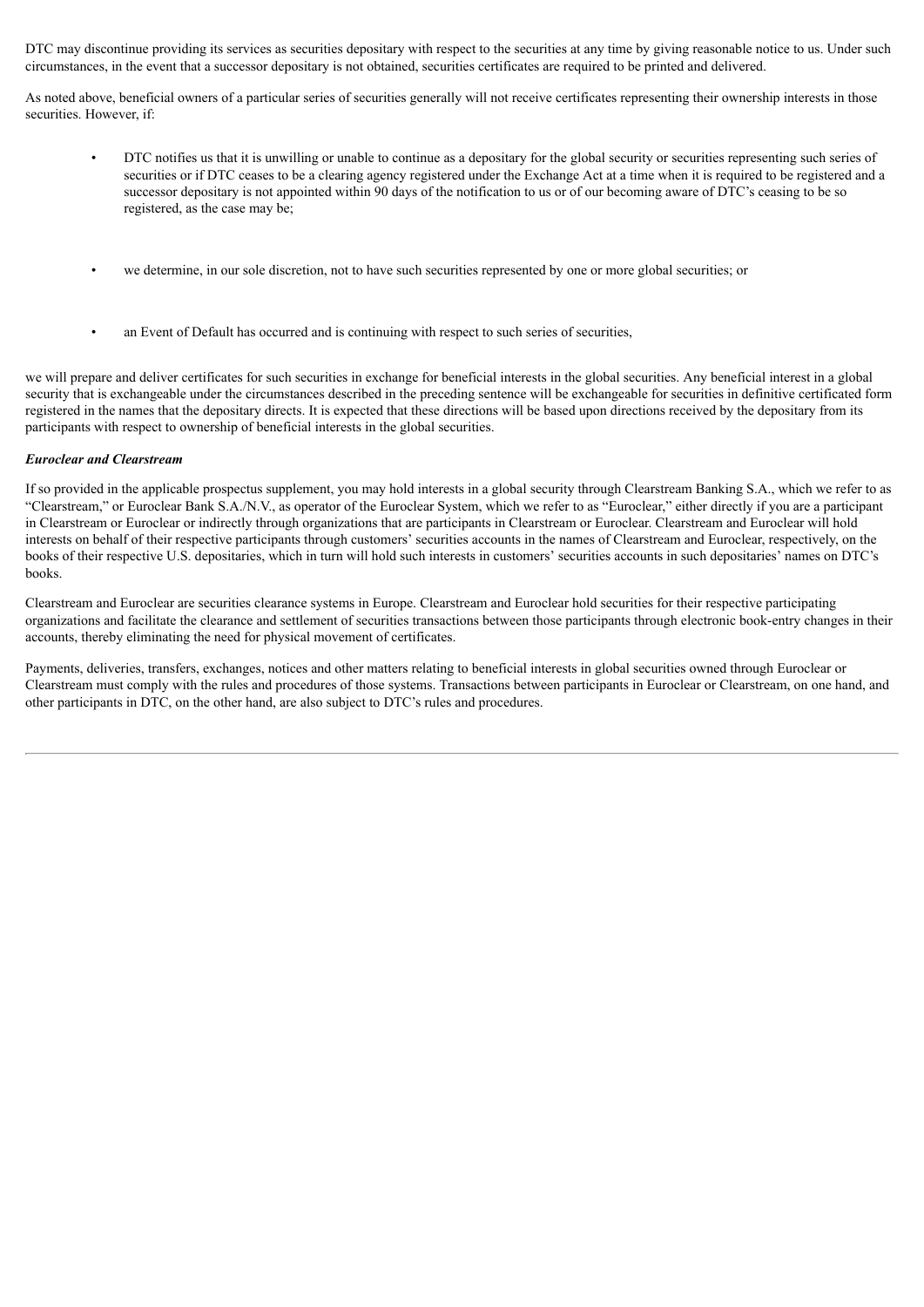Investors will be able to make and receive through Euroclear and Clearstream payments, deliveries, transfers and other transactions involving any beneficial interests in global securities held through those systems only on days when those systems are open for business. Those systems may not be open for business on days when banks, brokers and other institutions are open for business in the United States.

Cross-market transfers between participants in DTC, on the one hand, and participants in Euroclear or Clearstream, on the other hand, will be effected through DTC in accordance with the DTC's rules on behalf of Euroclear or Clearstream, as the case may be, by their respective U.S. depositaries; however, such cross-market transactions will require delivery of instructions to Euroclear or Clearstream, as the case may be, by the counterparty in such system in accordance with the rules and procedures and within the established deadlines (European time) of such system. Euroclear or Clearstream, as the case may be, will, if the transaction meets its settlement requirements, deliver instructions to its U.S. depositary to take action to effect final settlement on its behalf by delivering or receiving interests in the global securities through DTC, and making or receiving payment in accordance with normal procedures for sameday fund settlement. Participants in Euroclear or Clearstream may not deliver instructions directly to their respective U.S. depositaries.

Due to time zone differences, the securities accounts of a participant in Euroclear or Clearstream purchasing an interest in a global security from a direct participant in DTC will be credited, and any such crediting will be reported to the relevant participant in Euroclear or Clearstream, during the securities settlement processing day (which must be a business day for Euroclear or Clearstream) immediately following the settlement date of DTC. Cash received in Euroclear or Clearstream as a result of sales of interests in a global security by or through a participant in Euroclear or Clearstream to a direct participant in DTC will be received with value on the settlement date of DTC but will be available in the relevant Euroclear or Clearstream cash account only as of the business day for Euroclear or Clearstream following DTC's settlement date.

#### *Other*

The information in this section of this prospectus concerning DTC, Clearstream, Euroclear and their respective book-entry systems has been obtained from sources that we believe to be reliable, but we do not take responsibility for this information. This information has been provided solely as a matter of convenience. The rules and procedures of DTC, Clearstream and Euroclear are solely within the control of those organizations and could change at any time. Neither we nor the trustee nor any agent of ours or of the trustee has any control over those entities and none of us takes any responsibility for their activities. You are urged to contact DTC, Clearstream and Euroclear or their respective participants directly to discuss those matters. In addition, although we expect that DTC, Clearstream and Euroclear will perform the foregoing procedures, none of them is under any obligation to perform or continue to perform such procedures and such procedures may be discontinued at any time. Neither we nor any agent of ours will have any responsibility for the performance or nonperformance by DTC, Clearstream and Euroclear or their respective participants of these or any other rules or procedures governing their respective operations.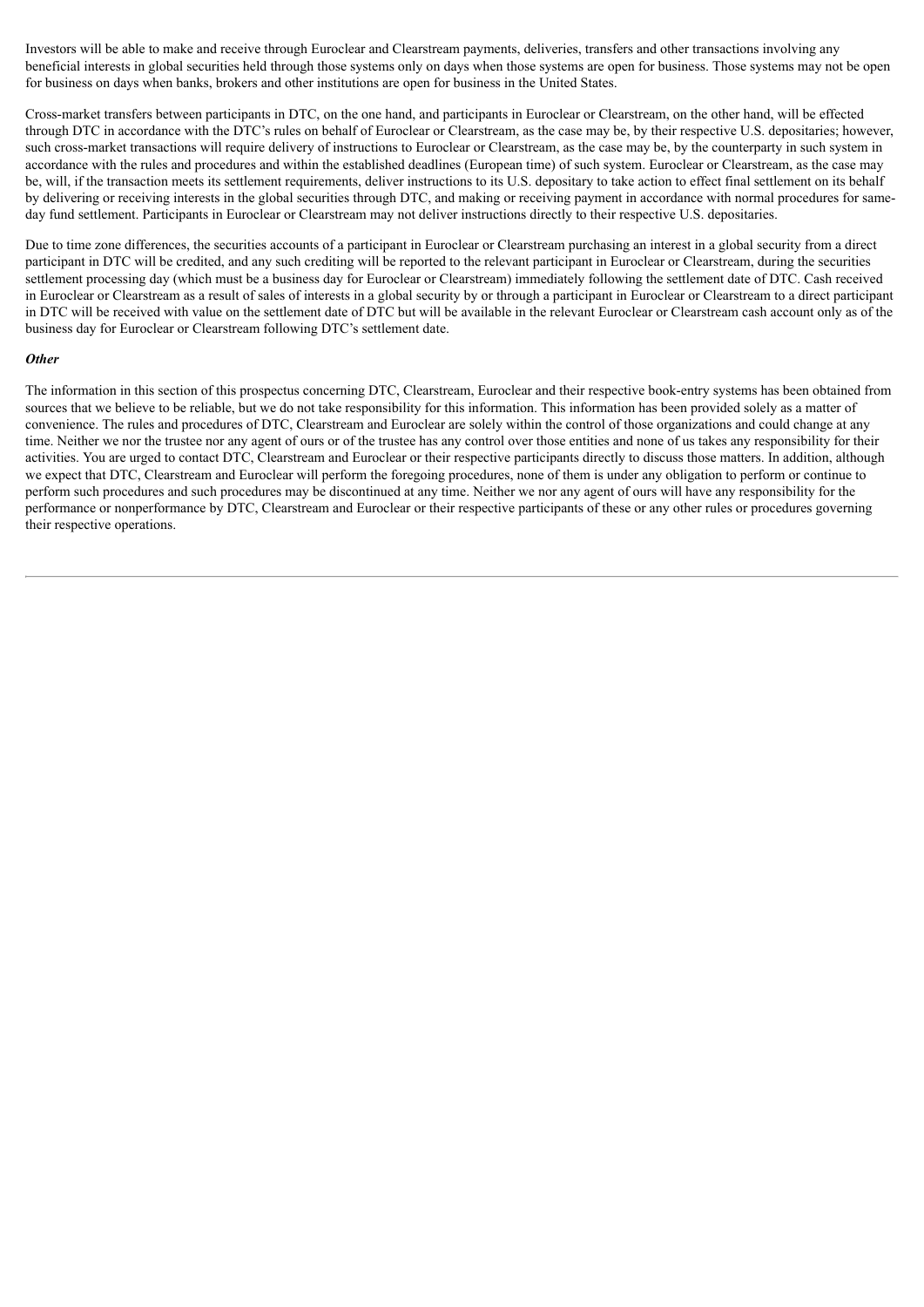## **PLAN OF DISTRIBUTION**

<span id="page-61-0"></span>We may sell the securities from time to time pursuant to underwritten public offerings, negotiated transactions, block trades or a combination of these methods or through underwriters or dealers, through agents and/or directly to one or more purchasers. The securities may be distributed from time to time in one or more transactions:

- at a fixed price or prices, which may be changed;
- at market prices prevailing at the time of sale;
- at prices related to such prevailing market prices; or
- at negotiated prices.

Each time that we sell securities covered by this prospectus, we will provide a prospectus supplement or supplements that will describe the method of distribution and set forth the terms and conditions of the offering of such securities, including the offering price of the securities and the proceeds to us, if applicable.

Offers to purchase the securities being offered by this prospectus may be solicited directly. Agents may also be designated to solicit offers to purchase the securities from time to time. Any agent involved in the offer or sale of our securities will be identified in a prospectus supplement.

If a dealer is utilized in the sale of the securities being offered by this prospectus, the securities will be sold to the dealer, as principal. The dealer may then resell the securities to the public at varying prices to be determined by the dealer at the time of resale.

If an underwriter is utilized in the sale of the securities being offered by this prospectus, an underwriting agreement will be executed with the underwriter at the time of sale and the name of any underwriter will be provided in the prospectus supplement that the underwriter will use to make resales of the securities to the public. In connection with the sale of the securities, we or the purchasers of securities for whom the underwriter may act as agent, may compensate the underwriter in the form of underwriting discounts or commissions. The underwriter may sell the securities to or through dealers, and those dealers may receive compensation in the form of discounts, concessions or commissions from the underwriters and/or commissions from the purchasers for which they may act as agent. Unless otherwise indicated in a prospectus supplement, an agent will be acting on a best efforts basis and a dealer will purchase securities as a principal, and may then resell the securities at varying prices to be determined by the dealer.

Any compensation paid to underwriters, dealers or agents in connection with the offering of the securities, and any discounts, concessions or commissions allowed by underwriters to participating dealers will be provided in the applicable prospectus supplement. Underwriters, dealers and agents participating in the distribution of the securities may be deemed to be underwriters within the meaning of the Securities Act, and any discounts and commissions received by them and any profit realized by them on resale of the securities may be deemed to be underwriting discounts and commissions. We may enter into agreements to indemnify underwriters, dealers and agents against civil liabilities, including liabilities under the Securities Act, or to contribute to payments they may be required to make in respect thereof and to reimburse those persons for certain expenses.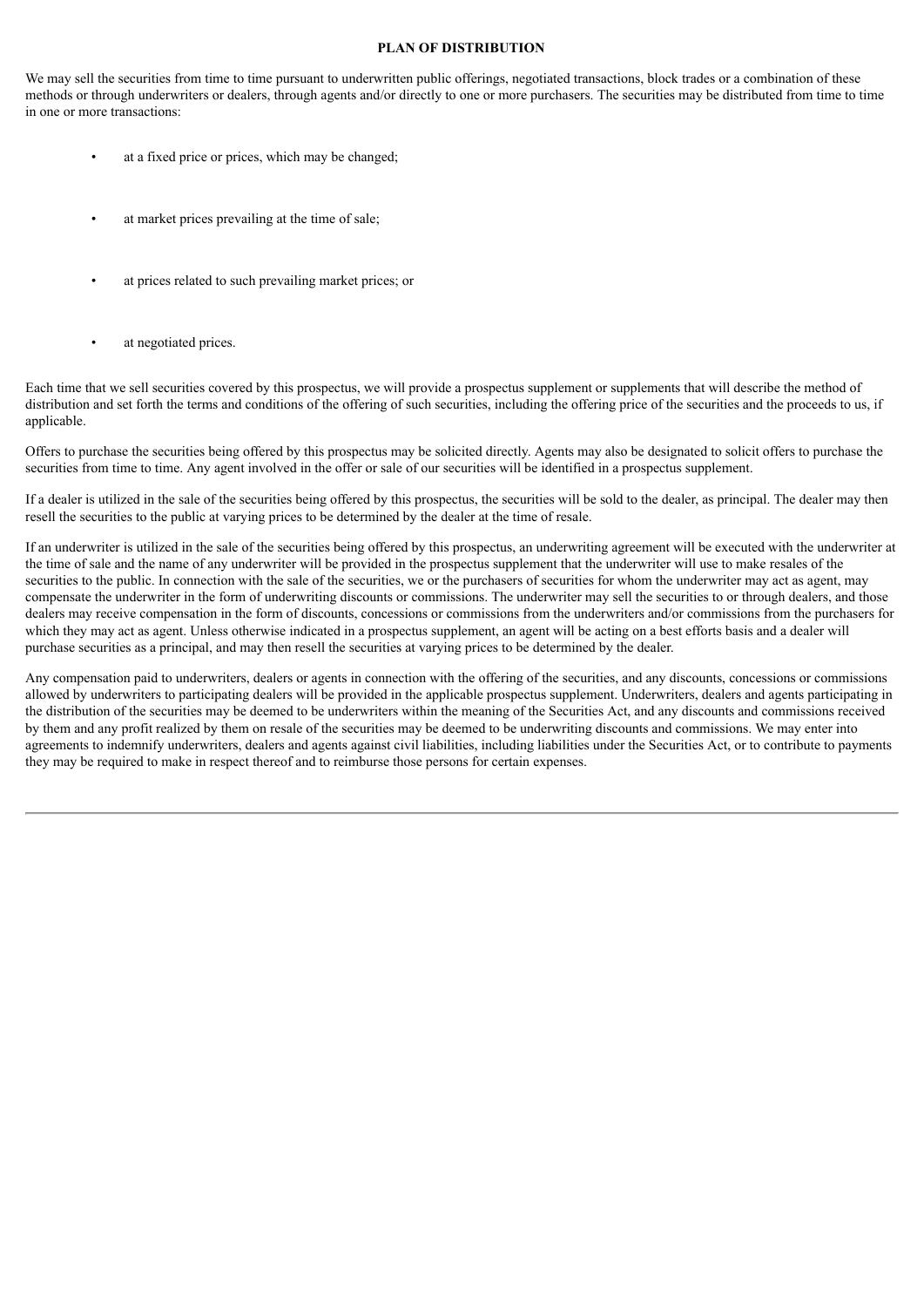Any common stock will be listed on the Nasdaq Global Select Market, but any other securities may or may not be listed on a national securities exchange. To facilitate the offering of securities, certain persons participating in the offering may engage in transactions that stabilize, maintain or otherwise affect the price of the securities. This may include over-allotments or short sales of the securities, which involve the sale by persons participating in the offering of more securities than were sold to them. In these circumstances, these persons would cover such over-allotments or short positions by making purchases in the open market or by exercising their over-allotment option, if any. In addition, these persons may stabilize or maintain the price of the securities by bidding for or purchasing securities in the open market or by imposing penalty bids, whereby selling concessions allowed to dealers participating in the offering may be reclaimed if securities sold by them are repurchased in connection with stabilization transactions. The effect of these transactions may be to stabilize or maintain the market price of the securities at a level above that which might otherwise prevail in the open market. These transactions may be discontinued at any time.

We may engage in at the market offerings into an existing trading market in accordance with Rule  $415(a)(4)$  under the Securities Act. In addition, we may enter into derivative transactions with third parties, or sell securities not covered by this prospectus to third parties in privately negotiated transactions. If the applicable prospectus supplement so indicates, in connection with those derivatives, the third parties may sell securities covered by this prospectus and the applicable prospectus supplement, including in short sale transactions. If so, the third party may use securities pledged by us or borrowed from us or others to settle those sales or to close out any related open borrowings of stock, and may use securities received from us in settlement of those derivatives to close out any related open borrowings of stock. The third party in such sale transactions will be an underwriter and, if not identified in this prospectus, will be named in the applicable prospectus supplement (or a post-effective amendment). In addition, we may otherwise loan or pledge securities to a financial institution or other third party that in turn may sell the securities short using this prospectus and an applicable prospectus supplement. Such financial institution or other third party may transfer its economic short position to investors in our securities or in connection with a concurrent offering of other securities.

The specific terms of any lock-up provisions in respect of any given offering will be described in the applicable prospectus supplement.

In compliance with the guidelines of the Financial Industry Regulatory Authority, Inc., or FINRA, the maximum consideration or discount to be received by any FINRA member or independent broker dealer may not exceed 8% of the aggregate proceeds of the offering.

The underwriters, dealers and agents may engage in transactions with us, or perform services for us, in the ordinary course of business for which they receive compensation.

#### **LEGAL MATTERS**

<span id="page-62-0"></span>Latham & Watkins LLP will pass upon certain legal matters relating to the issuance and sale of the securities offered hereby on behalf of Precision BioSciences, Inc. Additional legal matters may be passed upon for us or any underwriters, dealers or agents, by counsel that we will name in the applicable prospectus supplement.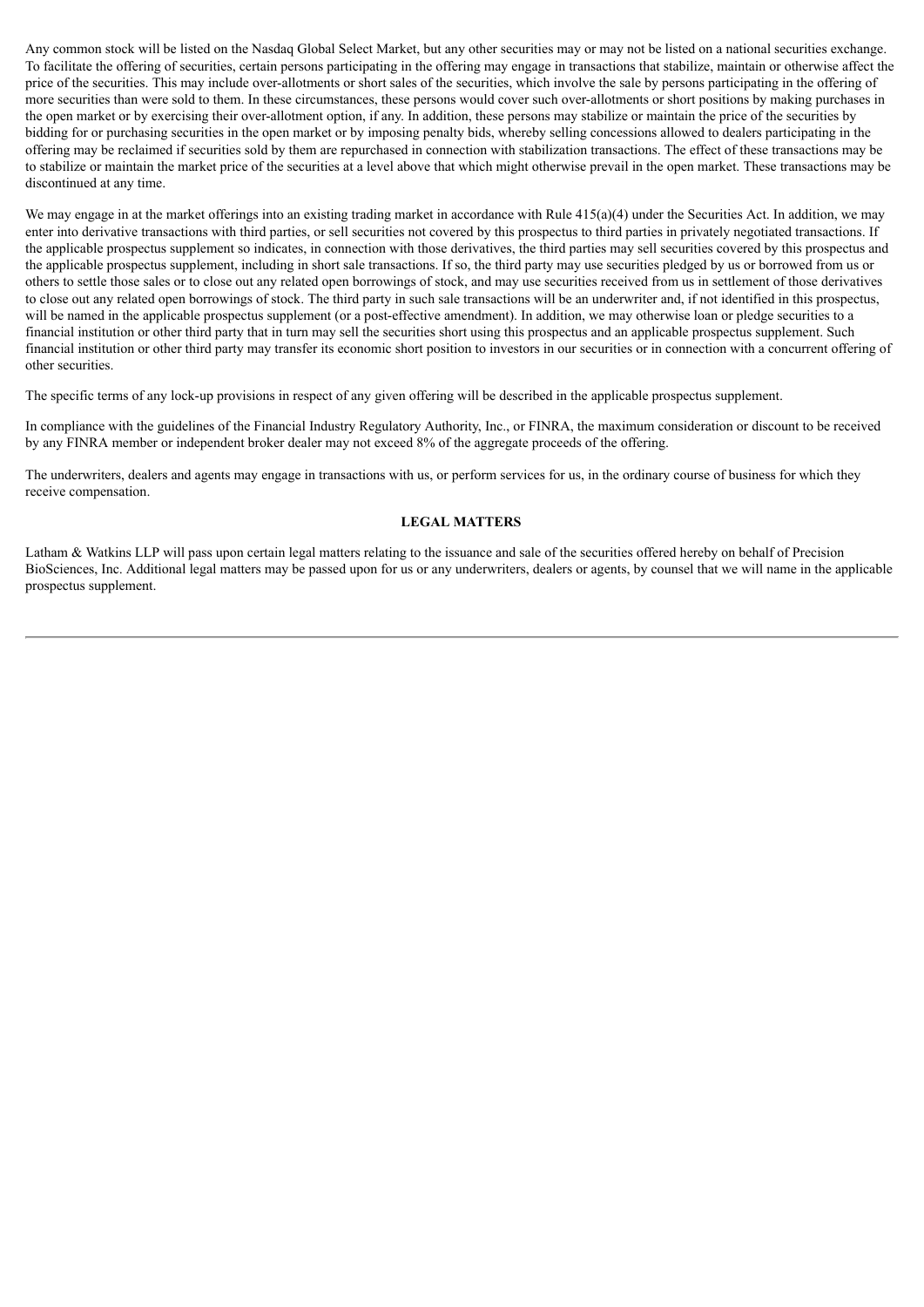## **EXPERTS**

<span id="page-63-0"></span>The financial statements incorporated in this Prospectus by reference from the Company's Annual Report on Form 10-K have been audited by Deloitte & Touche LLP, an independent registered public accounting firm, as stated in their report, which is incorporated herein by reference. Such financial statements have been so incorporated in reliance upon the report of such firm given upon their authority as experts in accounting and auditing.